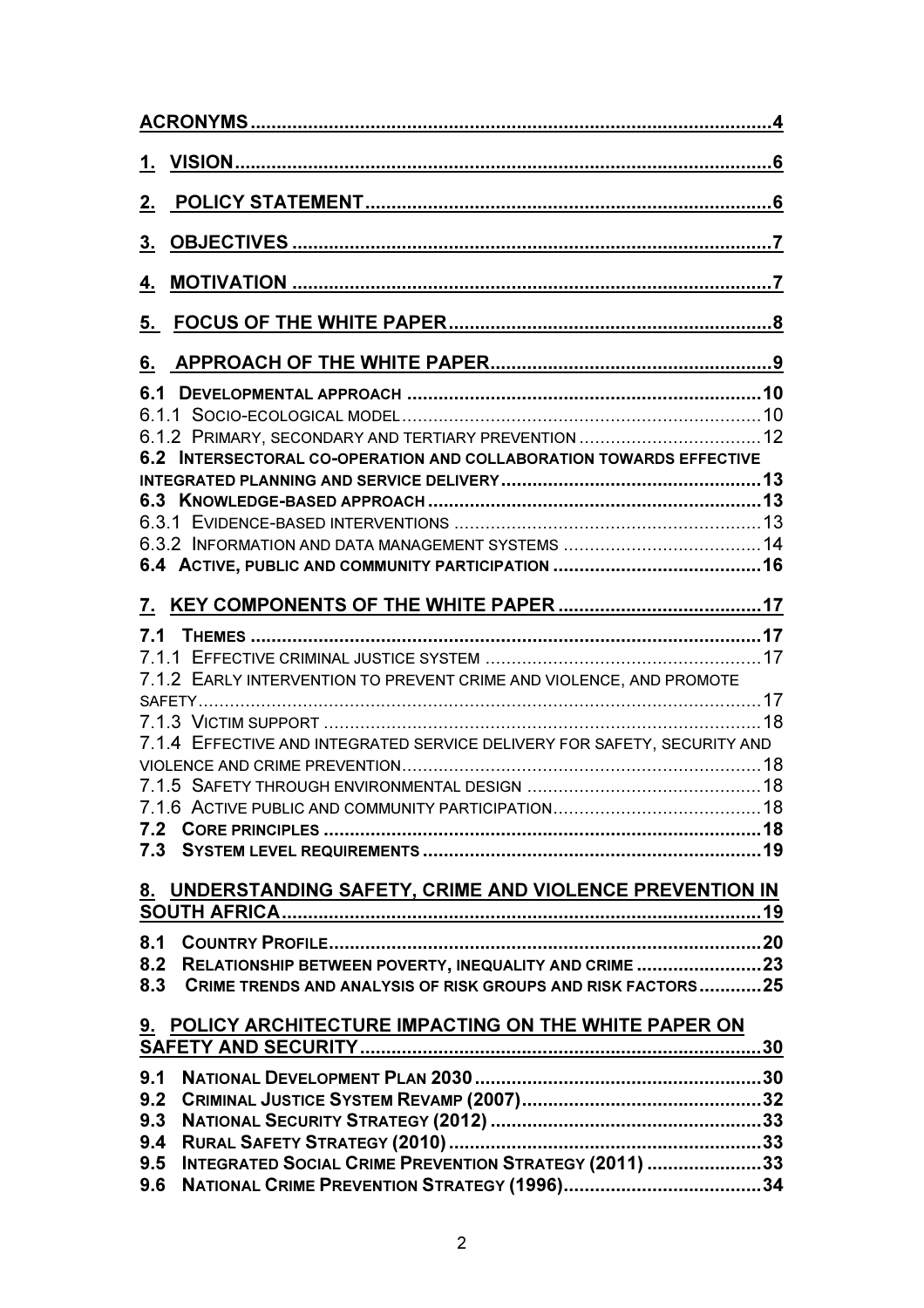| 9.7  |                                                              |  |
|------|--------------------------------------------------------------|--|
| 9.8  |                                                              |  |
| 9.9  |                                                              |  |
|      |                                                              |  |
| 9.11 | SERVICE CHARTER FOR VICTIMS OF CRIME AND VIOLENCE (2004)35   |  |
| 9.12 | <b>DRAFT INTEGRATED URBAN DEVELOPMENT FRAMEWORK (2015)35</b> |  |
| 9.13 |                                                              |  |
|      | 10. ROLE OF NATIONAL, PROVINCIAL AND LOCAL GOVERNMENT36      |  |
|      |                                                              |  |
|      |                                                              |  |
|      |                                                              |  |
|      |                                                              |  |
|      |                                                              |  |
|      |                                                              |  |
|      |                                                              |  |
|      |                                                              |  |
|      |                                                              |  |
|      |                                                              |  |
|      |                                                              |  |
|      |                                                              |  |
|      |                                                              |  |
|      |                                                              |  |
|      |                                                              |  |
|      |                                                              |  |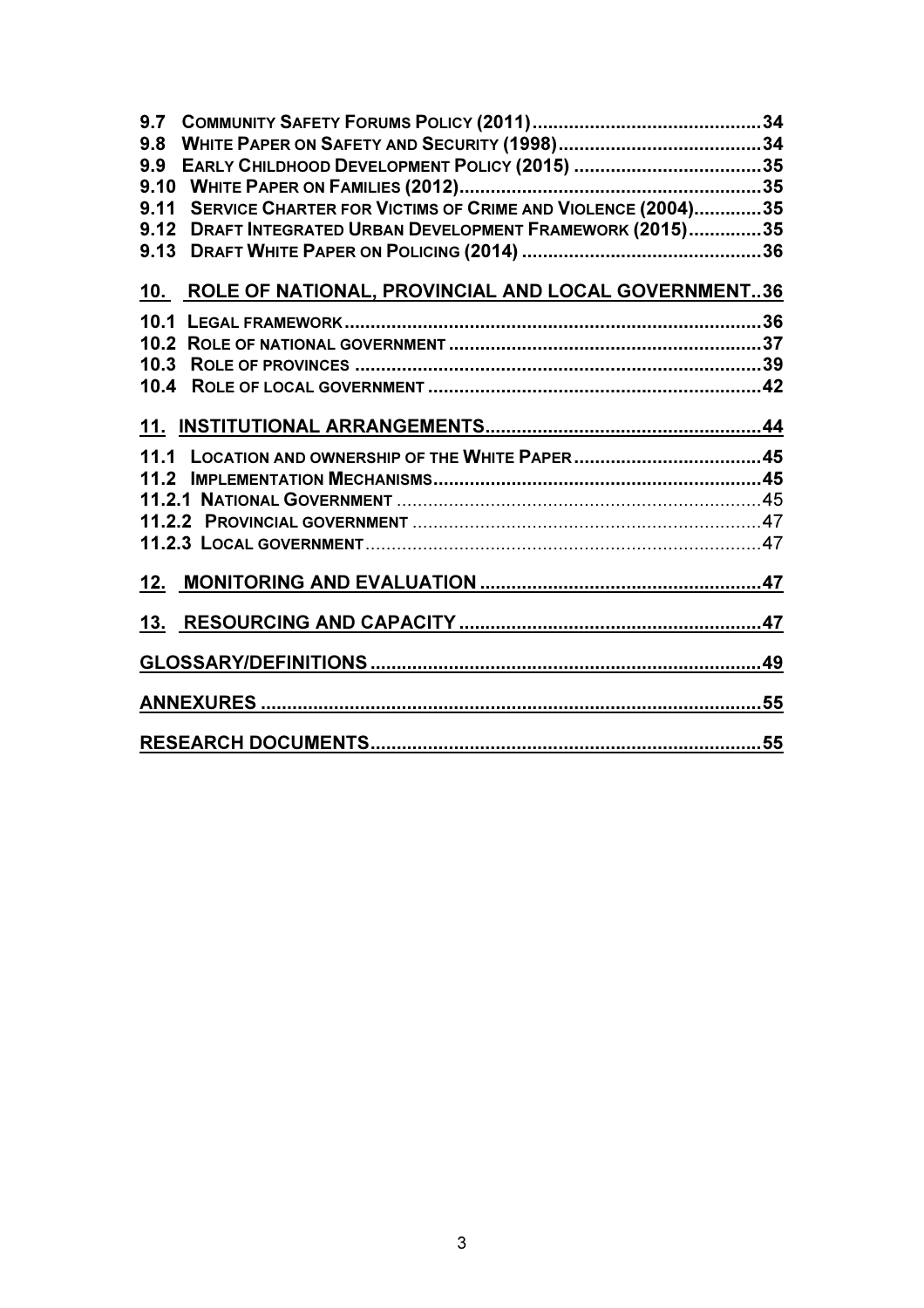# ACRONYMS

| <b>CEDAW</b> | the Elimination<br>Convention<br>of All<br>Forms<br>on<br>οf |
|--------------|--------------------------------------------------------------|
|              | <b>Discrimination Against Women</b>                          |
| <b>CFR</b>   | <b>Central Firearms Registry</b>                             |
| <b>CJS</b>   | <b>Criminal Justice System</b>                               |
| <b>COGTA</b> | Department of Co-operative Governance and Traditional        |
|              | <b>Affairs</b>                                               |
| <b>CPFs</b>  | <b>Community Police Forums</b>                               |
| <b>CRC</b>   | Convention on the Right of the Child                         |
| <b>CRPW</b>  | Convention on the Right of Persons with Disabilities         |
| <b>CSFs</b>  | <b>Community Safety Forums</b>                               |
| <b>CYCCs</b> | Children and youth care centres                              |
| <b>ECD</b>   | <b>Early Childhood Development</b>                           |
| <b>FAS</b>   | <b>Foetal Alcohol Syndrome</b>                               |
| <b>FASD</b>  | <b>Foetal Alcohol Spectrum Disorders</b>                     |
| <b>FCA</b>   | <b>Firearms Control Act</b>                                  |
| <b>GBV</b>   | Gender based violence                                        |
| <b>GHS</b>   | <b>General Household Survey</b>                              |
| <b>IDPs</b>  | <b>Integrated Development Plans</b>                          |
| <b>IGR</b>   | <b>Inter-Governmental Relations</b>                          |
| <b>IGRFA</b> | Intergovernmental Relations Framework Act                    |
| <b>ILO</b>   | International Labour Organisation                            |
| <b>IMAGE</b> | Intervention with Microfinance for AIDS and Gender           |
|              | Equity                                                       |
| <b>IPV</b>   | Intimate personal violence                                   |
| <b>ISCPS</b> | <b>Integrated Social Crime Prevention Strategy</b>           |
| <b>IUDF</b>  | <b>Integrated Urban Development Framework</b>                |
| <b>JCPS</b>  | <b>Justice Crime Prevention Security Cluster</b>             |
| <b>KPIs</b>  | Key Performance Indicators                                   |
| <b>LGBTI</b> | Lesbian, gay, bisexual, trans-gender and intersex            |
| <b>MSA</b>   | <b>Municipal Systems Act</b>                                 |
| <b>MECs</b>  | Member of the Executive Council                              |
| <b>MTSF</b>  | Medium Term Strategic Framework                              |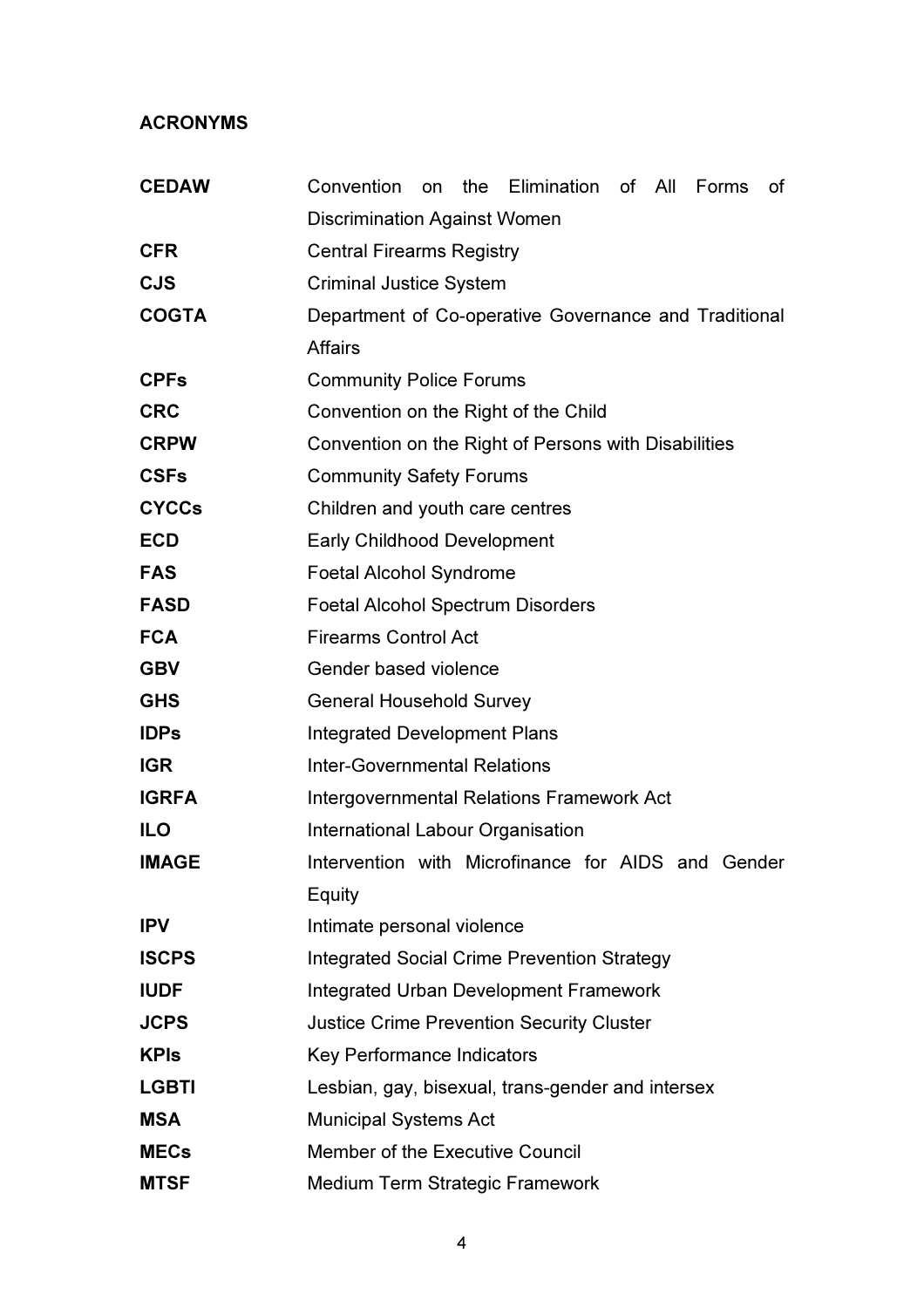| <b>NCPS</b>            | <b>National Crime Prevention Strategy</b>           |
|------------------------|-----------------------------------------------------|
| <b>NDP</b>             | National Development Plan                           |
| <b>NSS</b>             | <b>National Security Strategy</b>                   |
| <b>OHCRC</b>           | <b>High Commissioner for Human Rights</b>           |
| <b>RDP</b>             | <b>Reconstruction and Development Programme</b>     |
| <b>SAHRC</b>           | South African Human Rights Commission               |
| <b>SAMJ</b>            | South African Medical Journal                       |
| <b>SAPS</b>            | <b>South African Police Services</b>                |
| <b>UK</b>              | <b>United Kingdom</b>                               |
| <b>UN</b>              | <b>United Nations</b>                               |
| <b>UNHCR</b>           | <b>UN High Commission on Refugees</b>               |
| <b>UNICEF</b>          | <b>UN Children's' Fund</b>                          |
| <b>UNODC</b>           | UN Office on Drugs and Crime                        |
| US                     | <b>United States</b>                                |
| <b>VAW</b>             | Violence against women                              |
| <b>VAWC</b>            | Violence against women and children                 |
| <b>Victims Charter</b> | Service Charter for Victims of Crime and Violence   |
| <b>VPUU</b>            | Violence Prevention through Urban Upgrading Project |
| <b>WHO</b>             | <b>World Health Organisation</b>                    |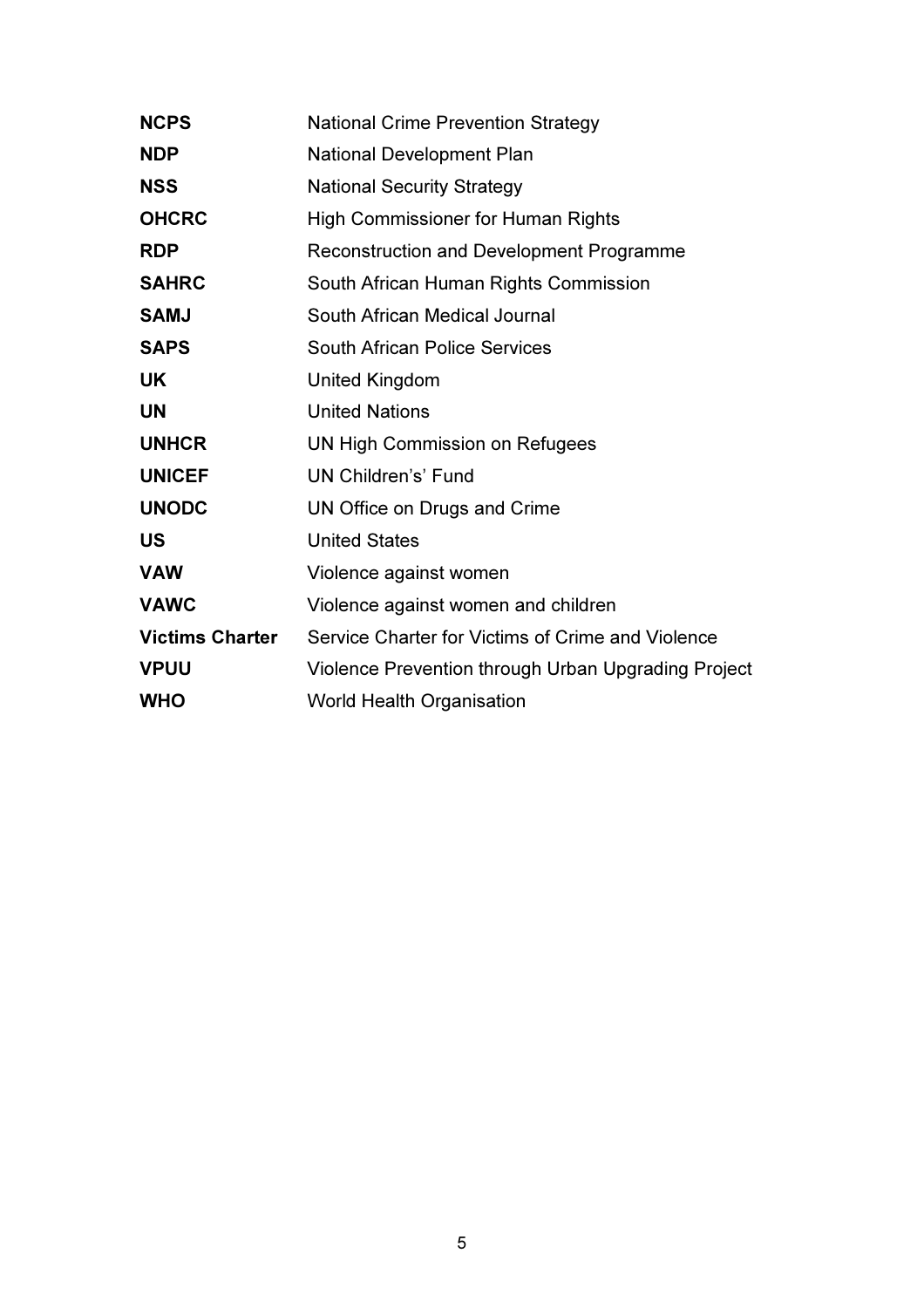# 1. VISION

By 2030, South Africa will be a society in which all people:

- Live in safe environments:
- Play a role in creating and maintaining the safe environment;
- Feel and are safe from crime and violence and conditions that contribute to it;
- Have equal access and recourse to high quality services when affected by crime and violence

The vision of the White Paper is aligned to the National Development Plan (NDP) and rights and values enshrined in the Constitution of the Republic of South Africa (Act 108 of 1996).

# 2. POLICY STATEMENT

The purpose of developing a new policy on safety, crime and violence prevention is to promote an integrated and holistic approach to safety and security, and to provide substance and direction to achieving the NDP's objectives of 'Building Safer Communities'. The White Paper will facilitate, where necessary, new legislative and institutional arrangements necessary for the operationalisation of its objectives, including:

- Clarification of the roles and responsibilities of individual government departments and different spheres of government;
- Mechanisms for co-operation between government departments and different spheres of the state for integrated planning and service delivery;
- Monitoring and evaluation systems;
- Resources; and
- Accountability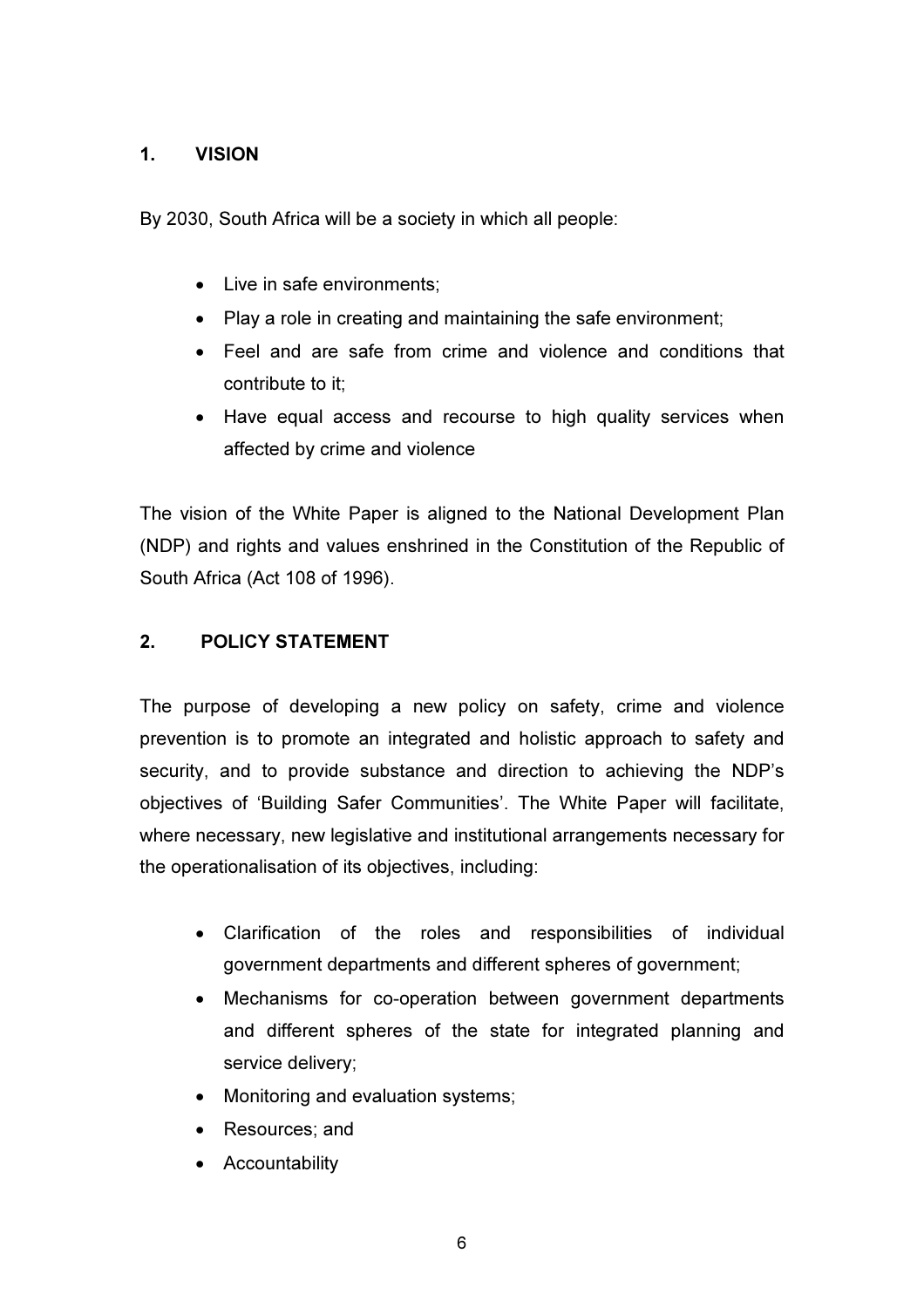The White Paper will provide direction to government departments in the development and alignment of their respective policies, strategies and operational plans to achieving safer communities. In addition, the White Paper will provide governance and oversight tools against which departments can be measured and held accountable.

# 3. OBJECTIVES

The objectives of the White Paper on Safety and Security are to:

- Provide an overarching policy for safety, crime and violence prevention that will be articulated in a clear legislative and administrative framework to facilitate synergy and alignment of policies on safety and security; and
- Facilitate the creation of a sustainable, well-resourced implementation and oversight mechanism, which will co-ordinate, monitor, evaluate and report on implementation of crime prevention priorities across all sectors.

# 4. MOTIVATION

Since 1994, government policy in relation to safety and security has been articulated in two key documents, the National Crime Prevention Strategy (NCPS) adopted in 1996, and the White Paper on Safety and Security (1998- 2004). In addition to these key policy interventions, Government has responded with a series of initiatives to address challenges within the criminal justice cluster.

A review of the 1998 White Paper on Safety and Security in 2010 identified the need for two distinct policy interventions: a White Paper that would focus on the policing environment, and a White Paper on Safety and Security that would focus on an integrated and developmental approach to crime and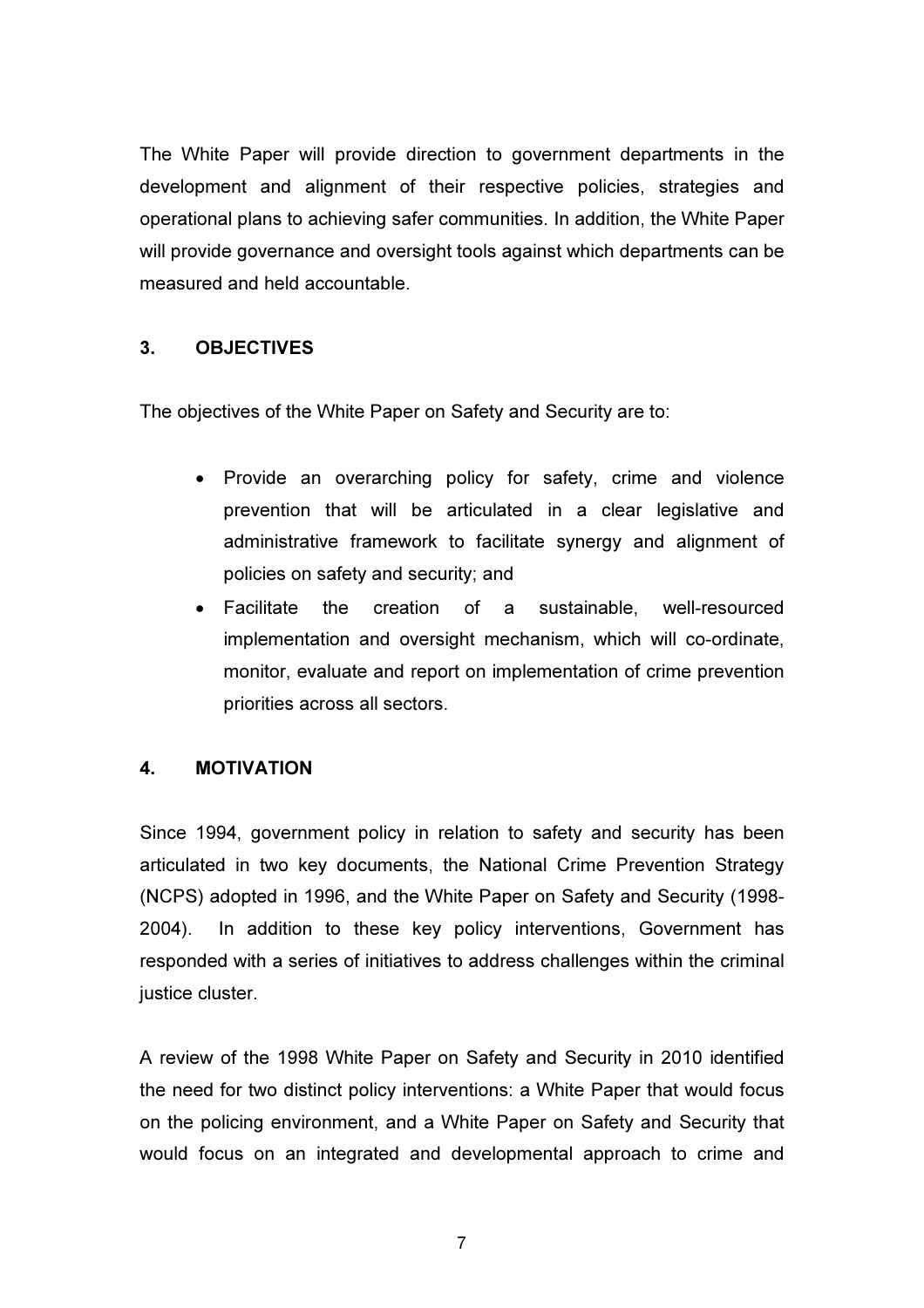violence prevention, recognising the fact that safety extends far beyond the purview of the police. $1$ 

Direct responses from the criminal justice system and broader security apparatus are necessary to deal with crime and state security, (including global threats of 'terrorism', transnational, organised crime, as well as cyber crime), and form part of the Government's state and security agenda, $^2$  as well as its policing strategies. However, reactive policing approaches to crime are only partially effective in the prevention of crime and violence. As demonstrated by research, an over-reliance on criminal justice approaches risks prioritisation of increasingly repressive and punitive responses to crime that are ultimately reactive and limited in their ability to achieve longer term results. The reactive nature of the criminal justice system needs to be complemented by long-term developmental strategies to reduce incidents of people in conflict with the law and to increase levels of safety in communities, such as those espoused in this White Paper.

Safety and security is not only a fundamental responsibility of the state,<sup>3</sup> as provided in Chapter 11 of the Constitution, but also a fundamental human right in terms of Chapter 2 of the Constitution<sup>4</sup> and 'a necessary condition for human development, improved quality of life and enhanced productivity'.<sup>5</sup> The Bill of Rights affirms the democratic values of human dignity and equality.<sup>6</sup> and recognises the right of every person to freedom and security of the person,<sup>7</sup> and the right of every child to be protected from neglect, abuse, degradation and exploitation.<sup>8</sup> Further, the right to safety is also articulated in Section 24 of the Constitution in the right to a safe environment that is not harmful to health or well-being.

#### 5. FOCUS OF THE WHITE PAPER

The focus of this White Paper is crime and violence prevention, which a necessary precondition for increasing people's feelings of safety and building safer communities. The White Paper recognises the importance of initiatives that aim to reduce poverty, inequality, and unemployment, as well as those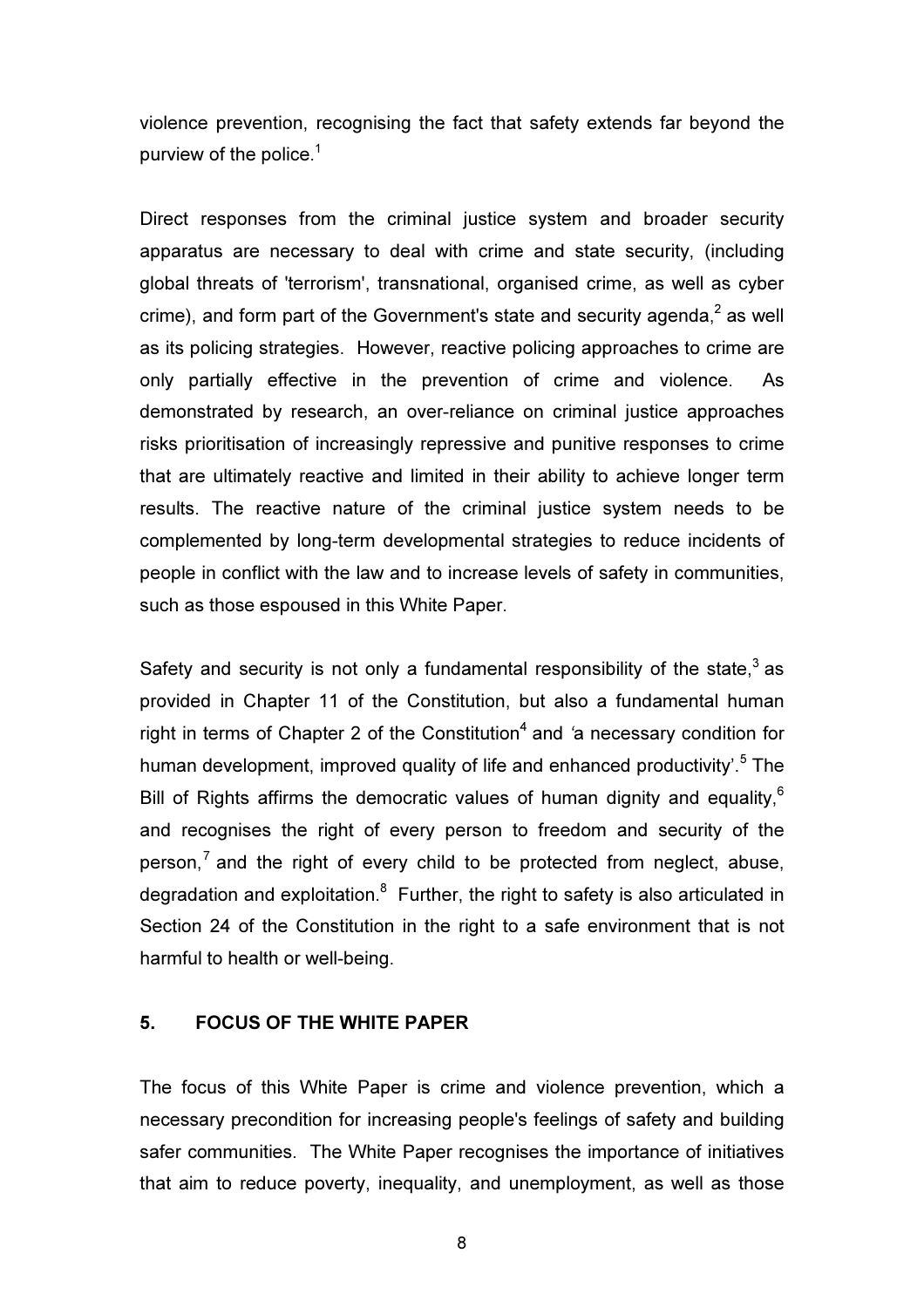that aim to enhance the effectiveness of state. These interventions are integral to addressing risk factors identified in this White Paper.

The White Paper seeks to realise the vision espoused in the NDP. The adoption of the NDP by Cabinet in 2012 provides a blue print for South Africa to eliminate poverty and reduce inequality by 2030. $^9$  The NDP articulates a vision for a safe and secure South Africa, and identifies building safer communities as central in achieving an integrated and developmental approach to safety and security, which involves all government departments and tiers of government. These departments will, in executing their respective legal mandates, collectively and individually contribute to a safe and secure environment for all South Africans.

The White Paper reaffirms that building safer communities is a collective responsibility of both the state and its citizens, and is located within the broader developmental agenda of government, as set out in the NDP 2030 and Medium Term Strategic Framework (MTSF 2014-2019). In this regard, the White Paper affirms the need for an active citizenry, civil society, and private sector to contribute to the on-going efforts of government in safety, crime and violence prevention.

#### 6. APPROACH OF THE WHITE PAPER

This approach advocated in the White Paper is premised on: addressing the risk factors discussed above; intervening in the individual, familial, community and structural domains in order to build resilience; putting in place protective measures; supported by broader structural and environmental change, to promote safer communities. The approach requires effective and integrated planning and implementation by government informed by a sound knowledge base and active community participation.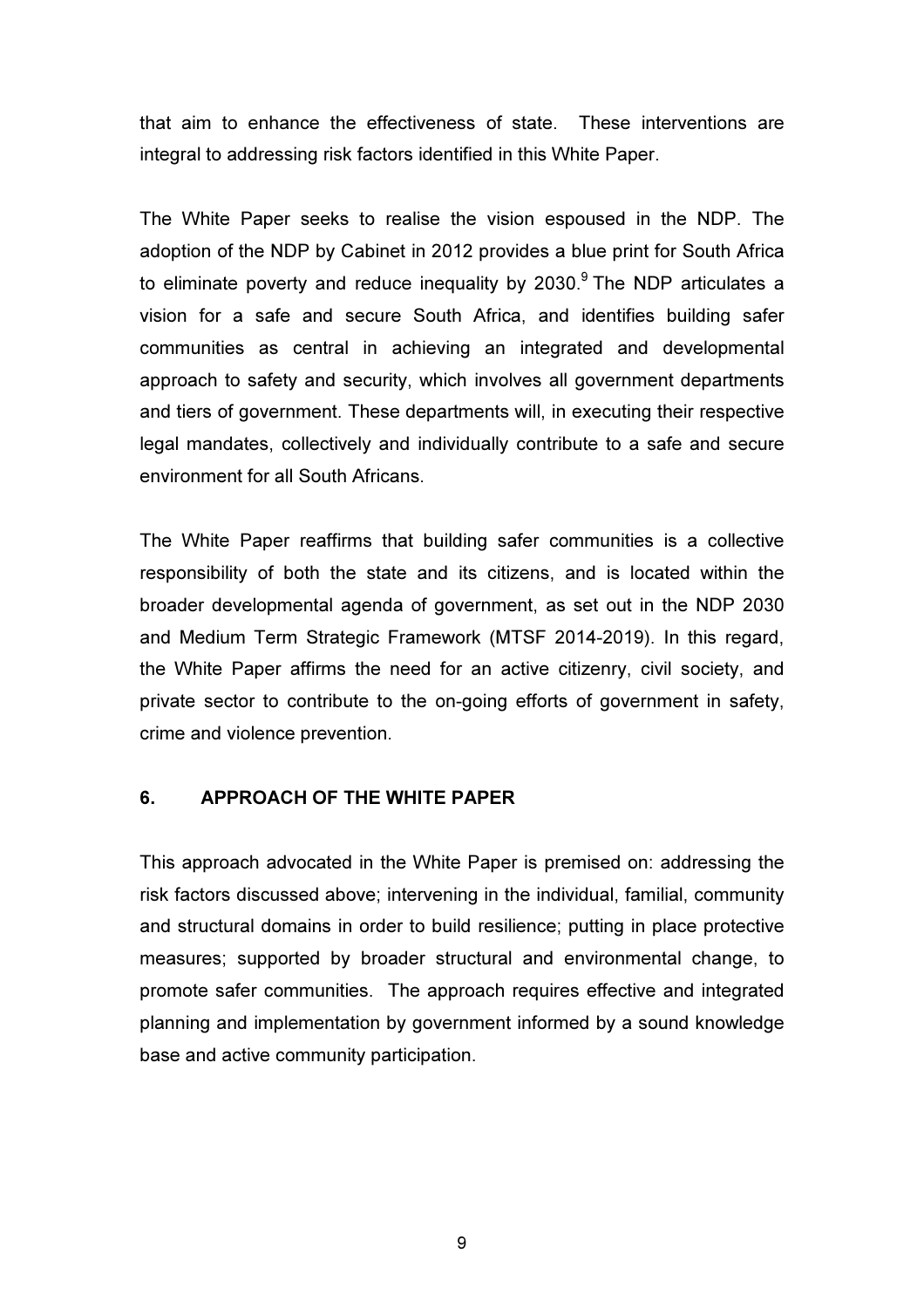#### 6.1 Developmental approach

6.1.1 Socio-ecological model

The White Paper advocates a developmental approach to safety to crime and violence prevention as articulated in the socio-ecological model. The socioecological model recognises that violence results from a combination of multiple influences that interact with each other in different ways. Individuals are located in relation to their family, community, and the broader environment. Accordingly, this model considers the multiplicity of factors that put people at risk and that need to be addressed, in order to protect individuals from experiencing or perpetrating violence, which are otherwise referred to as 'protective factors'. Prevention strategies must therefore address risk and protection factors at different stages of a person's life and development, in order to increase safety, as each level of human development is associated with different, and often overlapping, set of risk factors.

Interventions also need to be embedded within broader and complementary initiatives that are aimed at reducing crime and violence.

When addressing the risk factors for crime by enhancing parenting practices, improving access and investment in education, reducing access to alcohol, illegal substances and weapons, and increasing employment opportunities – it is important to simultaneously build the resilience of individuals, families and communities to crime and violence. Resilience is the 'process of, capacity for, or outcome of, successful adaptation, despite challenging or threatening circumstances'.<sup>10</sup> It is important therefore, that safety strategies, particularly those aimed at addressing crime and violence, must include mechanisms which build the capacity of individuals and institutions to deal with the adversity that may makes them more vulnerable to crime.

In developing strategies to deal with crime and violence, risk and protective factors must be disaggregated by target groups. Risk factors for crime and violence include those set out in the table below.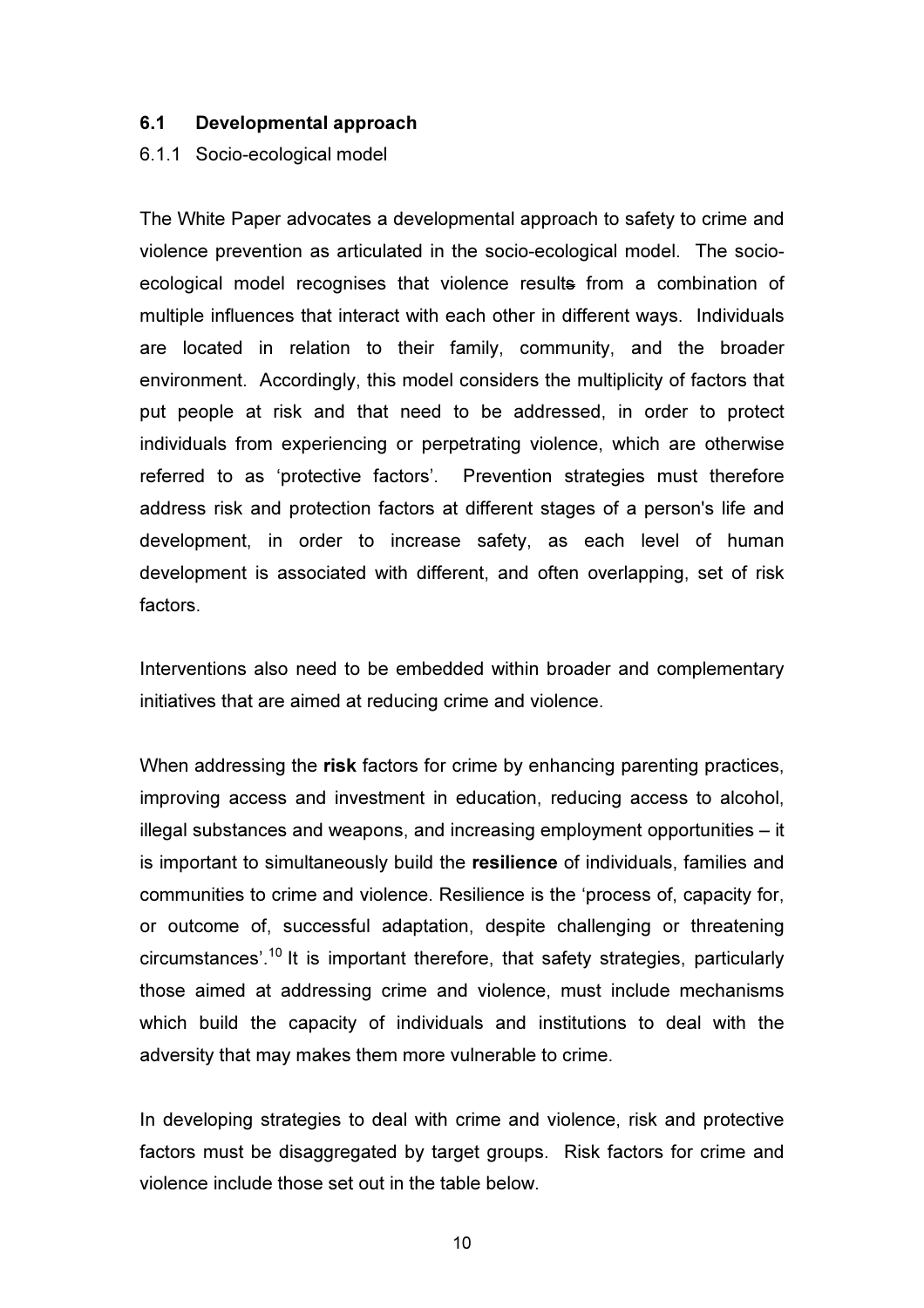| Table 1: Risk factors for crime and violence |  |
|----------------------------------------------|--|
|----------------------------------------------|--|

| <b>Individual</b> | <b>Risk Factors</b>                                    |
|-------------------|--------------------------------------------------------|
|                   | Gender and gender non-conformity                       |
|                   | Age                                                    |
|                   | Low social status related to class, race, ethnicity    |
|                   | Poor nutritional, pre-natal and health care            |
|                   | <b>Disability</b>                                      |
|                   | Low self-esteem/ lack of empathy                       |
|                   | Substance abuse (eg alcohol and drugs)                 |
|                   | Lack of access to education/ poor quality education    |
|                   | Early onset of conduct /behavioural problems           |
|                   | Affiliation to anti-social peer groups (eg gangs)      |
|                   | Unemployment                                           |
|                   | Social exclusion (eg school drop outs, homelessness)   |
|                   | <b>Sexual Orientation</b>                              |
|                   | Masculinity norms and ideas that legitimise dominance  |
|                   | and control over women                                 |
|                   | Violence, abuse, maltreatment, neglect                 |
|                   | <b>Dysfunctional families</b>                          |
| Relationship      | <b>Risk factors</b>                                    |
|                   | Family violence and conflict                           |
|                   | Harsh, authoritarian parenting                         |
|                   | Absent/low levels of parental involvement              |
|                   | Neglect, abuse and maltreatment                        |
|                   | Caregivers or siblings in trouble with the law         |
|                   | Teenage parenthood                                     |
|                   | Violence, abuse, maltreatment, neglect in the home     |
|                   | Affiliation to anti-social male peer groups/gangs      |
|                   | Gender inequalities                                    |
| <b>Community</b>  | <b>Risk factors</b>                                    |
|                   | Family/community attitudes condoning violence          |
|                   | High levels of neighbourhood crime and violence<br>(eg |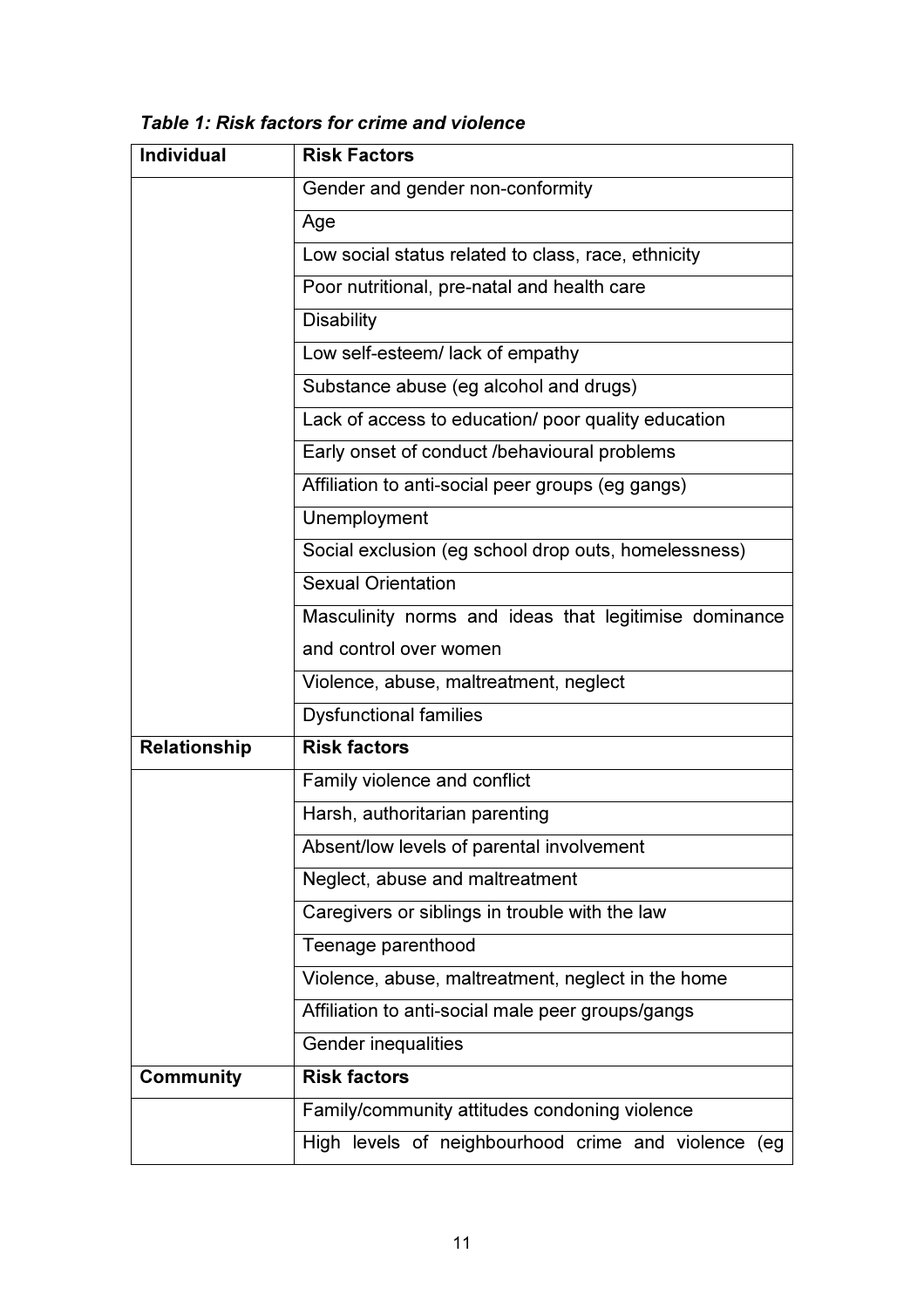|                  | presence of organised crime and gangs)                       |
|------------------|--------------------------------------------------------------|
|                  | Lack or poor access to quality education, training           |
|                  | opportunities, employment                                    |
|                  | Easy availability of drugs, alcohol, firearms                |
| Macro/structural | <b>Risk factors</b>                                          |
|                  | Structural inequalities (social, economic, political)        |
|                  | Demographic factors (youth bulge)                            |
|                  | Social norms condoning inequality and violence               |
|                  | Institutional fragility (eg poor, discriminatory or uneven   |
|                  | provision of services, weak criminal justice system, weak    |
|                  | governance, weak or absent control of arms and drug          |
|                  | trade)                                                       |
|                  | Poor delivery of public services (eg health, education,      |
|                  | policing and social services)                                |
|                  | Poor social and living conditions (food insecurity, informal |
|                  | settlements, overcrowding, poor infrastructure and poor      |
|                  | public transport)                                            |
|                  | Lack of access to /poor delivery of basic services (eg       |
|                  | housing, water and sanitation)                               |
|                  | Unemployment                                                 |
|                  | Poor planning for urbanisation                               |

# (See Annexure A for more detail)

# 6.1.2 Primary, secondary and tertiary prevention

The White Paper advocates interventions at primary, secondary and tertiary prevention levels. '[T]he site of primary prevention [is] the general public or environment, the site of secondary prevention are those regarded as being 'at risk' of offending or criminal victimisation; and the site of tertiary prevention are those who have already succumbed to either criminality or victimisation.'<sup>11</sup> It is only through a combination of all three prevention areas – primary, secondary and tertiary – that safer communities can be achieved.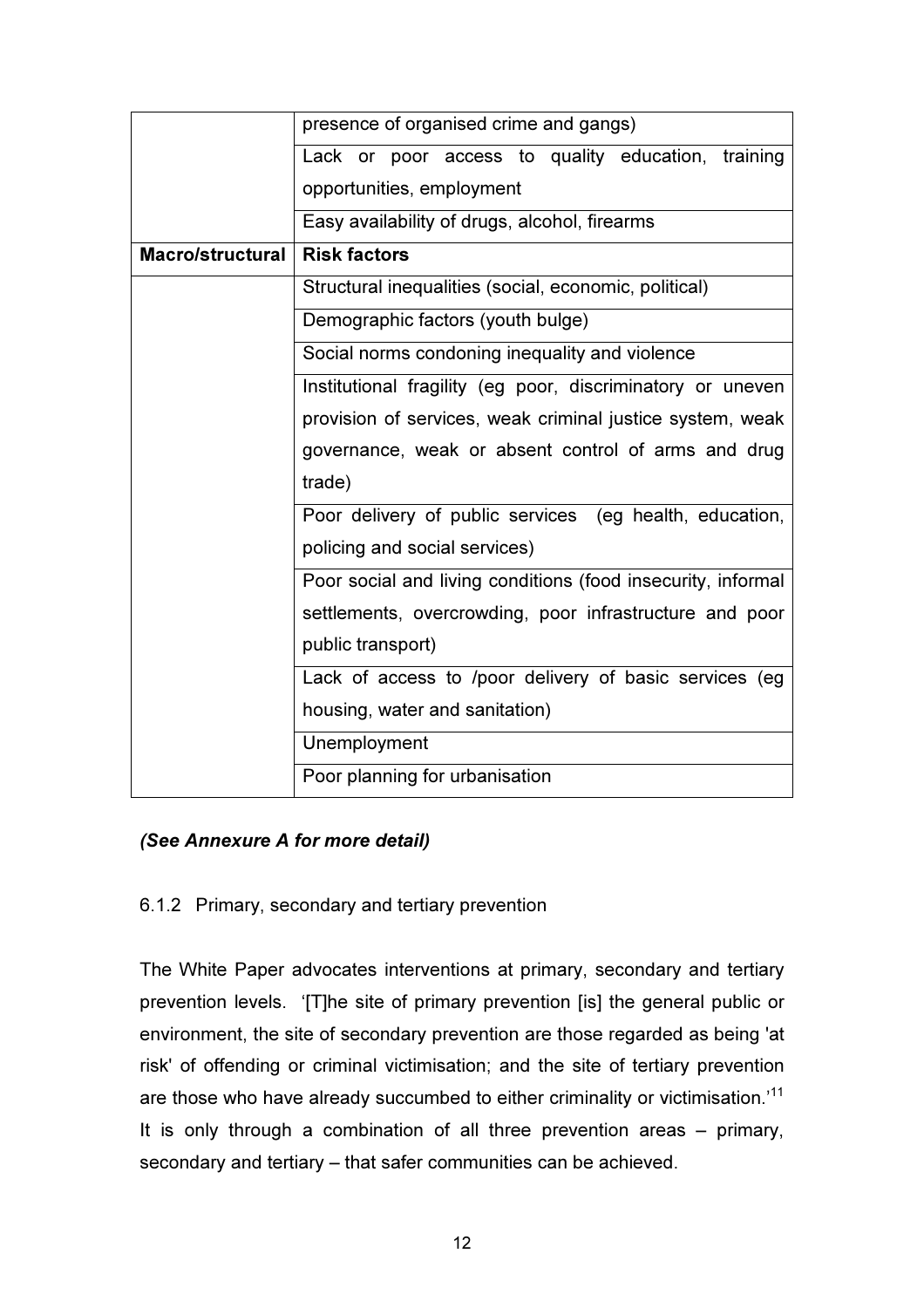# 6.2 Intersectoral co-operation and collaboration towards effective integrated planning and service delivery

The approach advocated by the White Paper recognises the importance of inter-sectoral consultation, co-operation and collaboration, effective and integrated service delivery, and community engagement and accountability; at a local, provincial and national level - as an imperative for building safer communities. In addition to the criminal justice system, the roles of the health, social development and education system are important in addressing risk factors that contribute to crime and violence. Short-term measures, such as those undertaken by the South African Police Services (SAPS) and the broader criminal justice system, need to be augmented with long-term prevention approaches that generate positive social change, in order to reduce levels of crime and violence.<sup>12</sup>

#### 6.3 Knowledge-based approach

The White Paper advocates a knowledge-based approach. Interventions and programmes employed must be based on demonstrated and proven results. The availability of data is a critical component of planning and evaluating strategies and interventions. The collection of reliable data to inform evidence-based interventions is an essential component of the crime and violence prevention approach advocated in this White Paper.

#### 6.3.1 Evidence-based interventions

Strategies and interventions must be evidenced-based and informed 'by a broad, multidisciplinary foundation of knowledge about crime problems, their multiple causes and promising and proven practices'.<sup>13</sup> A comprehensive strategy must draw on approaches and interventions that have been rigorously evaluated and shown to be effective in achieving specific crime, violence prevention, or safety outcomes.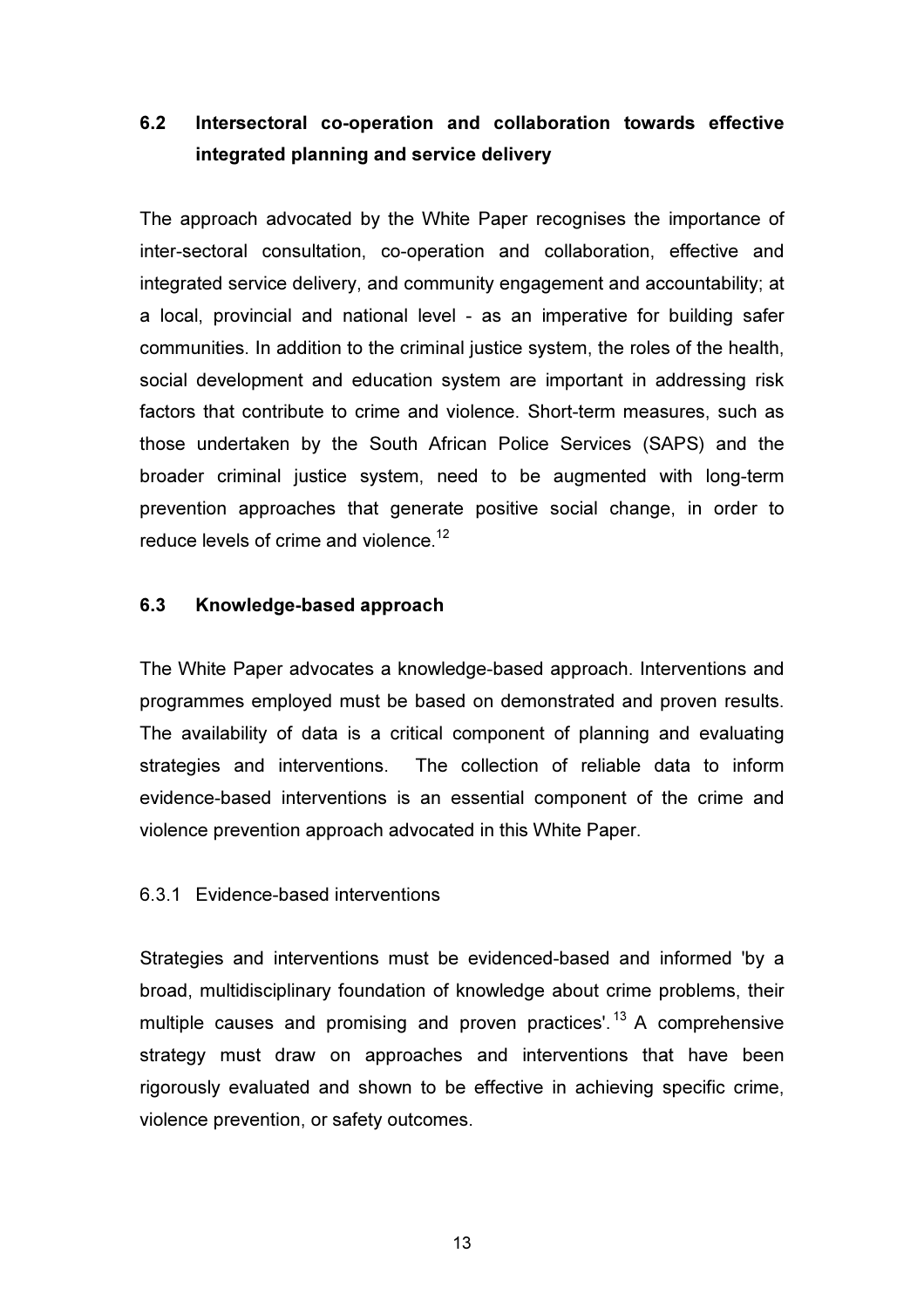Evidence of what works in social crime and violence prevention demonstrates the importance of addressing the risk factors for crime and violence as highlighted in the key themes of this White Paper. This includes early childhood interventions, school-based programmes, youth and family level interventions, strategies to deal with violence against women, community level interventions, improving the efficiency, effectiveness and accountability of the criminal justice system, controlling the availability of firearms, and safety through environmental design.

# (See Annexure A for more detailed information of interventions with demonstrated results)

6.3.2 Information and data management systems

The ability to effectively plan and monitor implementation of the White Paper and assess delivery is predicated on reliable data.<sup>14</sup>

- Reliable and up-to-date data must be collected across the range of departments and sectors to:
	- Identify and define the incidence and prevalence of crime and violence reported and unreported;
	- Identify the scale, scope and location of safety problems;
	- Identify specific risk and protective factors (when and where problems occur who is involved to assist in understanding patterns and trends and likely causal factors);
	- Identify availability and gaps in services;
	- Assess effectiveness of allocation of resources;
	- Identify, develop and test interventions, which can then be implemented; and
	- Evaluate what works and develop a depository of evidencebased knowledge for future use.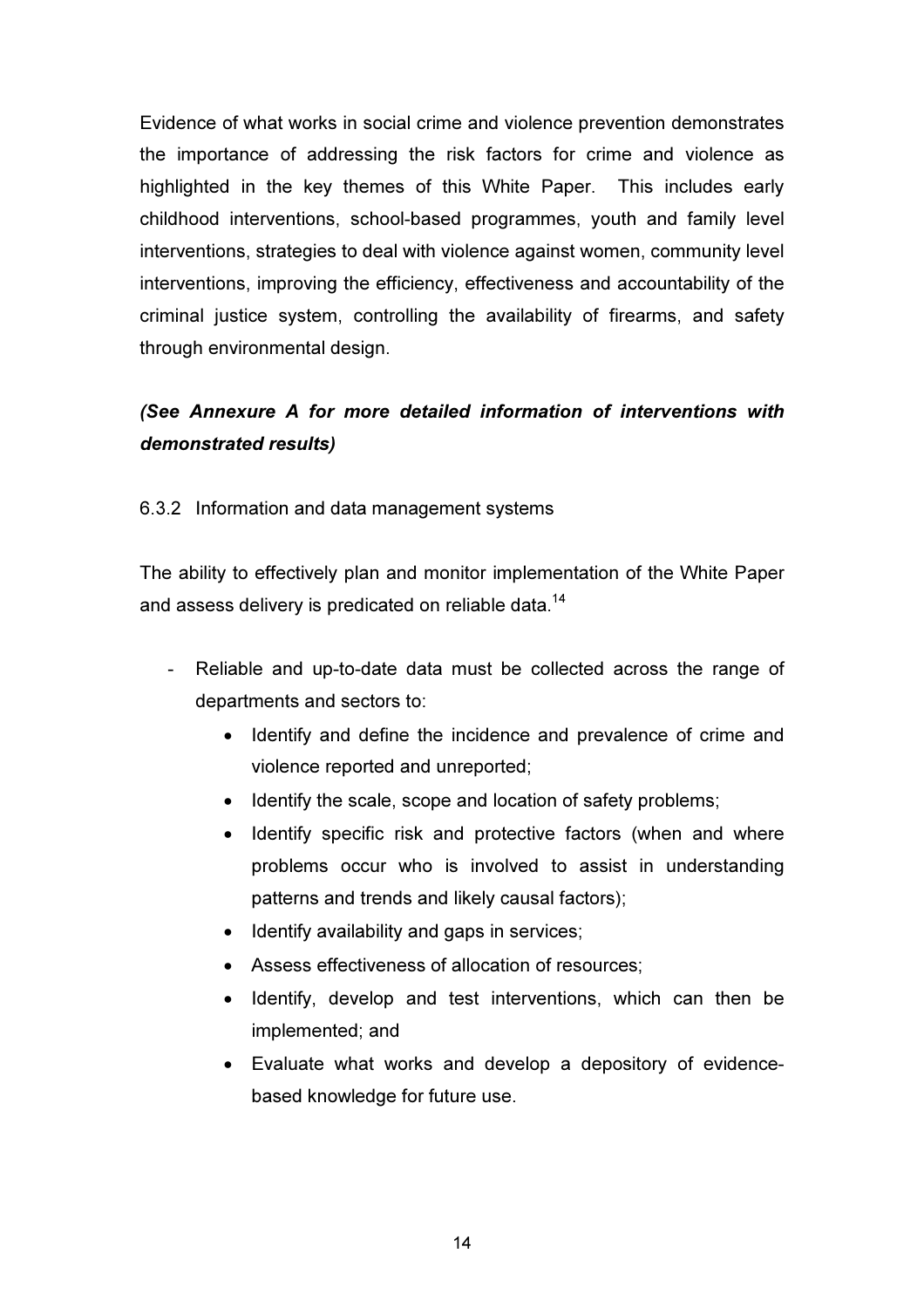Data must be disaggregated to facilitate analysis and identification of drivers and risks factors.

On-going data that can be disaggregated by age, gender, relationship, geography, and a range of other measures, is essential to accurately develop, and adapt, relevant local, provincial and national policies, strategies and plans.<sup>15</sup> Official data collected from other sources (ie. public health information from hospitals, clinics, mortuaries and emergency and trauma units on injuries, accidents and deaths, drug and alcohol use and mortality) provide important data to inform the analysis of crime and violence.

This data should reflect not only direct safety indicators but also include progress on addressing risk and protective factors, as indicated above.

- Data collection must be on going and institutionalised into current reporting arrangements.

Safety is not static, and social and structural factors that contribute to crime and violence may change over time. Where required, the capacity of Departments should be increased, to ensure the on going collection and utilisation of accurate data.

Data systems must be integrated and accessible.

Data systems must allow for integrated analysis and effective monitoring. This is critical in identifying blockages and gaps in service delivery, and ensuring service provision integrated. Such systems will allow for flow of data across departments and spheres of government facilitating and supporting reporting arrangements.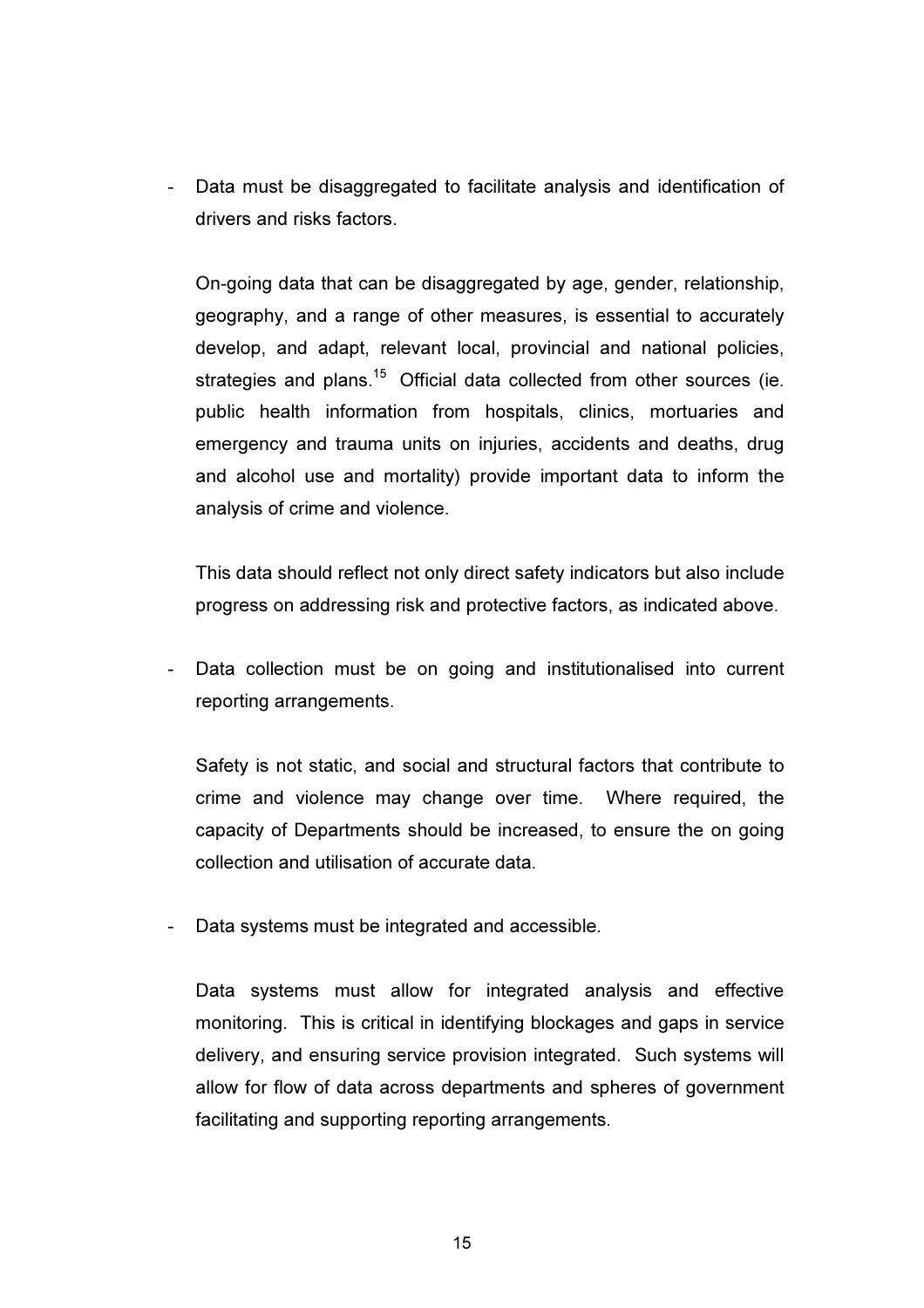Data should be accessible to bona fide research and civil society and community organisations. Protocols must be established to facilitate integration, management, distribution, analysis and sharing of data.

#### (See Annexure A for more detailed information)

#### 6.4 Active, public and community participation

The NDP recognises active citizenry and co-ordinated partnerships, as a key component to a sustainable strategy for citizen safety.<sup>16</sup>

The White Paper recognises the importance of state parties working with nonstate bodies to establish safety needs and develop strategies to address them and proposes the development of sustainable forums for coordinated and collaborative community participation; public and community participation in the development, planning and implementation of interventions; and public and private partnerships to support safety, crime and violence prevention.<sup>17</sup>

Enabling community participation through civic structures that are inclusive of all sectors of society including: different faiths, youth, business sector, elderly persons, women and other marginalised or disadvantaged groups, are an important mechanism to facilitate citizen involvement.<sup>18</sup> Community Safety Forums', (CSFs), as envisaged in the Community Safety Forum Policy, core mandate is to facilitate community participation in safety, crime and violence interventions. Community Police Forums (CPFs) core objectives are to facilitate community participation including: reciprocal responsibilities in respect of crime fighting programmes; ensuring police accountability to the community; joint identification and co-ownership of policing programmes and identifying policing projects with the police.<sup>19</sup> In addition to these structures, there are a range of mechanisms such as the Integrated Development Plan (IDP) forums, ward committees, school governing bodies, health committees that are important mechanisms for to facilitate engagement by the state with communities.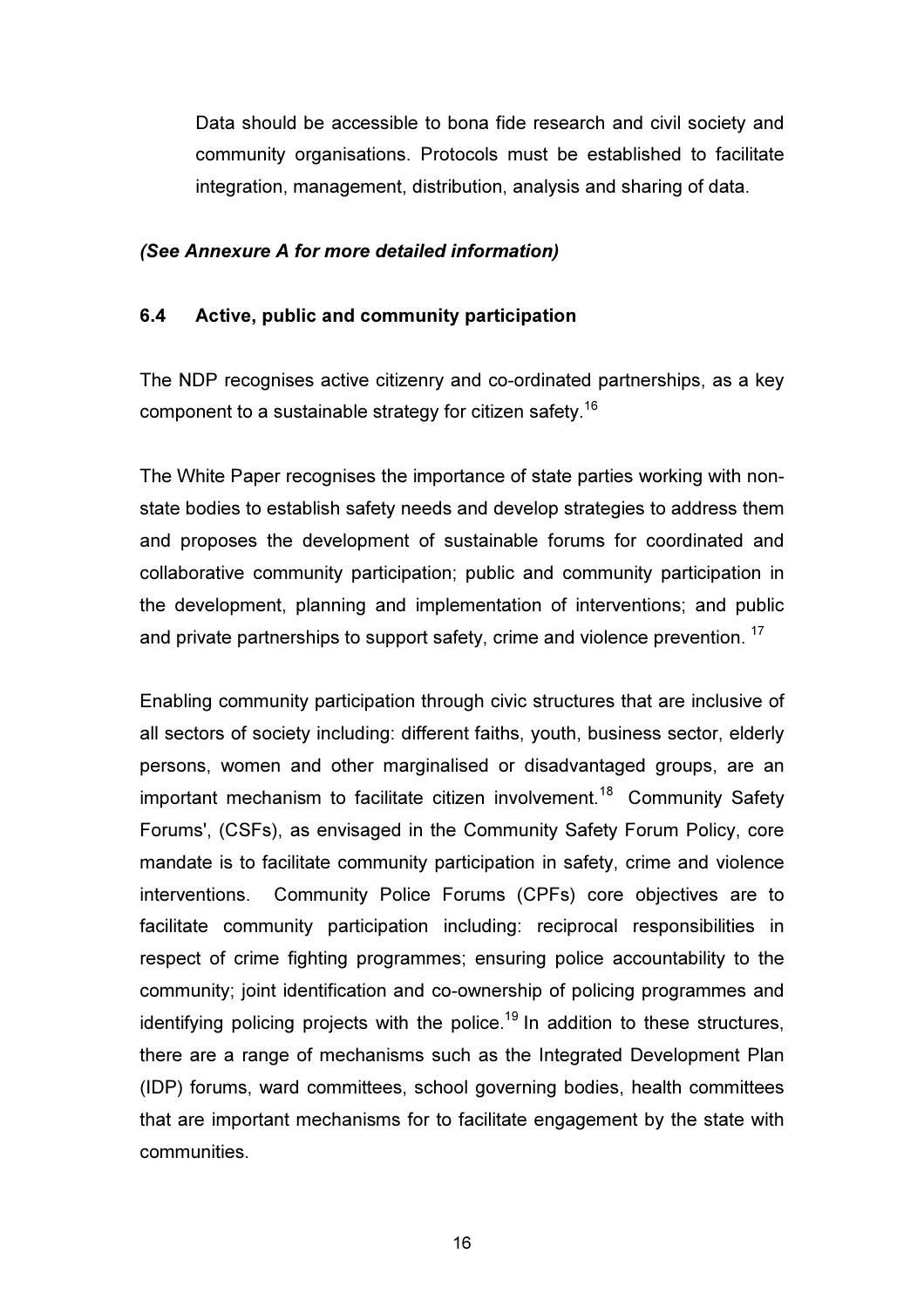Active citizen involvement should be meaningful and extend to active participation in crime and violence prevention through participation in needs assessments and safety audits, development of strategies and implementation of plans, and monitoring and evaluation of impact.

Co-operation and partnerships with private sector institutions are another important feature of public participation and active citizenry. Businesses have a dual responsibility, firstly to ensuring effective crime and violence prevention practices within the work environment and uphold legal and ethical business practices, and secondly, to support crime prevention efforts in the broader community.

# 7. KEY COMPONENTS OF THE WHITE PAPER

# 7.1 Themes

The White Paper recognises the centrality of crime and violence prevention and is informed by six key themes.

7.1.1 Effective criminal justice system

- Efficient, responsive and professional criminal justice sector.
- Effective diversion, rehabilitation and reintegration programmes.
- Effective restorative justice programmes and interventions.
- 7.1.2 Early intervention to prevent crime and violence, and promote safety
	- A healthy start for infants and children, including the first 1 000 days of life, pre-school and school children, and their parents, caregivers and guardians.
	- A safe and supportive home, school and community environment for children and youth.
	- Context-appropriate child and youth resilience programmes.
	- Substance abuse treatment and prevention.
	- Context-appropriate interventions for 'vulnerable'/ at risk groups.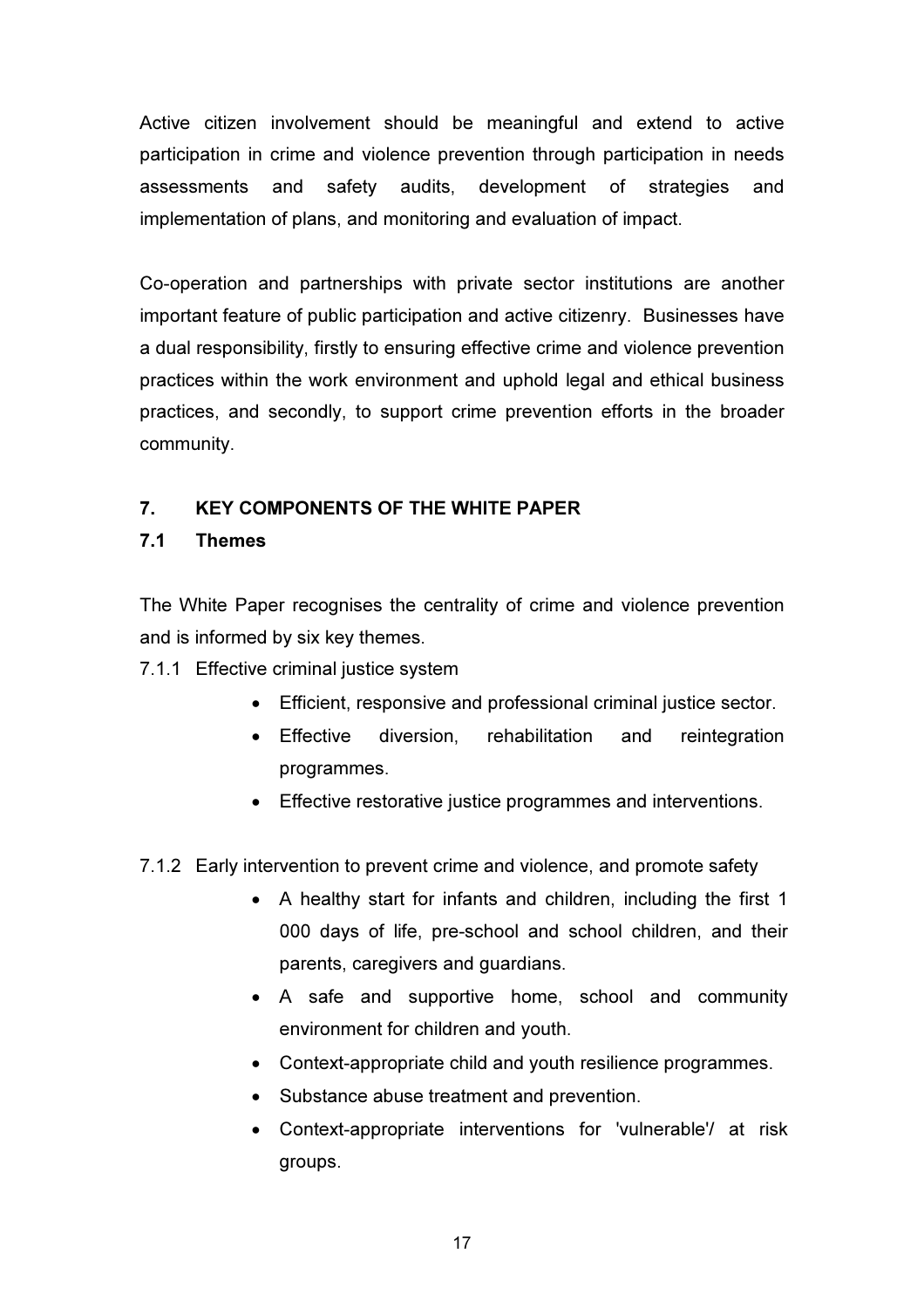# 7.1.3 Victim support

- Comprehensive framework promoting and upholding the rights of victims of crime and violence.
- Delivery of high quality services for victims of crime and violence.
- 7.1.4 Effective and integrated service delivery for safety, security and violence and crime prevention
	- Access to essential crime and violence prevention and safety and security services.
	- Professional and responsive service provision.
- 7.1.5 Safety through environmental design
	- The integration of safety, crime and violence prevention principles into urban and rural planning and design that, promotes safety and facilitates feeling safe.
- 7.1.6 Active public and community participation
	- Sustainable forums for co-ordinated and collaborative action on community safety.
	- Public and community participation in the development, planning and implementation of crime and violence prevention programmes and interventions.
	- Public and private partnerships to support safety, crime and violence prevention programmes and interventions.

# 7.2 Core principles

Underpinning the themes are the general principles of:

- Equality, in access, protection, and service.
- Commitment to high quality service.
- Integrated planning and implementation.
- Evidence based planning and implementation.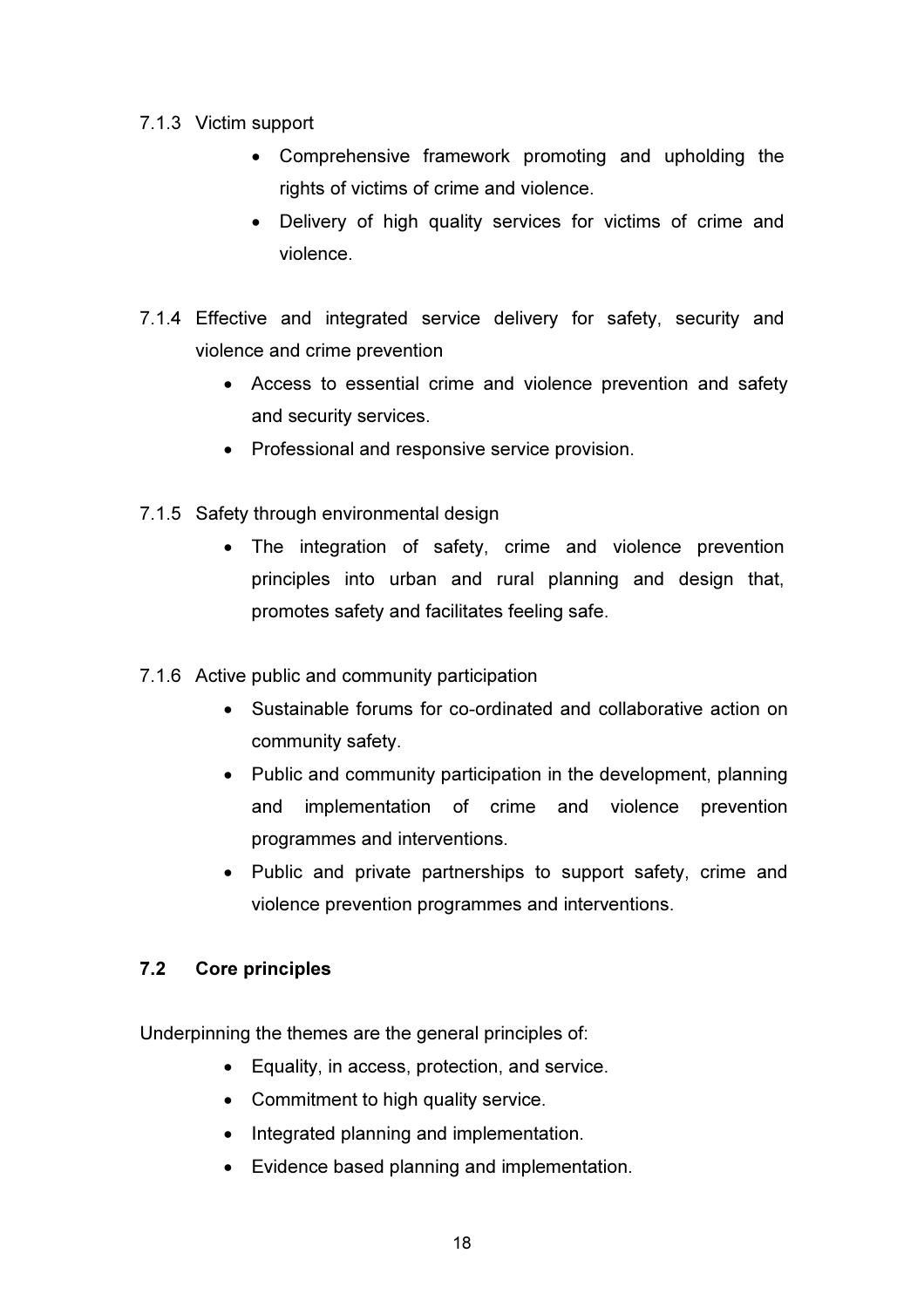# 7.3 System level requirements

The themes of the White Paper are dependant upon certain system level requirements, which are necessary to facilitate implementation of the White Paper and delivery of programmes and interventions. These include:

- Allocation of sufficient budgets and resources to safety, crime and violence prevention;
- Alignment of legislation and policies to the White Paper;
- Development and alignment of strategies to the White Paper by all government department and spheres of government, and incorporation of these into strategic plans, annual performance plans/norms and standards;
- Establishment and resourcing of permanent implementation structures;
- Institutionalisation of inter-governmental co-operation systems and mechanisms (horizontal and vertical);
- Evidence based planning and implementation;
- Alignment of programmes and interventions to the approach and themes advocated in the White Paper; and
- Active public and community participation.

# 8. UNDERSTANDING SAFETY, CRIME AND VIOLENCE PREVENTION IN SOUTH AFRICA

The nature of crime and violence in South Africa is complex. Demographic data available provides some insight into the profile of the population and macro structural and socio economic conditions which impact on risk. Available crime statistics and research also provide indicators of the nature and trends in reported crime and violence. This data provides useful insight into the scope of the challenges facing communities.

# (More detailed information is contained in Annexure B)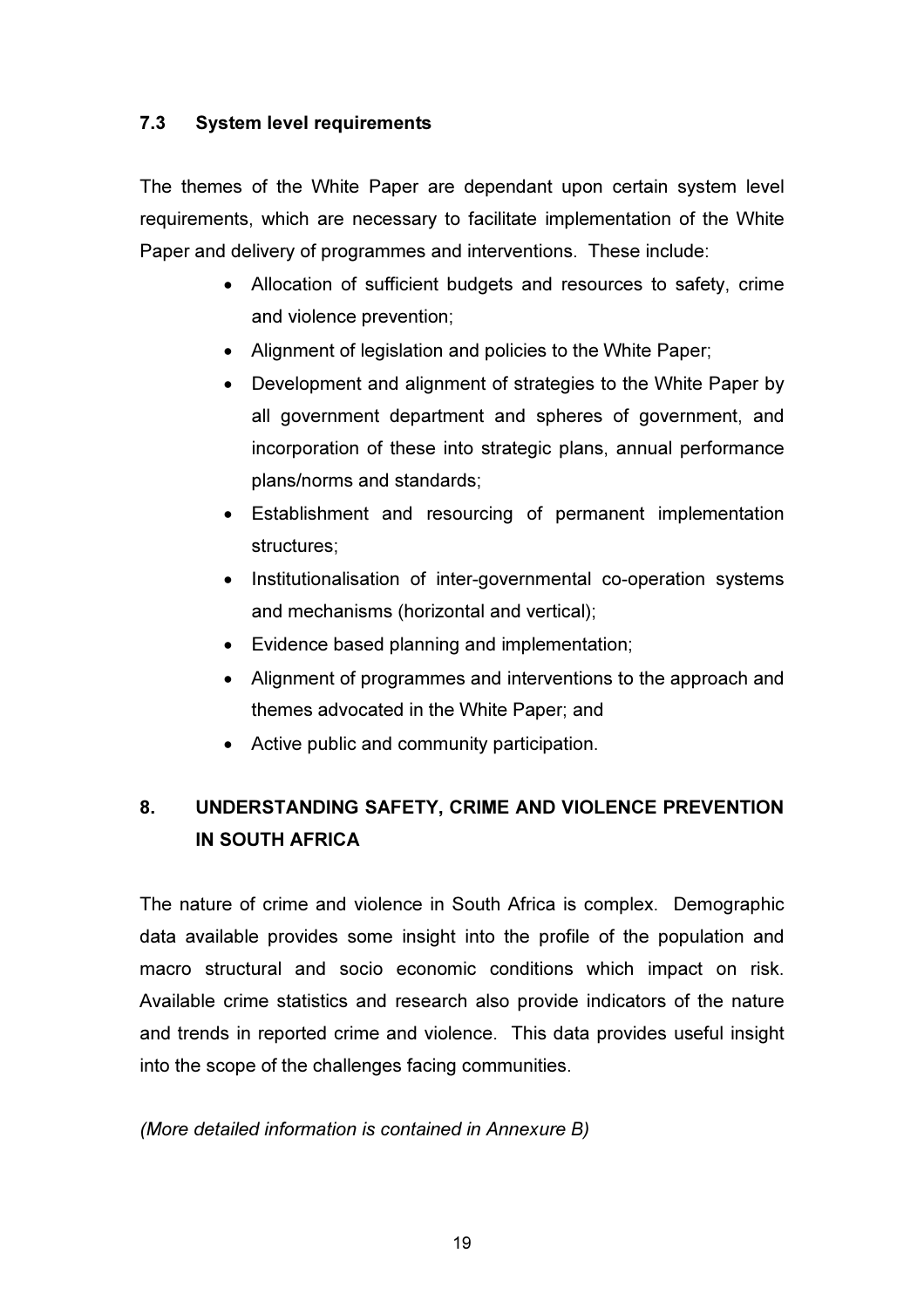# 8.1 Country Profile

#### **Population**

The 2015 mid-year population estimates reported the population size of South Africa at 54 956 900 people. With most populous provinces being Gauteng at 24%, Kwa Zulu Natal at 19,9%, Eastern Cape at 12,6%, and Western Cape at 11,3% of the total population.

South Africa has a young population with the largest group being between the ages of 0 to 4 with over 58% of the population below the age of  $30^{20}$  The proportional representation of children is consistent in all areas with the exception of Kwa-Zulu Natal and Gauteng where there are significantly fewer children (see figure nine in Annexure B).



Figure 1: Population size by age and gender

Source: Statistics South Africa 'Mid-year Population Estimates' (2015) Table 15 p 16.

Young people are the most at risk to victimisation, as well as of offending. In 2014 over 24 per cent of the sentenced proportion of inmates, and over 40 per cent of those in remand fell within the defined age range for juveniles (between the ages of 18 and 21 years).<sup>21</sup> The rate of 'non-natural' deaths of young people provides a good indication of the degree to which they are disproportionately affected by violence (see figure two below).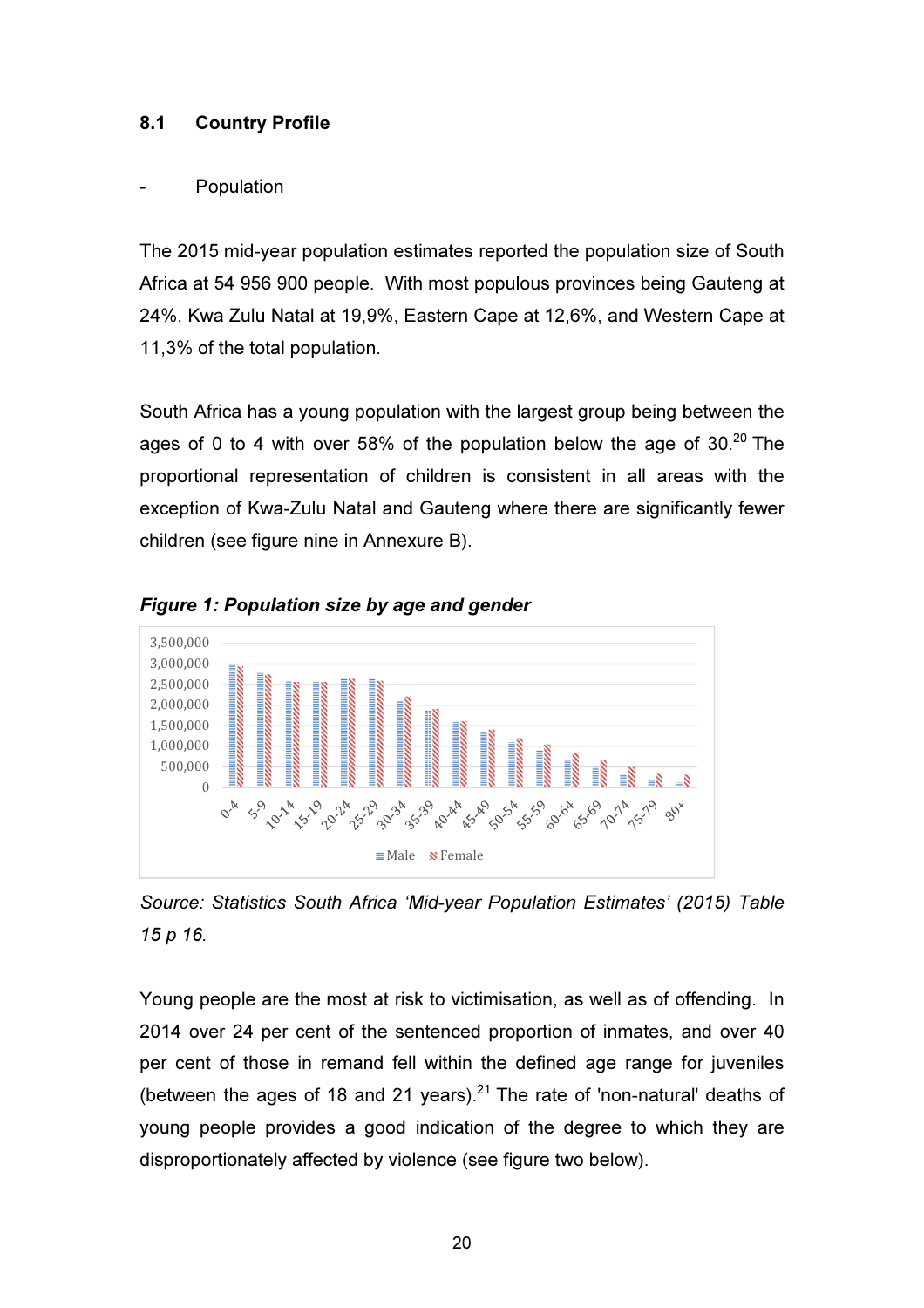As figure two (below) indicates, for both sexes the 15–19 age group are most affected by non-natural causes of death (34.5 per cent of all deaths due to non-natural causes).  $2^2$  Assault is the most common cause of death, accounting for 11.2 per cent of non-natural deaths in this age group. In all age groups males are seen to have an overall higher proportion of deaths due to non-natural causes (14.9 per cent male deaths due to non-natural causes, compared to 5.1 per cent for females). $23$ 



Figure 2: Rates of natural and non-natural death by age

Source: Statistics South Africa 'Mortality and causes of death in South Africa' (2013).

This demographic profile on age resonates with the importance of early intervention, multi-systemic and cognitive therapy, ECD interventions and school-based programmes, ability to reach a significant percentage of the population at risk.

#### Urban/rural expansion

South Africa has a proportionately higher urban population compared to general global figures. $24$  Read with crime statistics, discussed later in this section, this is an important variable when designing appropriate interventions.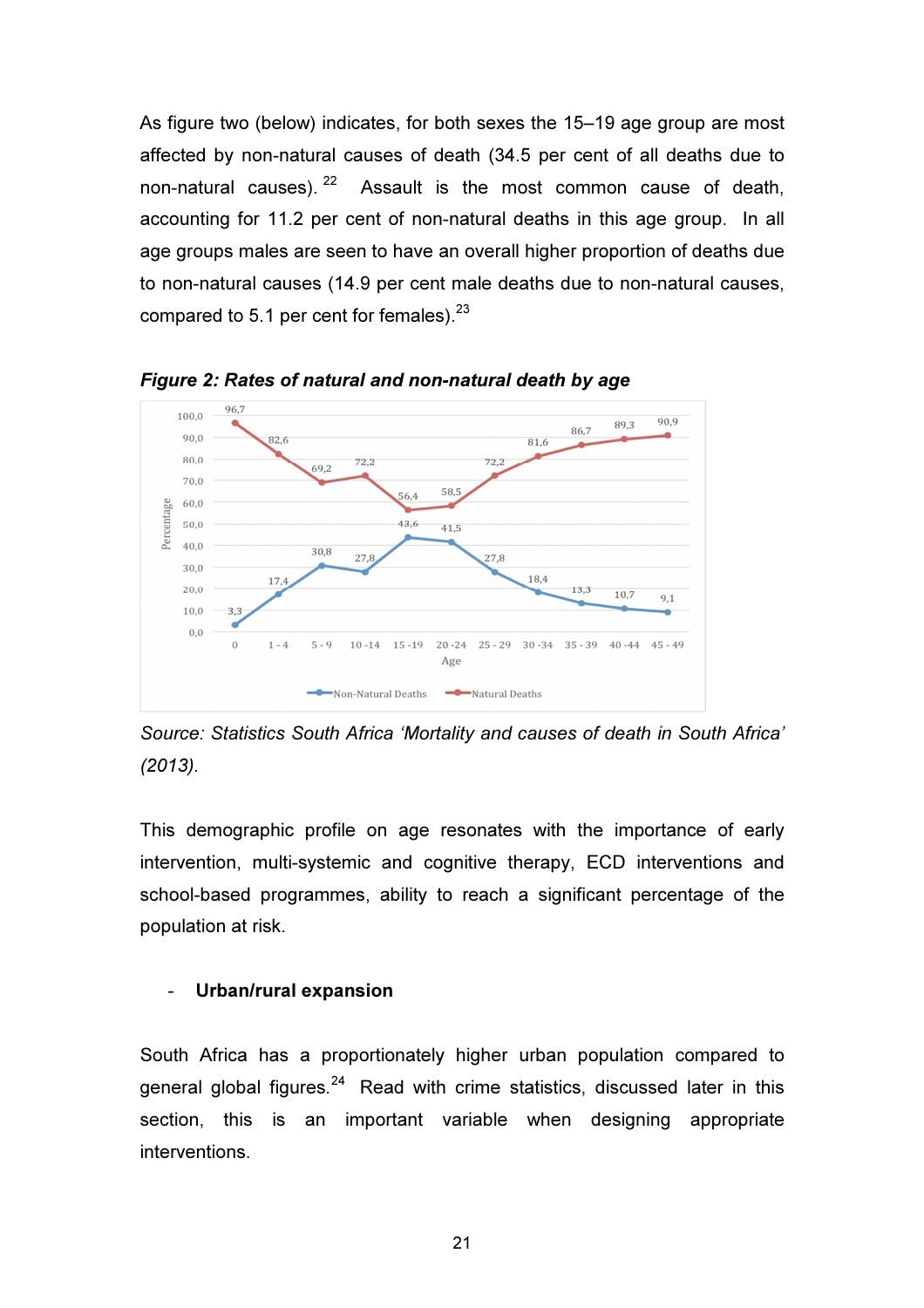#### - Economic and employment indicators

Unemployment rates remain significantly high, at 24.3 per cent (2015) demonstrating an increase since 2011 (with a slight decrease in the  $1<sup>st</sup>$ quarter of 2014).  $25$  Across the board, women experience higher rates of unemployment than men regardless of race and level of education, with Black African women experiencing the highest rates of unemployment, irrespective of their levels of education (ranging from 16.1 per cent for women who have tertiary degrees up to 32.0 per cent for women who have earned less than matric).<sup>26</sup> The gender gap in unemployment is largest amongst Black Africans and Indians/Asians with tertiary education.<sup>27</sup>

#### Alcohol use

South Africa's overall alcohol consumption is consistent with global averages.  $28$  However, South Africa has among the highest consumption levels in Africa, with a clear correlation between intimate partner violence (IPV) and alcohol consumption. <sup>29</sup> Foetal alcohol syndrome (FAS) is also a growing concern in South Africa, with the World Health Organisation (WHO) citing the Western Cape to have the highest reported rate of FAS in the world.<sup>30</sup>

#### - Access to housing and basic services

12.9 per cent of the South African population live in informal dwellings, the highest proportion in the North West (21 per cent of the province's population), then Gauteng (19,2 per cent of the province's population), Western Cape (14,8 per cent of the province's population). $31$ 

4,9 per cent of households in South Africa have no access to toilets/use bucket toilets with the highest proportion located in the Northern Cape (9.1 per cent of province's households), then Eastern Cape (8,5 of province's households) and then Free State (7,9 of province's households).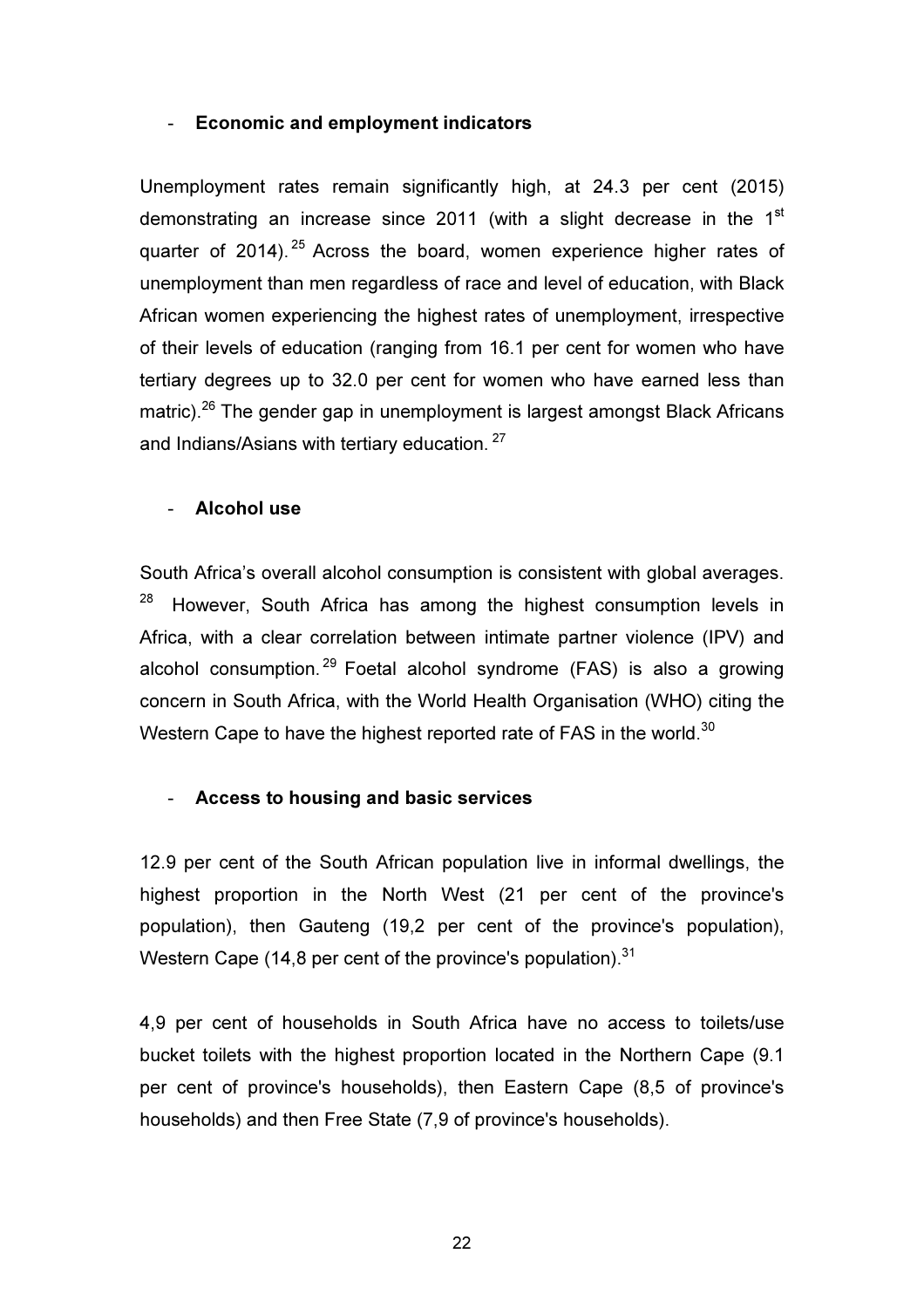#### - Social protection

The more rural provinces of Limpopo (59.2 per cent of the province's population), Eastern Cape (58.4 per cent of the province's population) and Free State (54.4 per cent of the province's population) have a much higher proportion of households benefiting from social grants than the more urban provinces such as Western Cape (36.9 per cent of the province's population) and Gauteng (28.5 per cent of the province's population).  $32$  The Care Dependency Grant (CDG) is the social grant most widely received across the whole country.<sup>33</sup>

More children live with single mothers (38.8 per cent) than do with both parents (34.8 per cent) and only 3.4 per cent live with single fathers.<sup>34</sup> The Western Cape has a significantly larger proportion of children living with both parents than any other province (55.6 per cent of province population), and Limpopo has the highest proportion of children living in child-headed homes  $(1.3 \text{ per cent of province's population})$ .  $35$ 

A large proportion (64.5 per cent) of children in South Africa live in low-income households.<sup>36</sup> This figure tends to be higher in more rural provinces, such as Eastern Cape, Limpopo and Kwa-Zulu Natal; and there is a definite correlation between the percentage of children living in a household without an employed adult and those living in low-income households.<sup>37</sup>

# (See Annexure B for more detailed information on macro structural and socio economic indicators)

#### 8.2 Relationship between poverty, inequality and crime

The impact of structural violence<sup>38</sup> must be acknowledged in a discussion of crime and violence.

Historically, South Africa has experienced high levels of structural violence under colonial and apartheid rule. Inferior education and health systems,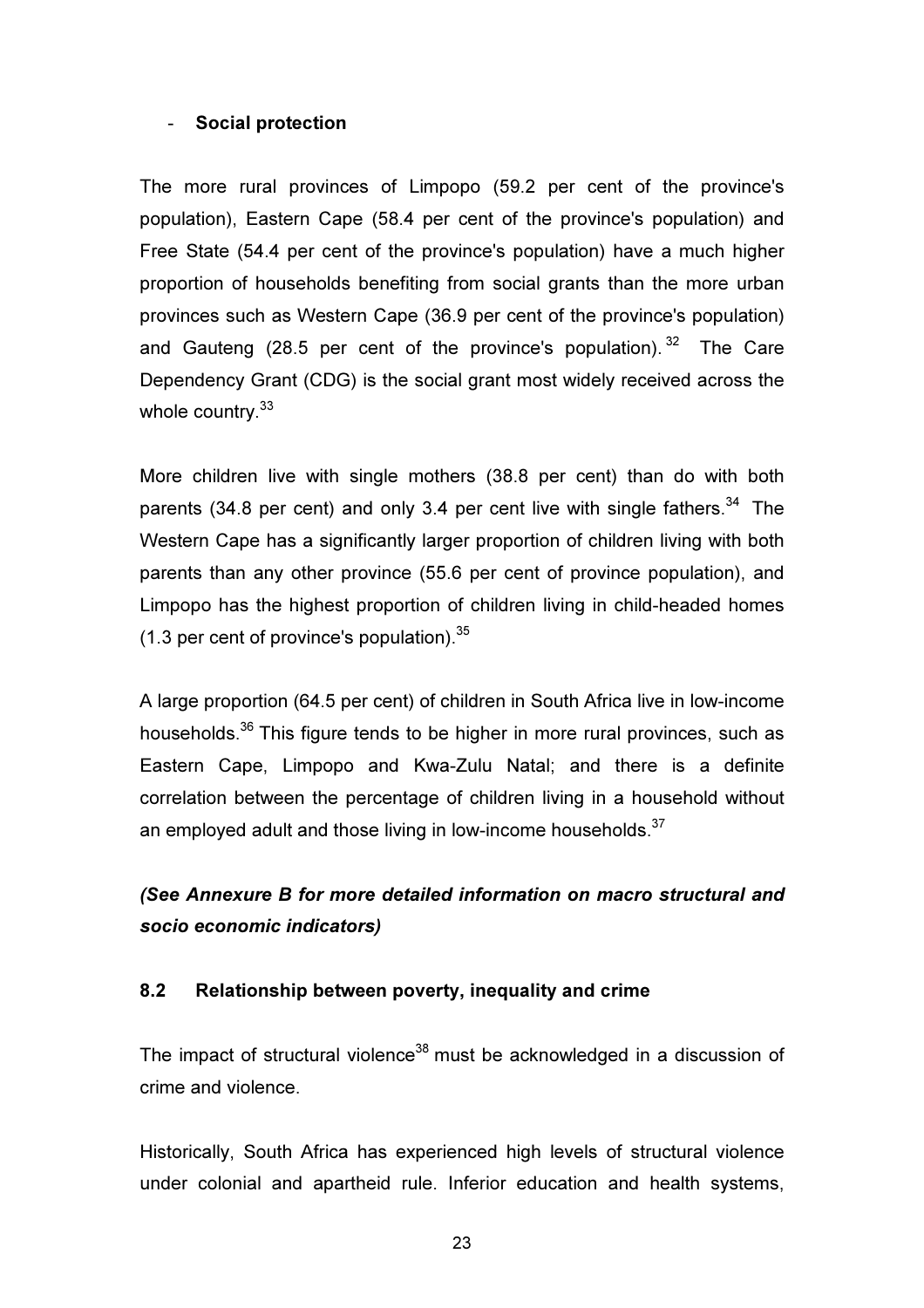limited career prospects, and migrant labour systems have inflicted family stress and social health problems.<sup>39</sup> Structural violence has continued in post Apartheid due to persistent inequality in which structural inequalities remain embedded.

The relationship between poverty, inequality and crime and its impact on safety outcomes is acknowledged in the NDP, noting that safety and security are 'directly related to socioeconomic development and equality', and requires an environment 'conducive to employment creation, improved educational and health outcomes, and strengthened social cohesion<sup>'.40</sup>

Drawing a simple causal relationship between crime, violence and poverty, however, is misleading, as the relationship between crime, violence, poverty, deprivation and inequality, is more complex. Although there is little evidence demonstrating poverty causes crime, there is substantial evidence demonstrating that those who live in poverty are more vulnerable to, and affected by, crime and violence.<sup>41</sup> This is evident in the risk factors for crime and violence. People living in communities characterised by a lack of services, with little or poor access to water and sanitation, childcare and health facilities, educational and employment opportunities, or who are marginalised or excluded, are at the most vulnerable to falling victim to crime violence and most at risk in engaging in crime. They are also the least able to access the criminal justice system or victim support services, and are therefore, most at-risk, most vulnerable to, and most affected by high levels of crime and violence.

The developmental approach to crime and violence prevention, espoused here, that addresses risk at an individual, relationship, community and macro/structural level allows for a better understanding of both the levels of crime and violence (detailed above), and identifies the most appropriate interventions for preventing both crime and violence.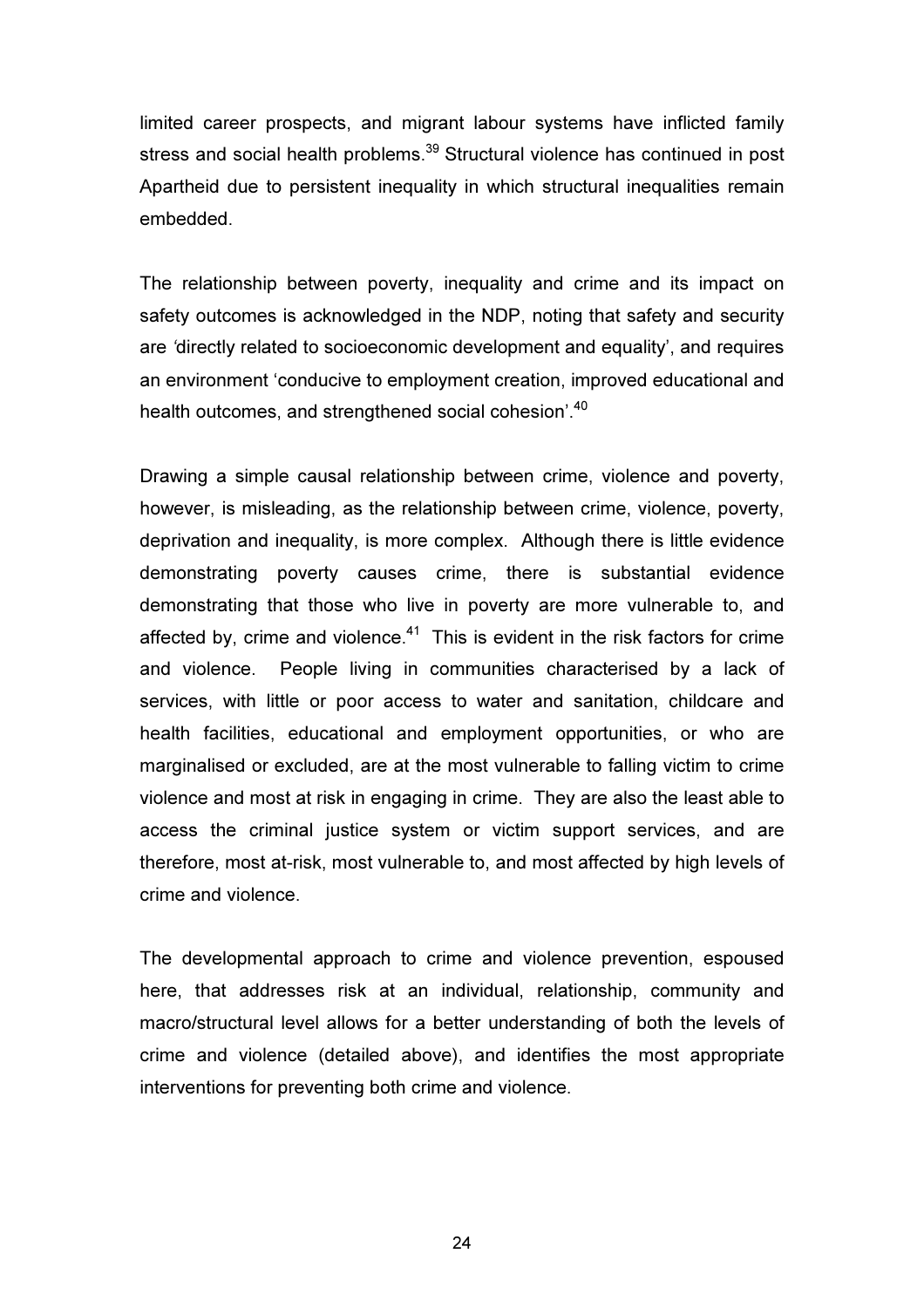#### 8.3 Crime trends and analysis of risk groups and risk factors

According to recent crime statistics released by SAPS in September 2015, South Africa has experienced an increase in the number of violent crimes since 2013/2014. The number of reported murders, attempted murders, assaults GBH (grievous bodily harm), and aggravated robberies are on the rise, while the number of reported sexual offences and common assaults appear to be on the decrease. Although statistics are important for analysing crime trends, as well as vulnerabilities of particular groups and risk factors, it is imperative to mention that a decrease in the number of reported crimes does not necessarily reflect a decrease in the number of incidents of crime. This is especially important to keep in mind when it comes to assessing the prevalence and extent of common assault and sexual offences in South Africa, which are two categories of crime that have notoriously low levels of reporting.<sup>42</sup>

Further, even though statistics are important for purposes of measuring the prevalence of crime and violence, the lack of available disaggregated statistics (i.e. information relating to gender, race, age, nationality, relationship etc. of victims and perpetrators), makes it difficult understand trends in crime, specifically the impact of certain crimes on different risk groups and the influence of certain factors on incidents of crime and violence.

That being said, empirical research supported by available statistics suggests that certain groups of people are more vulnerable to certain types of crime and violence than others, and that certain factors (see specific risk groups and risk factors in Annexure C), make people more susceptible to becoming both victims and perpetrators of crime and violence. The identified at-risk groups include young men, women, children, people with disabilities, older persons and LGBTI persons; while key risk factors include the relationship between guns and violence, substance abuse and crime, exposure to anti-social peer groups and lacking community social cohesion.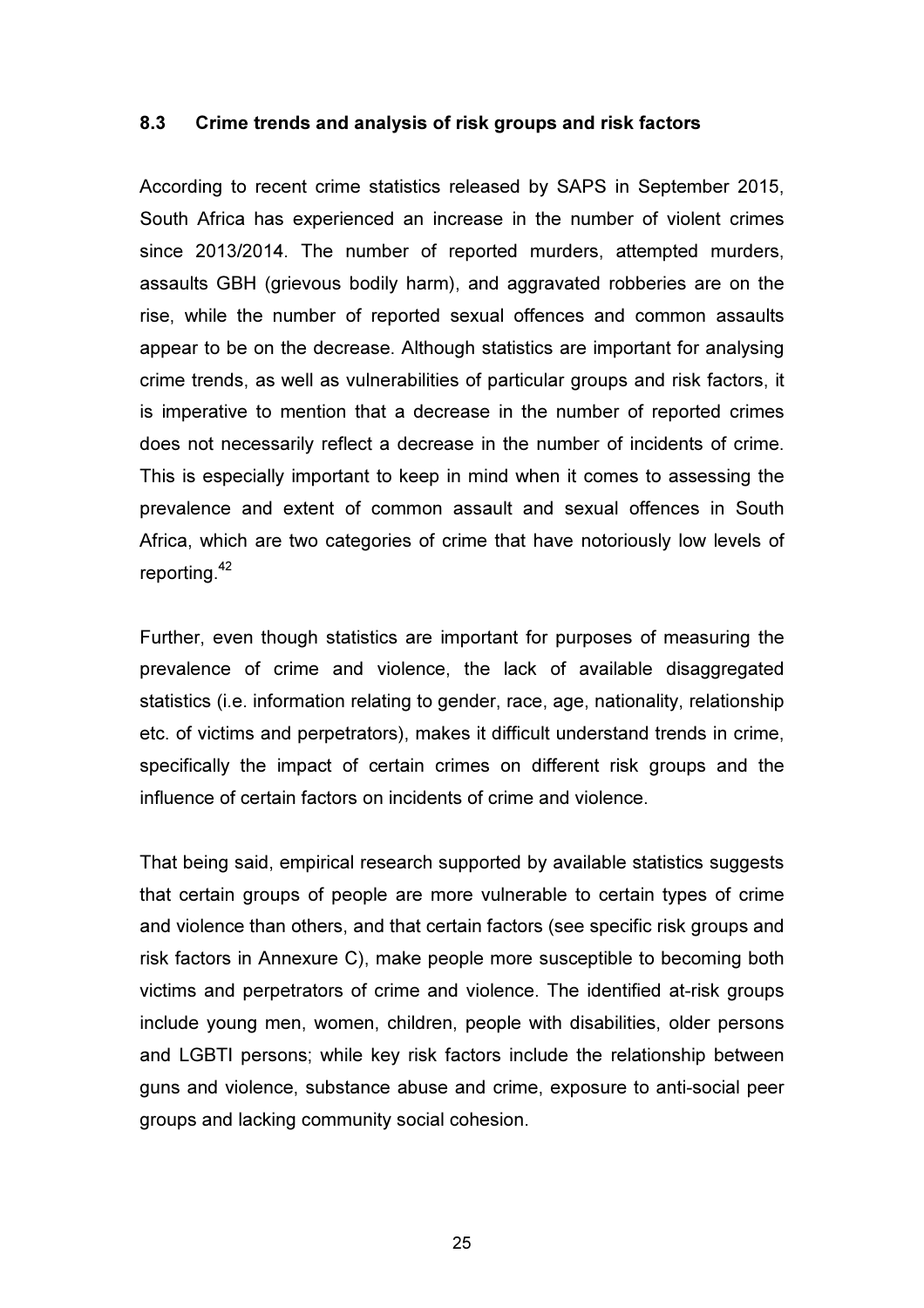#### 8.3.1 RISK GROUPS

#### • Young Men

Young men are the primary perpetrators of violence and victims of homicide.<sup>43</sup> The highest homicide rates in South Africa (184 per 100 000; nine times the global average) are seen in men between the ages of 15 and 29 years.<sup>44</sup> The homicide rate for South African males is six times higher than for South African females. <sup>45</sup> Research has confirmed that masculine norms, confrontational and aggressive attitudes amongst young men are leading factors in the perpetration of crime and violence.<sup>46</sup> Further, identities and aspirational views to be 'ready for a fight', 'show no fear or pain' and 'play it cool' $47$  reinforce the view that violence is a legitimate response to conflict. $48$ 

#### • Violence against Women

Violence against women includes, but is not limited to domestic violence, sexual violence by non-partners, marital rape, date rape, stalking, sexual harassment, sexual exploitation, domestic homicides and harmful traditional practices.<sup>49</sup> While it is difficult to provide accurate data of violence against women in South Africa, a study conducted in 2012 found that 77 per cent of women in Limpopo, 51 per cent in Gauteng, 45 per cent in the Western Cape and 36 per cent of women in KwaZulu-Natal, had experienced some form of violence (intimate and non-intimate) in their lifetimes.<sup>50</sup> Despite legislative enactments aimed at eradicating GBV and enhancing the protections afforded to women, violence against women in South Africa has been described as 'socially normalised, legitimised, and accompanied by a culture of silence and impunity'.<sup>51</sup> Moreover, more women are killed by their current or ex-intimate male partner in South Africa than in any other country with a rate of 8.8 per 100 000 women.<sup>52</sup>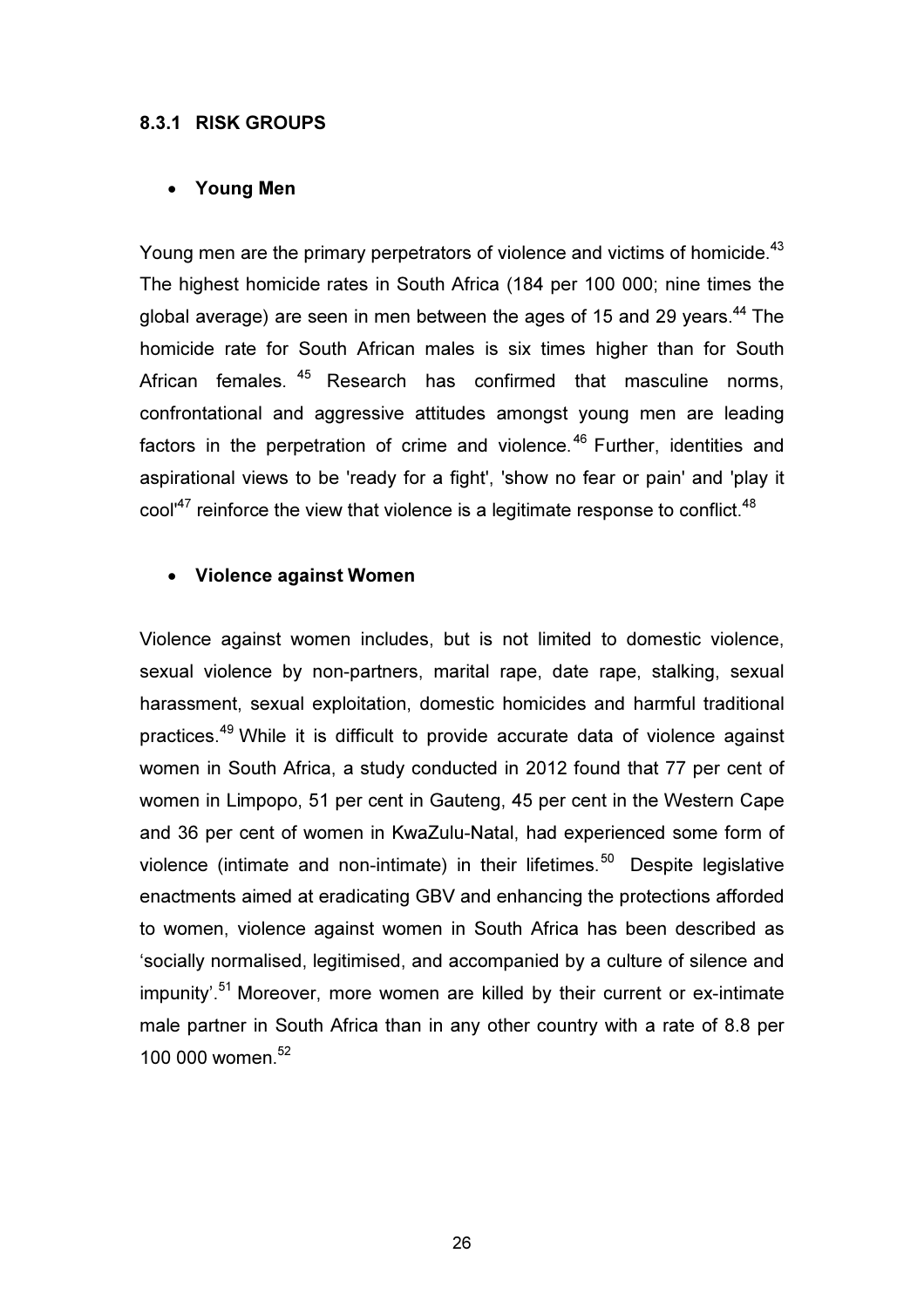# • Violence against Children

Violence against children is defined as: 'all forms of physical or mental violence, injury or abuse, neglect or negligent treatment, maltreatment or exploitation, including sexual abuse, while in the care of parent(s), legal guardian(s) or any other person who has the care of the child'.<sup>53</sup> A study conducted in 2015 found that of 4 095 young people, one in five (19.8 per cent) have experienced sexual abuse in their lifetime and 7.9 per cent reported some form of neglect at some point in their lives.<sup>54</sup> Violence against children has significant long-term effects. <sup>55</sup> Evidence suggests child maltreatment leads to a cycle of violence with children exposed to violence at a young age more likely to perpetrator or be victim to violence in later life. $^{\rm 56}$ 

# • Persons with Disabilities

Persons with disabilities are at a higher risk of experiencing violence than their non-disabled peers, often because their physical and mental conditions limit their personal autonomy and make it difficult for them to defend themselves against harm or communicate incidents of violence or abuse. $57$ The forms of violence people with disabilities experience varies according to age, context, and socio-economic factors, with disabled children and women being most prone to sexual and physical abuse, as well as extensive forms of neglect.<sup>58</sup> Further, the under-reporting of abuse of persons with disabilities makes it extremely difficult to gauge the extent and prevalence of the problem.<sup>59</sup>

#### • Elderly Persons

Older persons are particularly vulnerable to a number of crimes, due to age, infirmity, personal, and socio economic circumstances, including the intentional or reckless infliction of pain or injury; the use of violence or force for participation in sexual conduct or conduct contrary to their wishes; the intentional imposition of unreasonable confinement; or the intentional or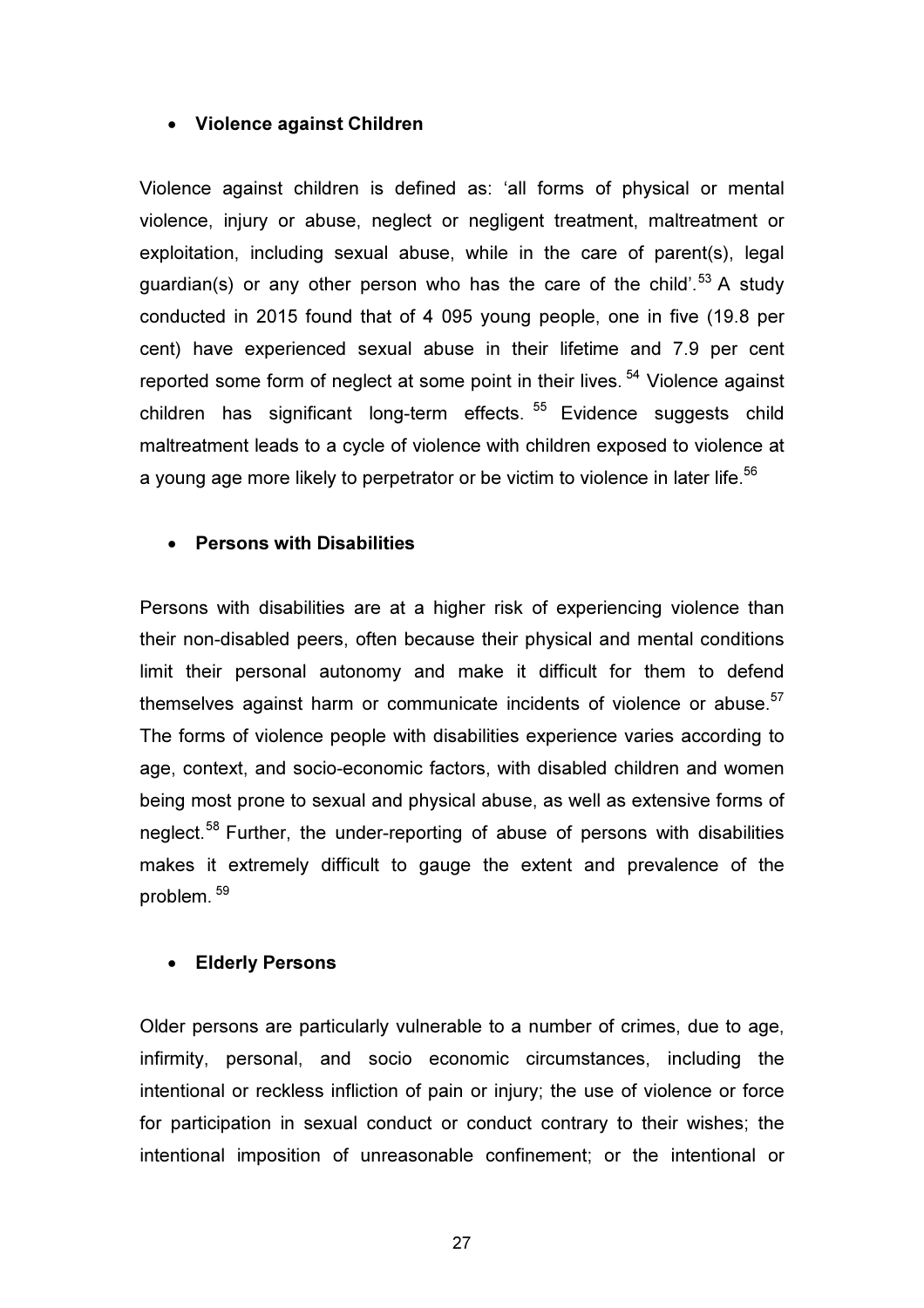deliberate deprivation of food, shelter, or health care; and theft and extortion.  $60$  Comprehensive interventions that provide increased support and oversight, public education, and that address the systemic issues that make older persons vulnerable, are central to structural, individual, relationship and community to reduce the risk of abuse. $61$ 

# • Lesbian, Gay, Bisexual, Transgender and Intersex (LGBTI) Persons

LGBTI people are particularly prone to discrimination, persecution and violence due to harmful socially constructed norms on masculinity and femininity, and discriminatory religious and cultural beliefs about gender and sexual orientation. <sup>62</sup> For many LGBTI persons, violence begins at home and in schools, and then progresses into the community, workplace and society as a whole.<sup>63</sup> Lesbian women are particularly affected by the general populations' overall conservative values and views towards homosexuality, with many lesbian women being subject to rape and other forms of physical and sexual violence.  $64$  In addition, gay men, as well as transgender and intersex persons are often ostracised and subject to various forms of crime and violence by their families, communities and the society at large, with very little support and intervention from the state, particularly law enforcement.  $^{65}$ 

# 8.3.2 RISK FACTORS

# • Firearm Violence

A WHO report on violence prevention states that around one in every two homicides is committed with a firearm with firearm homicides accounting for 33 per cent of all homicides in South Africa. $66$  This report draws strong links between the ease of access to firearms as well as excessive alcohol use and multiple types of violence.<sup>67</sup> Such links are especially apparent in South Africa; according to United Nations Office on Drugs and Crime (UNODC) 2013 Report, 35 per cent of murders in South Africa were committed with a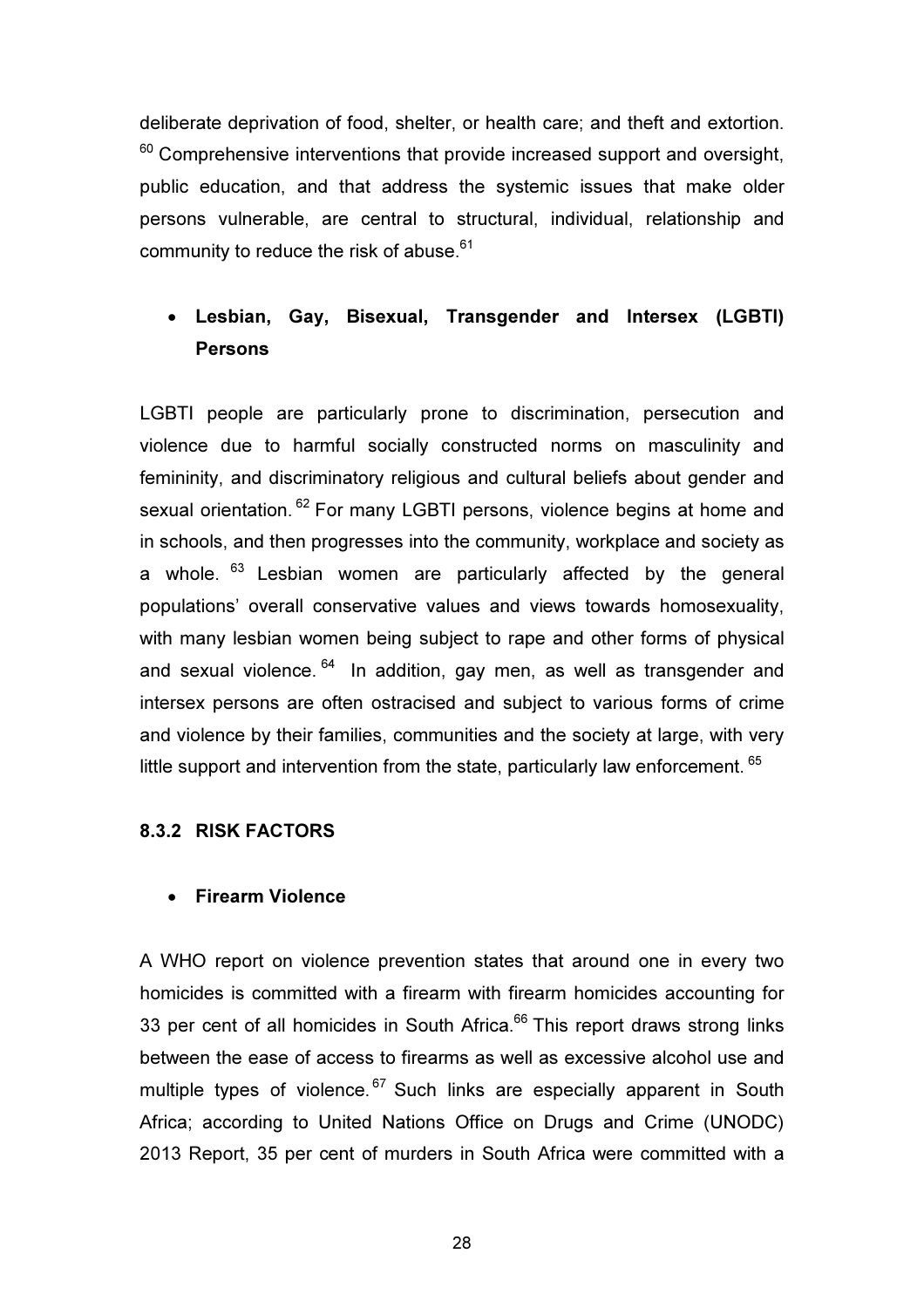firearm.<sup>68</sup> South Africa's rate of firearm deaths is one of the highest in the world and a third of all homicides are a result of the use of firearms. $^{69}$ 

#### • Alcohol and Substance Abuse

South Africa's overall alcohol consumption is consistent with global averages.  $70$  However, South Africa has among the highest consumption levels in Africa, with a clear correlation between violence, specifically intimate partner violence (IPV), and alcohol consumption.<sup>71</sup> Foetal alcohol syndrome (FAS) is also a growing concern in South Africa, with the World Health Organisation (WHO) citing the Western Cape to have the highest reported rate of FAS in the world.<sup>72</sup>

# • Anti-Social Peer Groups

Although gangsterism is a significant problem in South Africa, violence perpetrated by anti-social peer groups is not limited to named gangs.  $^{73}$ Anecdotal evidence suggests that the youth in particular are highly involved in anti-social peer groups and gangsterism, and there is frequently an overlap between gang activity and delinquency in general.  $74$  For many people, involvement in gangs and anti-social peer groups is a family norm, and children join to become career criminals as a way of meeting their economic needs.<sup>75</sup> Gang activity is particularly destructive because it threatens the wellbeing of whole communities by decreasing freedom of movement and association and usually is the most destructive for the poor and vulnerable.<sup>76</sup>

# • Lack of Social Cohesion

Despite significant progress since 1994, South African society remains extremely divided.<sup>77</sup> There are strong links between the absence of social cohesion and heightened levels of interpersonal violence within communities. <sup>78</sup> Community dynamics may foster or impede a series of protective factors, especially in relation to interpersonal violence, such as: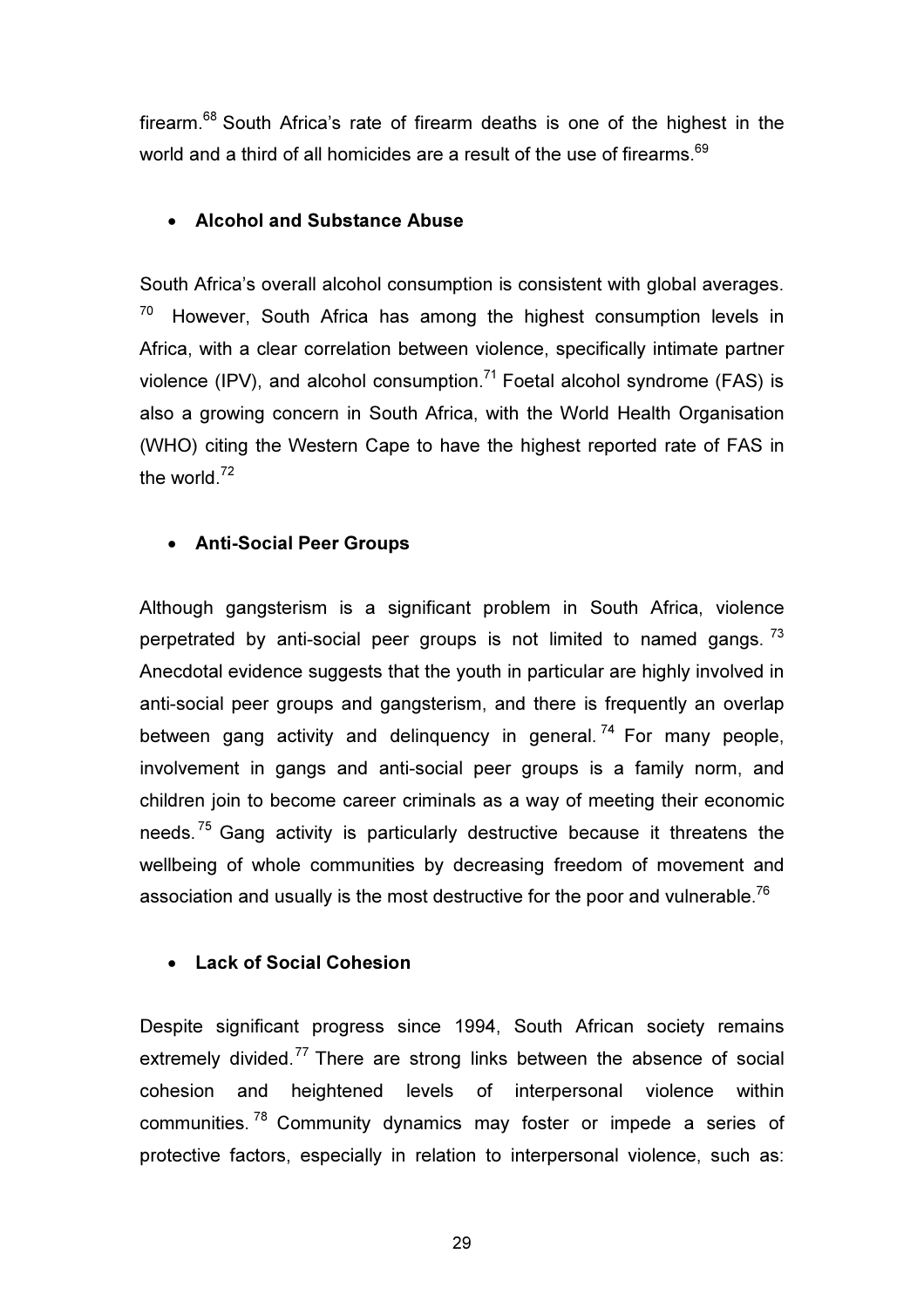parents' healthy attitude towards child bearing and child rearing;<sup>79</sup> stimulating learning and social environments; as well as the availability of adult role models, adult monitoring and supervision of children. <sup>80</sup> Social cohesion is important part of dealing with the challenges of unemployment, poverty and inequality, but also addressing issues of safety and security. $81$ 

(See Annexure C for a more detailed analysis on crime trends, risk groups and factors for crime)

# 9. POLICY ARCHITECTURE IMPACTING ON THE WHITE PAPER ON SAFETY AND SECURITY

In the development of this White Paper, a range of legal and policy instruments were consulted including the NDP, National Security Strategy (NSS), Rural Safety Strategy, Integrated Social Crime Prevention Strategy, the White Paper on Families, Criminal Justice System (CJS) Revamp, CSF Policy, ECD Policy, NCPS, 1998 White Paper on Safety and Security, National Service Charter for Victims of Crime and Violence and the Draft Integrated Urban Development Framework (IUDF).

A significant number of policy and strategy interventions address issues of safety and security, and crime and violence prevention. This White Paper on Safety and Security provides for the opportunity to locate these initiatives in an overarching, comprehensive framework for safety, security, crime and violence prevention, providing for greater synergy, co-operation and integration of planning and service delivery.

#### (See Annexure D for a full list)

#### 9.1 National Development Plan 2030

The NDP 2030 proposes an integrated approach to resolving the root causes of crime that involves an active citizenry and inter-related responsibilities and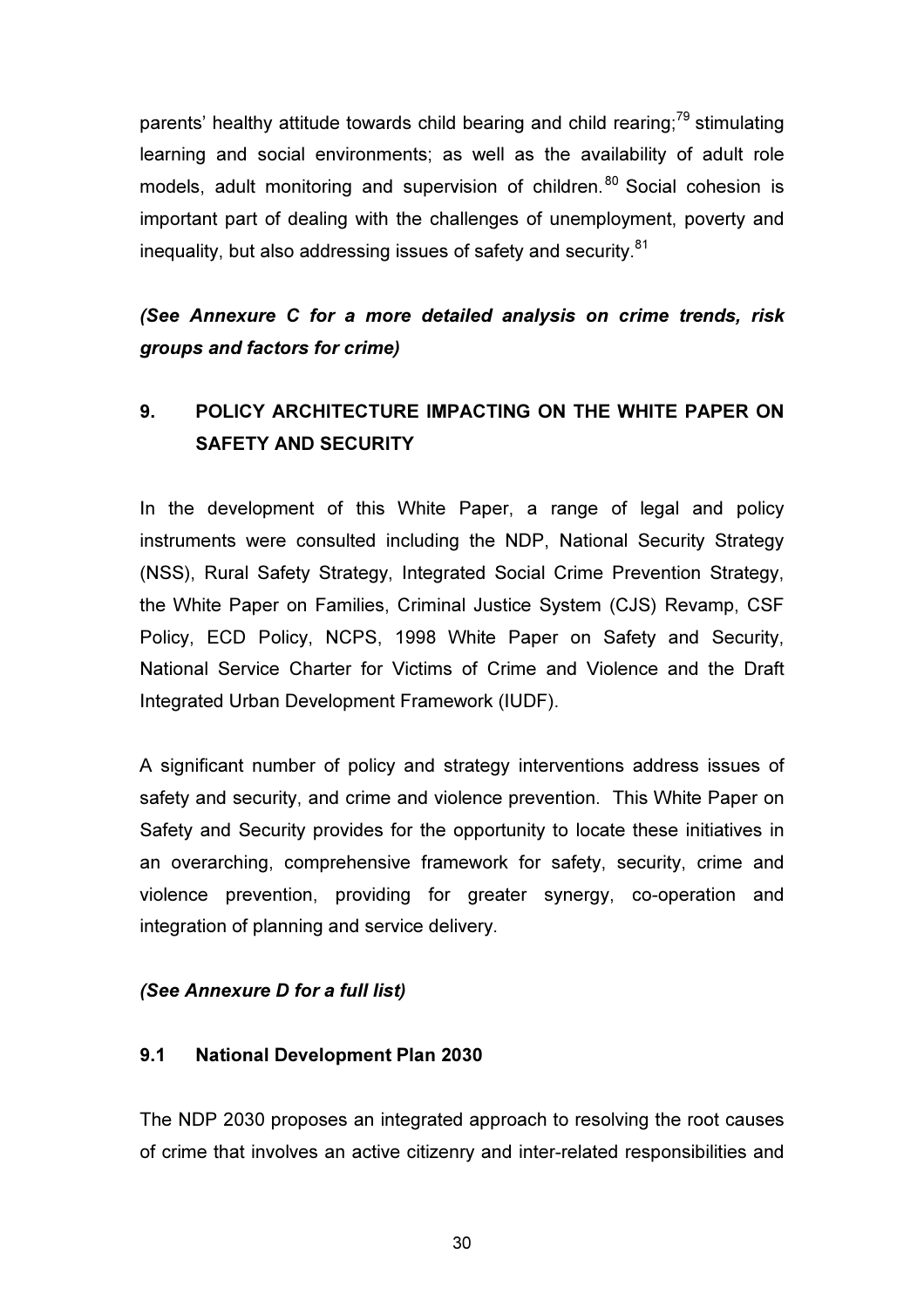co-ordinated service delivery from state and non-state actors.<sup>82</sup> Chapter 12 of the NDP identifies 'Building Safer Communities' as a key objective.

In order to achieve this vision, the NDP recognises the need to have a wellfunctioning criminal justice system involving key role-players, including the police, prosecuting authority, the judiciary as well as the correctional services system.<sup>83</sup> Accordingly, the NDP identifies the following six key priorities to achieving a crime-free South Africa:

- Strengthening the criminal justice system.
- Professionalising the police service.
- Demilitarising the police service.
- Increasing the rehabilitation of prisoners and reducing recidivism.
- Building safety using an integrated approach.
- $\bullet$  Increasing community participation in safety.  $84$

In addition to creating an effective, responsive and professional criminal justice system, the NDP motivates for an integrated approach to building safer communities that recognises the root causes of crime and responds to its social and economic factors.  $85$  In this regard, the NDP places significant emphasis on the role of local government in understanding the safety needs of individual communities, and integrating safety and security priorities into their development plans.<sup>86</sup> The NDP pays particular attention to the safety needs of women, children, the girl-child and youth, and makes specific recommendations relating to the conducting of community safety audits, introducing learner safety programmes in schools, implementing the Rural Safety Strategy, expediting the re-establishment of the Sexual Offences courts, reporting on the status of environmental designs aimed at addressing the safety of those who are most vulnerable, mobilising urban youth to secure safety areas, increasing support to non-governmental organisations and community-based organisations, enhancing efforts to reduce alcohol and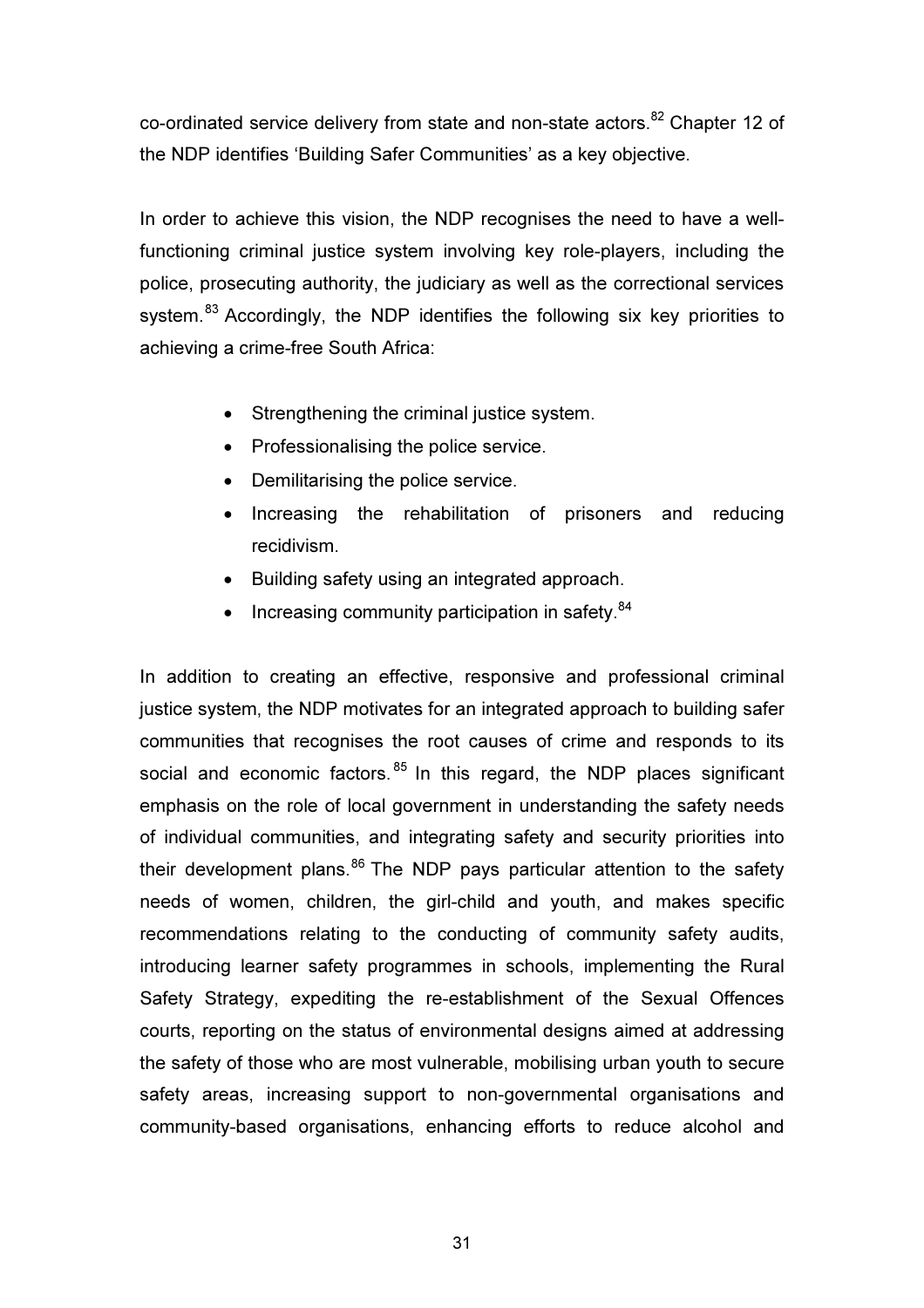substance abuse, and improving rehabilitation of offenders and reduction of recidivism  $87$ 

# 9.2 Criminal Justice System Revamp (2007)

The 2007 CJS Revamp proposed a seven-point plan to transform the criminal justice system. The seven-point plan, which was adopted by Cabinet and endorsed by the NDP, calls on all players in the criminal justice sector to execute the following:

- Adopt a single vision and mission, and create a single set of objectives, priorities and performance-measurement targets leading to the Justice Crime Prevention Security Cluster (JCPS).
- Establish, through legislation or by protocol, a new and realigned single coordinating and management structure for the system.
- Make substantial changes to the present court process in criminal matters through practical, short-term and medium-term proposals.
- Put into operation priorities identified for the component parts of the system, which are part of, or affect, the new court process.
- Establish integrated information and technology database or system for the national criminal justice system. Review and harmonise the template for gathering information relating to the criminal justice system.
- Modernise all aspects of systems and equipment, which includes fast tracking the implementation of current projects, modernisation initiatives, investigation-docket management systems, and parole management systems.
- Involve the public in the fight against crime and violence by introducing changes to community policing forums, such as policing outcomes, support to correctional supervision of out-ofcourt sentences and parole boards.<sup>88</sup>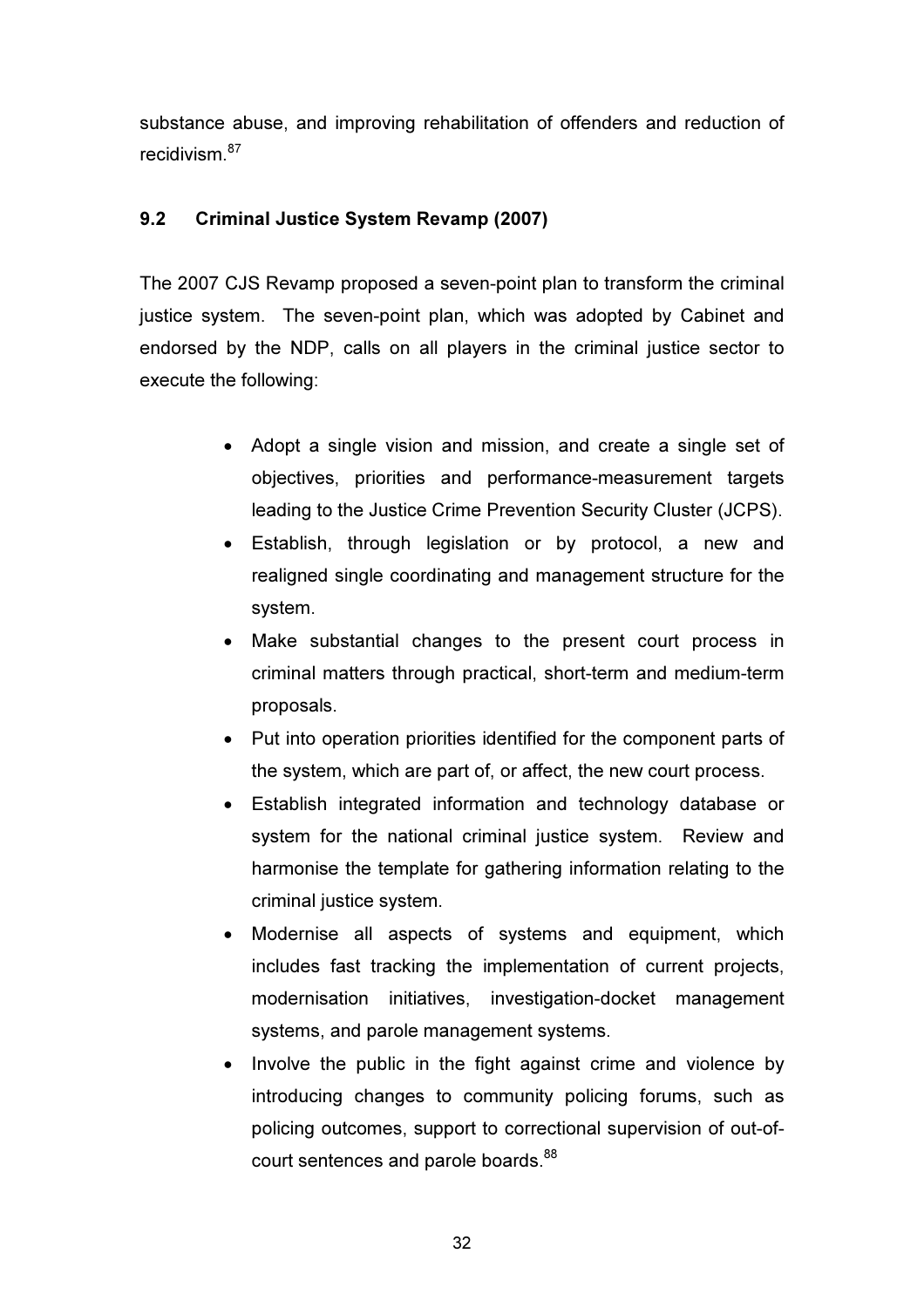The NDP endorses the seven-point plan and recommends that departments in the JCPS cluster align their strategic plans with the seven-point plan; regular reporting on the plan's implementation to Cabinet is institutionalised.<sup>89</sup>

# 9.3 National Security Strategy (2012)

The NSS recognises that crime and violence reduction cannot depend on effective policing alone, but must consider a comprehensive, and co-ordinated national response that addresses its root causes. The objective of the NSS to address violent and organised crime, specifically in relation to its impact on people's sense of safety and security, as well as to the economy and social cohesion of the country. Further, the NSS recognises connections between crime combating and border and air security, the activities of the private security industry, domestic stability challenges, counter-corruption work, managing illegal migration and efforts to eradicate the illicit economy.

#### 9.4 Rural Safety Strategy (2010)

The Rural Safety Strategy in 2010, addresses challenges to reducing high levels of crime and violence in rural areas.<sup>90</sup>

#### 9.5 Integrated Social Crime Prevention Strategy (2011)

The Integrated Social Crime Prevention Strategy (ISCPS) focuses on the needs of those who are most vulnerable, including women, children, youth, people in rural areas, people with disabilities and older persons.<sup>91</sup> The ISCPS identifies the following areas for intervention: families; early childhood development; social assistance and support for pregnant women and girls; child abuse, neglect and exploitation; domestic violence and victim empowerment programmes; victim support and dealing with trauma; community mobilisation and development; alcohol and substance abuse; HIV & AIDS and feeding and health programmes; social crime prevention programmes; extended public works programmes; schooling; and prevention, reduction and law enforcement with regard to gun violence.<sup>92</sup>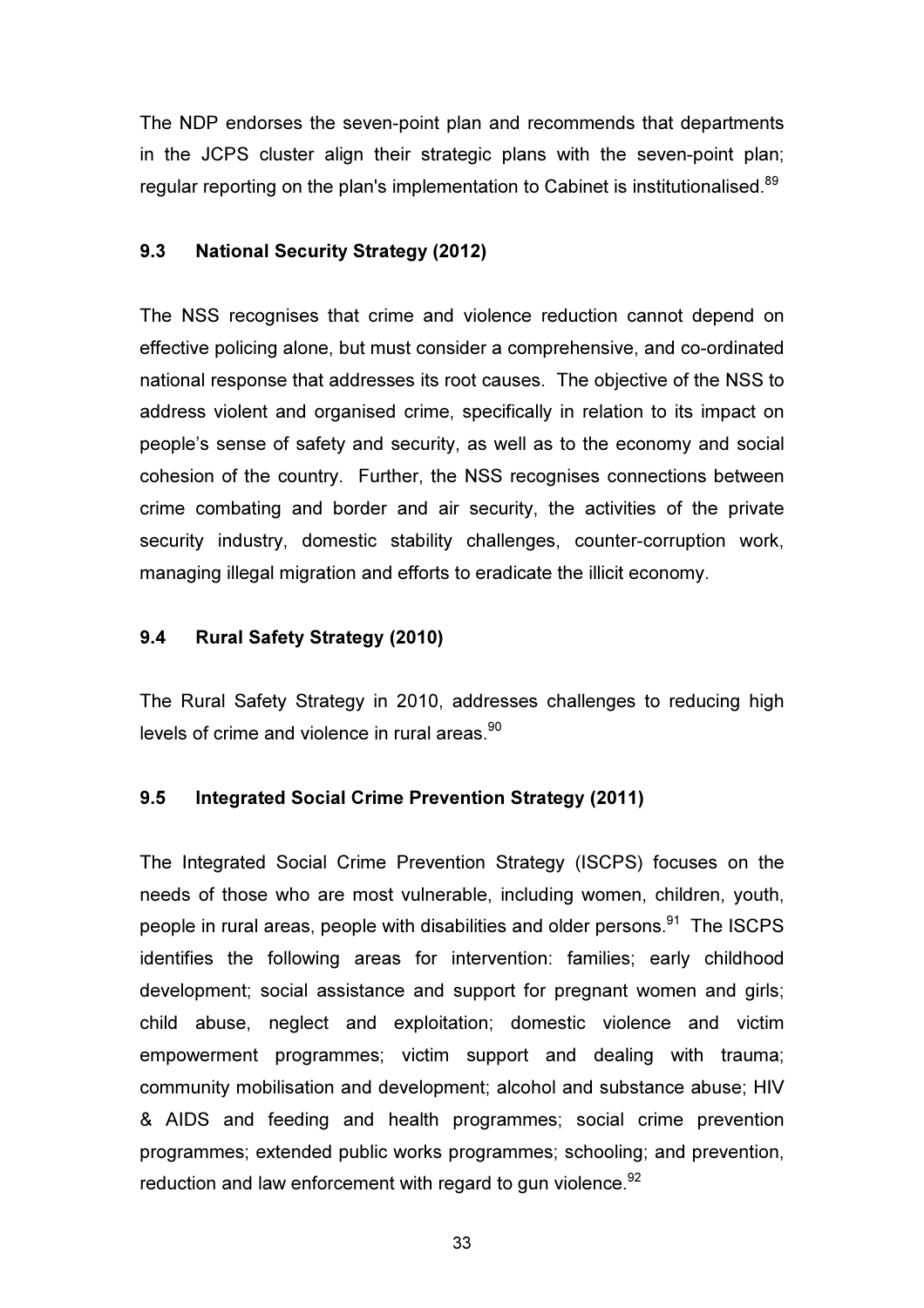#### 9.6 National Crime Prevention Strategy (1996)

The NCPS is founded upon four pillars which co-ordination and integration activities relating to crime prevention must take place: (i) criminal justice process; (ii) reduction of crime through environmental design; (iii) public values and education; and (iv) trans-national crime.<sup>93</sup>

# 9.7 Community Safety Forums Policy (2011)

The CSF Policy focuses on the role of CSFs within the sphere of local government in facilitating enhanced co-operation, integrated planning, and coordinated implementation of safety programmes and projects at the community level.<sup>94</sup> CSFs aim to deliver programmes with a national agenda on a local level to enhance the delivery of crime prevention projects and to improve the functioning of the criminal justice system.  $95$  CSFs operate by facilitating regular safety audits in partnership with civil society, developing safety strategies and plans aligned with national, provincial and local priorities, and monitoring/evaluating the implementation of safety programmes or projects.

#### 9.8 White Paper on Safety and Security (1998)

The 1998 White Paper on Safety and Security set out a policy framework for safety and security for the period from 1999 to 2004. Developed in the context of the need to respond to 'the challenge of enhancing the transformation of the police', <sup>96</sup> the 1998 White Paper on Safety and Security sought to equip law enforcement officials with the tools to increase the effectiveness of social crime prevention activities and to reduce the occurrence of crime. The objectives of the 1998 White Paper were to: (i) define the strategic priorities to deal with crime; (ii) articulate the roles and responsibilities of various role-players in the safety and security sphere and (iii) clarify the role of the Department of Safety and Security within a constitutional framework.<sup>97</sup>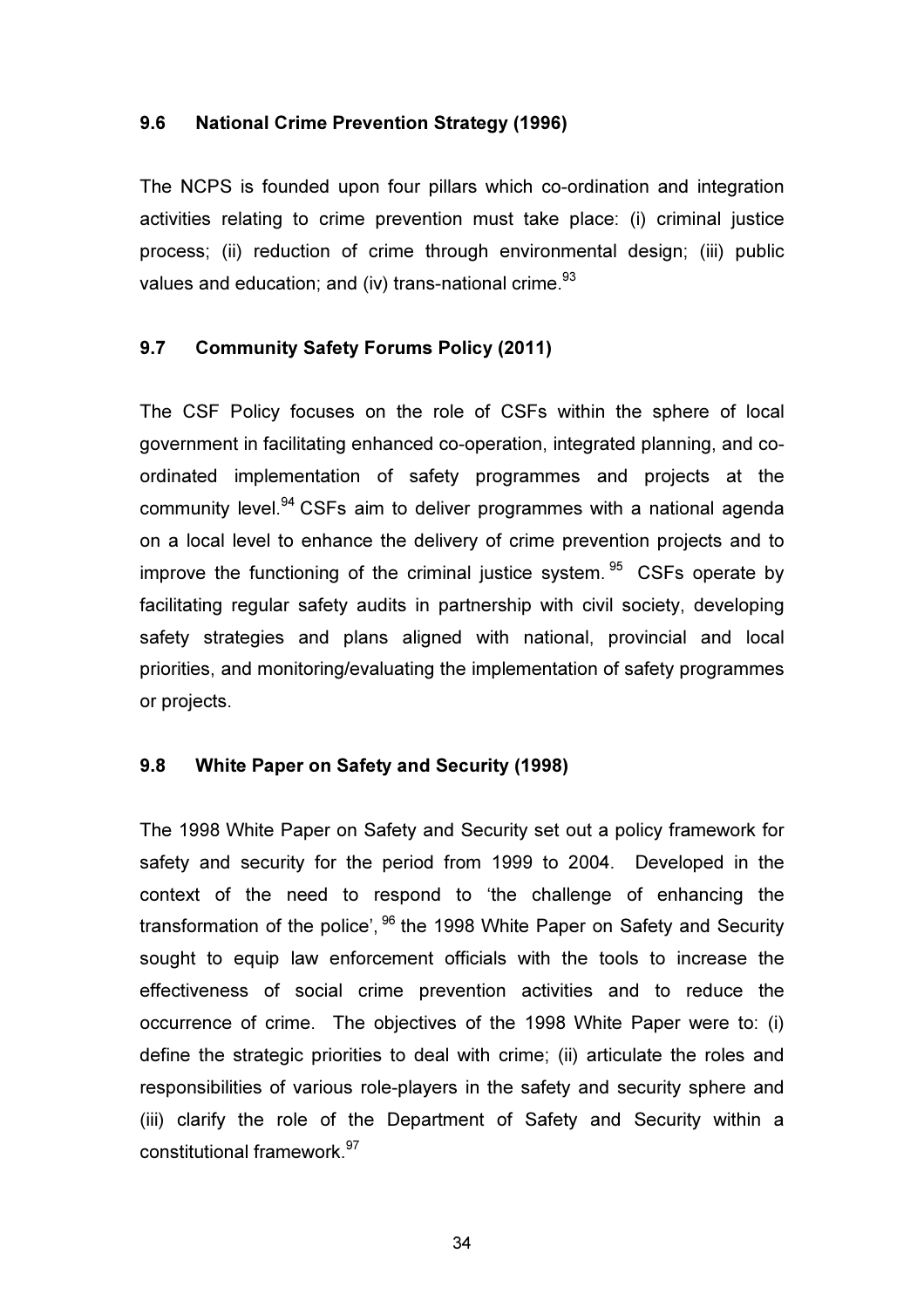#### 9.9 Early Childhood Development Policy (2015)

The 2015 ECD Policy prioritises the needs of children through a comprehensive and equally accessible ECD system.<sup>98</sup> Of particular relevance is the acknowledgment of risks at the individual, relationship, community and microstructural levels, and the need to support for early interventions to prevent the cyclical nature of crime and violence.<sup>99</sup>

#### 9.10 White Paper on Families (2012)

The 2012 White Paper on Families foci is on: (i) enhancing the socialising, caring, nurturing and supporting capabilities of families to enable members to contribute effectively to the overall development of the country; (ii) empowering families by enabling them to identify, negotiate, and maximize economic opportunities in the country and (iii) improving the capacities of families to establish social interactions, and make a meaningful contribution towards a sense of community, social cohesion and national solidarity.<sup>100</sup>

#### 9.11 Service Charter for Victims of Crime and Violence (2004)

The Victims Charter provides a policy framework that aims to prevent secondary victimisation of victims of crime and to ensure consistently high levels of service to victims by all criminal justice agencies in all parts of South Africa.<sup>101</sup> The Victims Charter proposes a victim-centred approach to the criminal justice system's response to crime and violence and aims to provide an integrated and comprehensive set of services to victims of crime and violence, including access to psychosocial support services and accurate information $102$ 

#### 9.12 Draft Integrated Urban Development Framework (2015)

Although the IUDF is still in draft form, the White Paper acknowledges its recognition of the impact of urban crime on development and endorses its motivation for municipalities to take an integrated approach to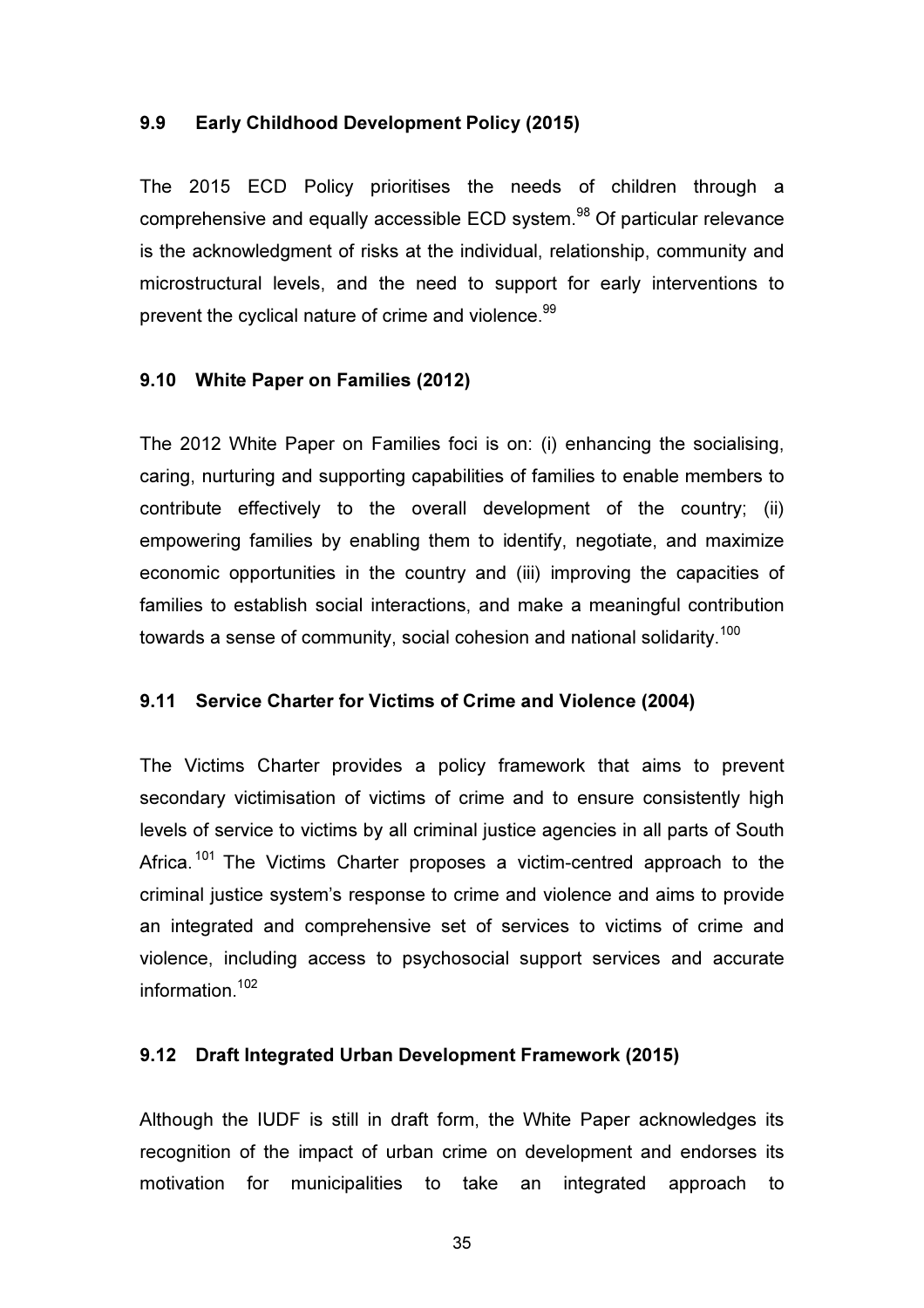development.<sup>103</sup> Of particular relevance is the IUDF's declaration that national government departments have the responsibility to take the lead in creating a proactive and integrated system of spatial planning to facilitate more sustainable development.<sup>104</sup>

## 9.13 Draft White Paper on Policing (2014)

The 2014 Draft White Paper on Policing focuses on the internal policing environment and role of the police. The White Paper on Policing complements the White Paper on Safety and Security by articulating a clear role for the police in crime prevention.

# 10. ROLE OF NATIONAL, PROVINCIAL AND LOCAL GOVERNMENT

Achieving safer communities as envisaged in the NDP requires different spheres of government and organs of state co-ordinate and align their actions in order to deliver comprehensive and high quality services. Chapter 3 of the Constitution speaks directly to this point requiring national, provincial and local government adhere to principles of co-operative government and intergovernmental relations.

#### 10.1 Legal framework

# (See Annexure E for detailed information)

The scope of responsibility for provision of safety and security is articulated in the competencies of national, provincial and local government and subordinate legislation and addresses issue of competencies, imperatives for co-operative governance, institutional mechanisms to facilitate intergovernmental relations, obligations and responsibilities of national government, provincial government and local government.

The White Paper proposes a 'whole of government' approach, which calls for institutional arrangements to facilitate an integrated and multi-sectoral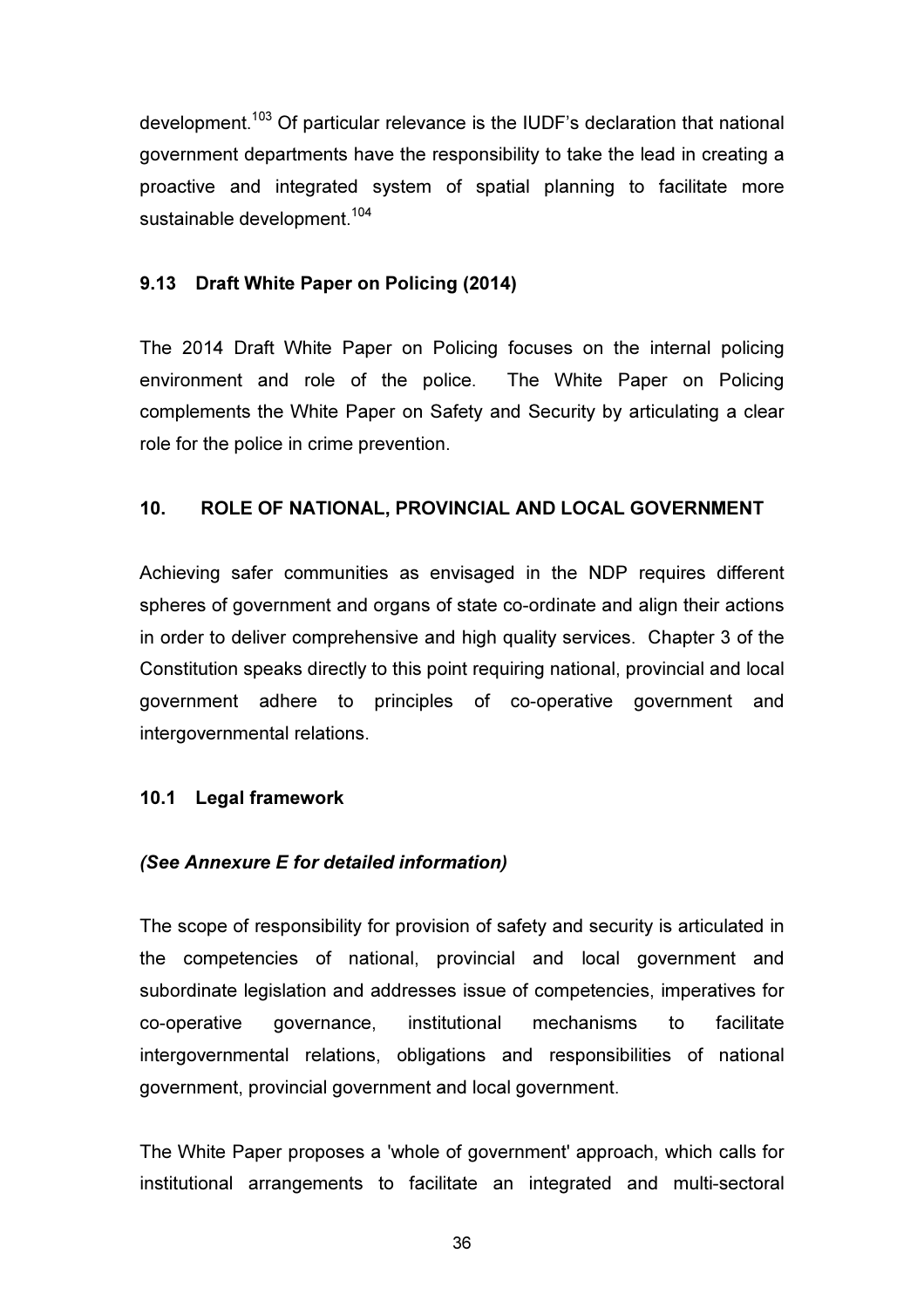provision of crime and violence prevention services through intergovernmental structures and mechanisms. In particular, the White Paper requires national and provincial government fulfil their Constitutional mandate to ensure that local government has the capacity and resources to perform its functions, specifically in creating an enabling environment for safer communities.

# 10.2 Role of national government

The role of national government in respect of the implementation of the White Paper on Safety and Security includes:

#### Budgets and resources

- Allocate budgets for strategy, plans, roles, programmes and interventions for safety, crime and violence prevention.
- Ensure allocation of funding and resources at national, provincial and local level safety.
- Provide guidance, technical support and capacity building on safety, crime and violence prevention strategies and implementation to provincial and local government through National Crime Prevention Centre.
- Resource and capacitate implementation structures at national level.
- Account to Parliament for the spending of budgets and outputs for safety, crime and violence prevention.
- Provide clear and sufficient guidance on budgetary and planning processes to line function departments.

#### Legislation and policy

• Align national legislation and policies with the White Paper on Safety and Security.

#### **Strategies**

• Ensure the integration of safety and security outcomes within national governments' strategic frameworks.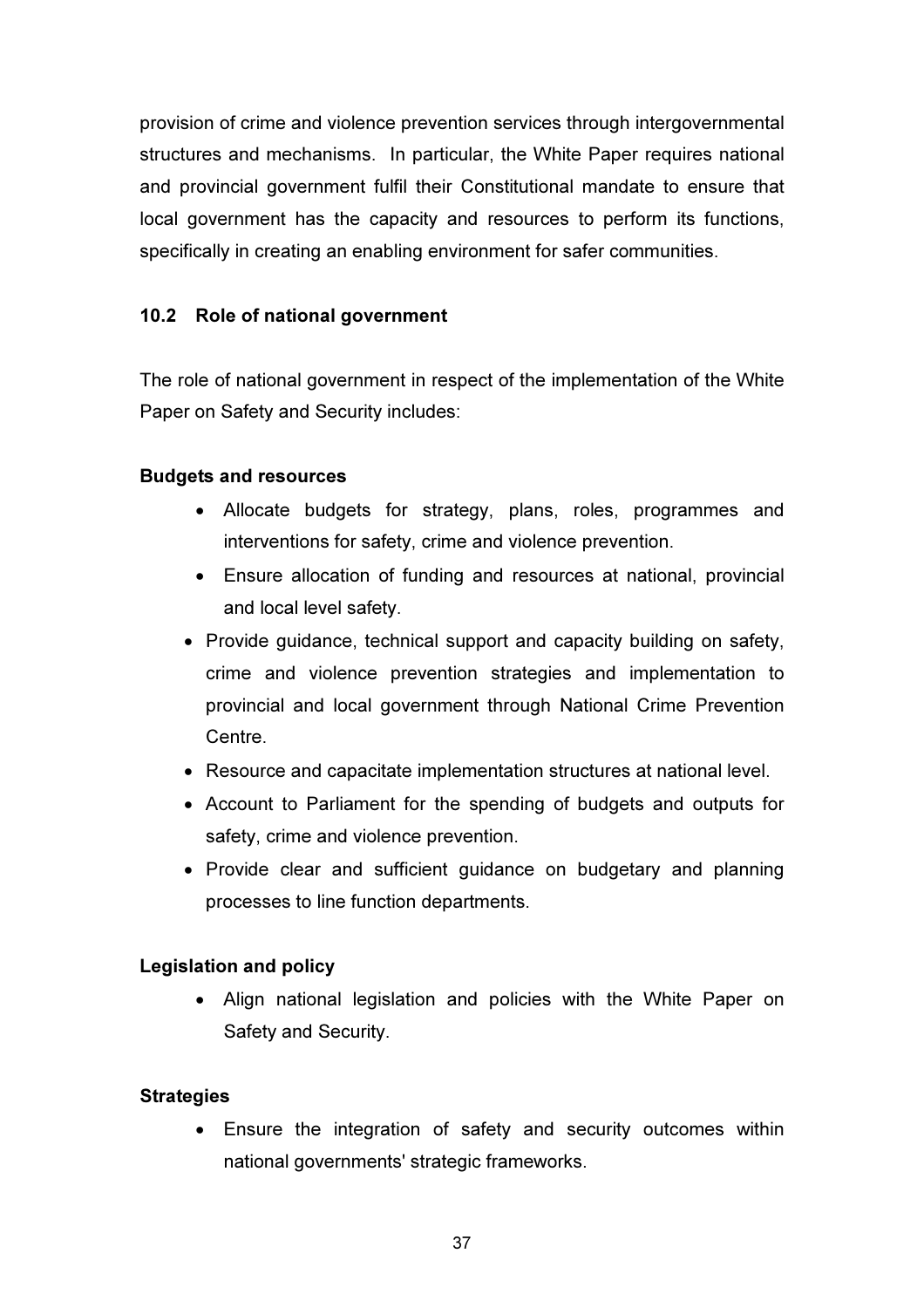- Ensure strategies, plans, key performance indicators (KPIs), norms and standards are aligned with the safety, crime and violence prevention outcomes of the White Paper.
- Ensure integration of local and provincial needs into national strategies and plans.

#### Implementation structures

• Establish implementation structures (see implementation mechanisms section 11.2).

#### Intergovernmental co-operation systems

- Facilitate intergovernmental relations between national, provincial and local government.
- Participate in intergovernmental forums on a national, provincial and local level and ensure that issues relating to the implementation of the White Paper on Safety and Security are discussed, consulted and acted upon.

#### Evidence-based assessments & Monitoring and Evaluation

- Conduct needs assessment at national level;
- Monitoring and Evaluation Framework:
	- **Develop and implement the Monitoring and Evaluation** Framework at national level.
	- **Ensure implementation and reporting by provincial and local** government on Monitoring and Evaluation Framework.
	- Conduct a baseline
	- Co-ordinate the reporting of national, provincial and local government against the Monitoring and Evaluation Framework
- Account to Parliament on implementation and the outcomes of the White Paper.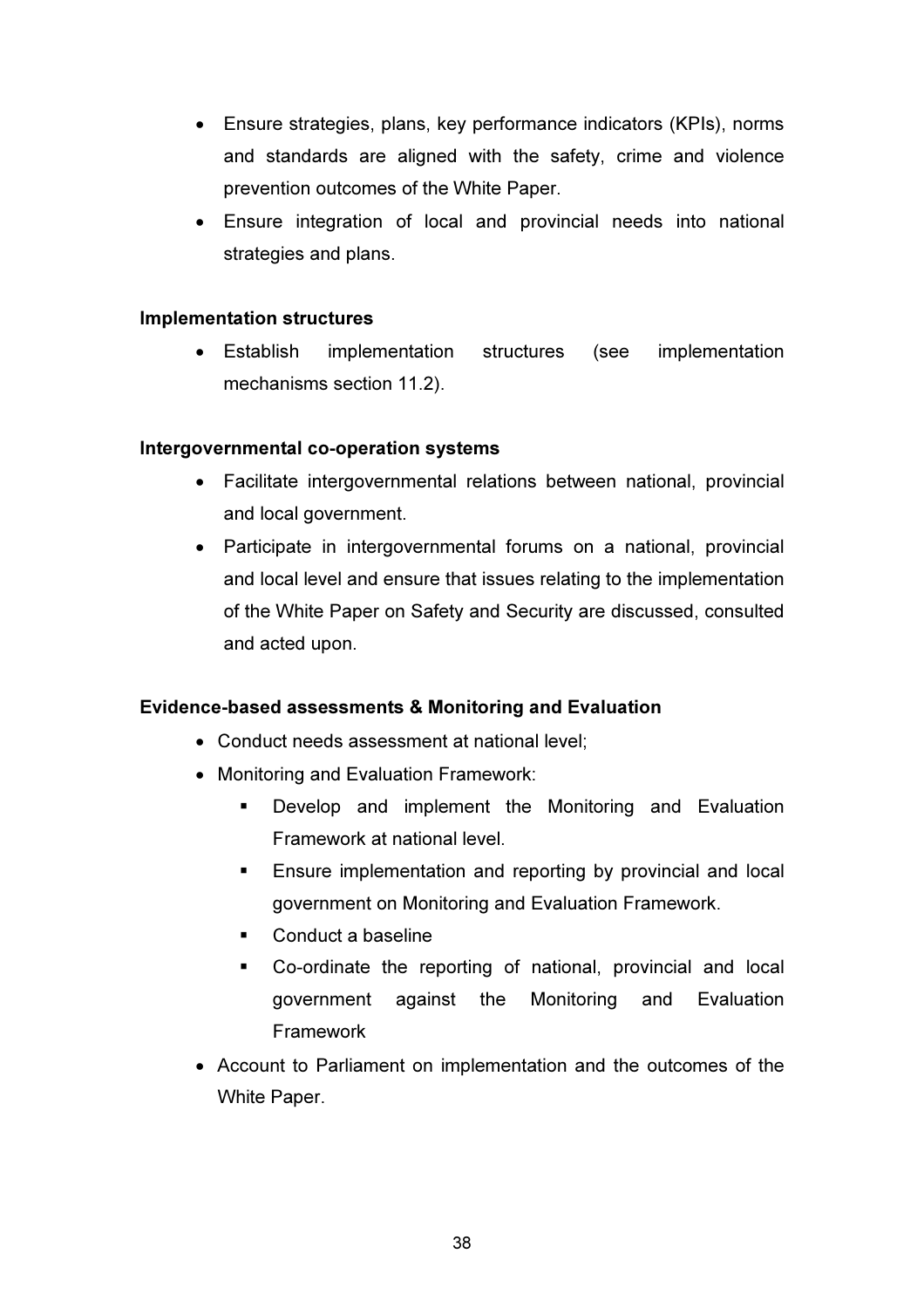# Programmes and interventions

- Implement programmes and interventions aligned to the White Paper.
- Initiate and co-ordinate national safety, crime and violence programmes and interventions with provincial and local government.
- Ensure integration of provincial and local needs in programmes and interventions.

# Active Public and Community Participation

- Ensure active public and community participation in the development, planning and implementation of national strategies and policies.
- Ensure the establishment of sustainable forums for co-ordinated, collaborative and on-going community participation.
- Facilitate public and private partnerships to support safety, crime and violence prevention programmes and interventions.

# 10.3 Role of provinces

The role of provinces in implementation of the White Paper on Safety and Security includes:

#### Budgets and resources

- Allocate budgets for strategy, plans, roles, programmes and interventions for safety, crime and violence prevention at provincial level.
- Mobilise funding and resources for safety, crime and violence prevention programmes at local level.
- Provide capacity and support to local government to implement the White Paper.
- Capacitate and resource the Provincial Directorate for Safety, Crime and Violence Prevention.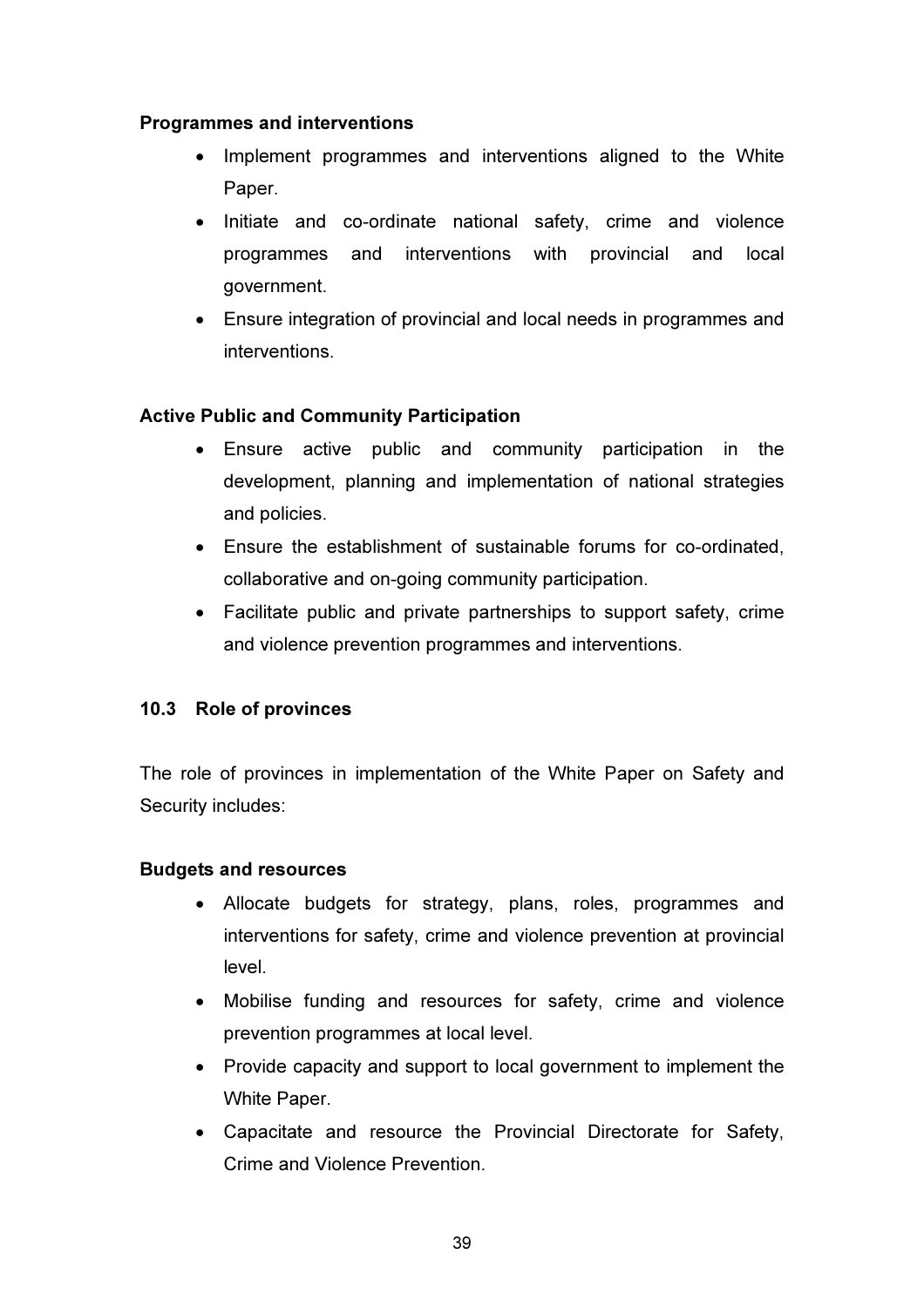• Account to the provincial legislature for the spending of budgets and outputs for safety, crime and violence prevention.

# Legislation and policy

• Align provincial legislation and provincial policies with White Paper.

# **Strategies**

- Ensure the integration of safety and security outcomes within provincial government and provincial departments' strategic frameworks.
- Develop provincial strategies and plans in alignment with the White Paper and national strategies.
- Ensure strategies, plans, KPIs, norms and standards are aligned with the safety, crime and violence prevention outcomes of the White Paper.
- Ensure alignment of Integrated Development Plans (IDPs) planning and reporting to the White Paper.
- Integrate local needs and priorities into provincial strategies, plans and interventions.

#### Implementation structures

• Establish implementation structures (see implementation mechanisms section 11.2).

#### Intergovernmental co-operation systems

- Development of implementation plans and protocols for implementation of the White Paper.
- Co-ordinate the range of provincial competencies including health, education, social development, and local government, in implementing the White Paper.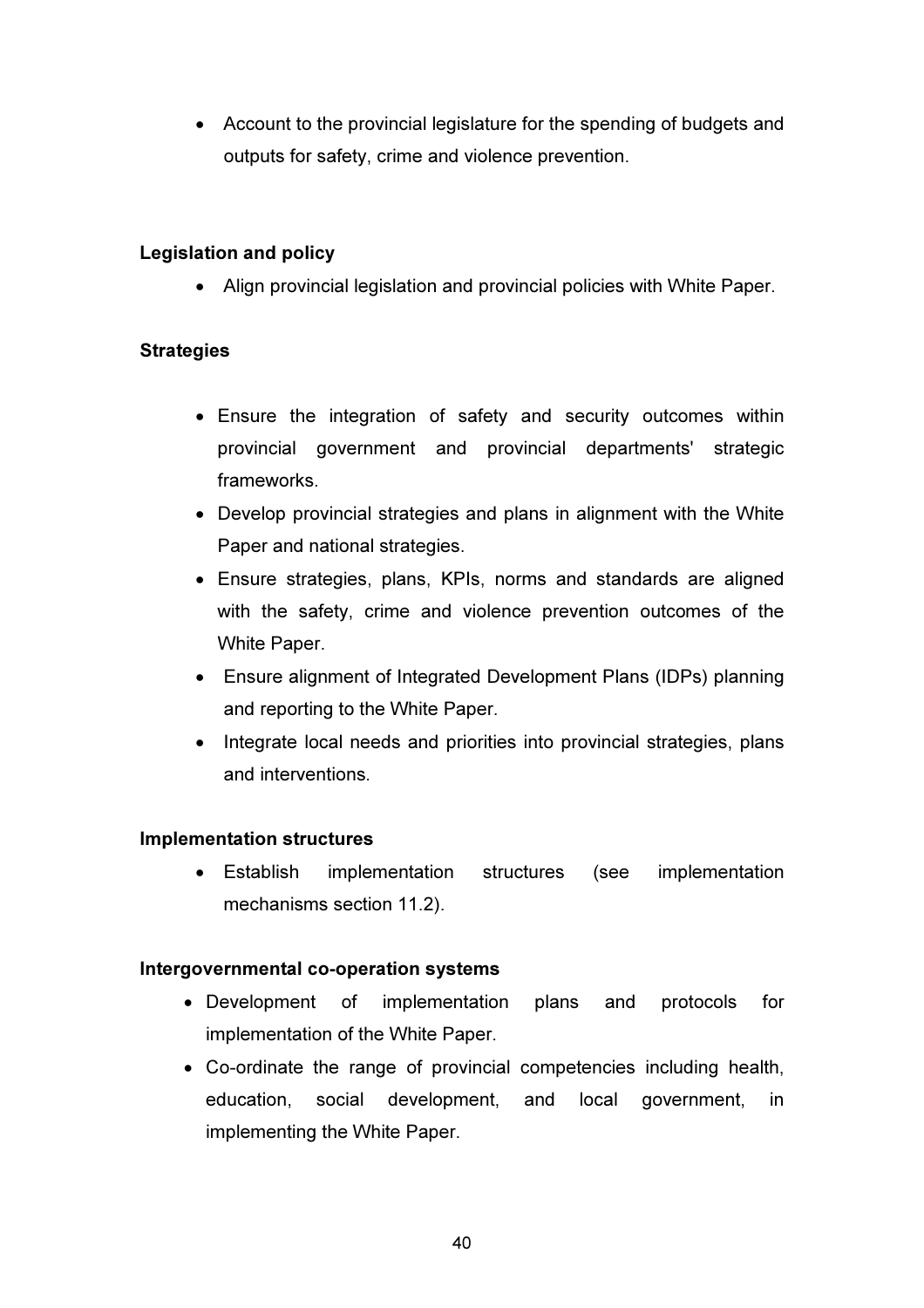- Participate in intergovernmental forums on a national, provincial and local level and ensure that issues relating to the implementation of the White Paper on Safety & Security are discussed, consulted and consulted
- Co-ordinate between provincial and local government (together with the provincial government responsible for co-operative government) to ensure implementation of the White Paper at local government level

# Evidence-based assessments & Monitoring and Evaluation

- Conduct needs assessments at a provincial level.
- Monitoring and Evaluation Framework:
	- **Implement the Monitoring and Evaluation Framework at** provincial level.
	- **Ensure implementation and reporting by local government on** the Monitoring and Evaluation Framework.
	- **Conduct provincial baselines.**
- Co-ordinate the reporting of provincial and local government against the Monitoring and Evaluation Framework.
- Report to the provincial legislature on implementation and outcomes of the White Paper.

# Programmes and interventions

- Initiate and co-ordinate safety, crime and violence programmes and interventions in the province.
- Initiate and co-ordinate safety, crime and violence programmes and interventions with local government.
- Participate in national programmes on safety, crime and violence prevention.
- Implement programmes and interventions aligned to safety, crime and violence prevention outcomes.
- Ensure integration of provincial and local needs in programmes and interventions.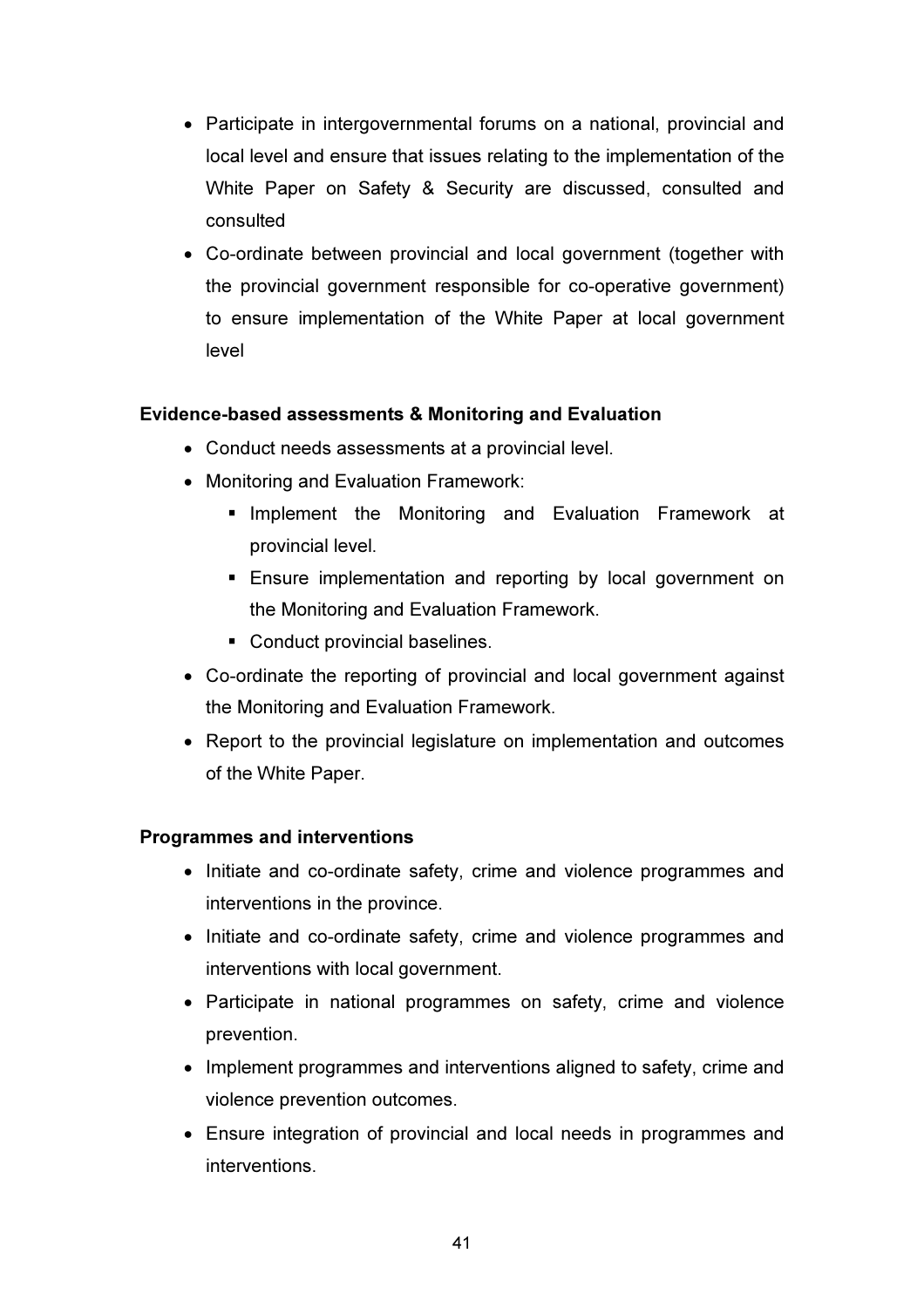# Active public and community participation

- Ensure active public and community participation in the development, planning and implementation of national strategies and policies.
- Facilitate the establishment of sustainable forums for co-ordinated, collaborative and on-going community participation.
- Facilitate public and private partnerships to support safety, crime and violence prevention programmes and interventions.

# 10.4 Role of local government

Local government is a key role player in the delivery of safety and security to communities.<sup>105</sup> The location of municipalities, (at the most direct interface of government with communities), and the mandate of municipalities, represents the most inclusive range of interventions required to create an enabling environment for delivery of services which impact on the safety and wellbeing of communities.

The role of local government in respect of implementation of the White Paper includes:

# Budgets and resources

- Allocate budgets for strategy, plans, roles, programmes and interventions for safety, crime and violence prevention at local and district municipality levels.
- Align resources to objectives of safety, crime and violence prevention outcomes.
- Secure funding for programmes and interventions to achieve safety, crime and violence prevention outcomes.
- Capacitate and resource the Municipal Directorate for Safety, Crime and Violence Prevention.
- Account to the municipal council for the spending of budgets and outputs for safety, crime and violence prevention.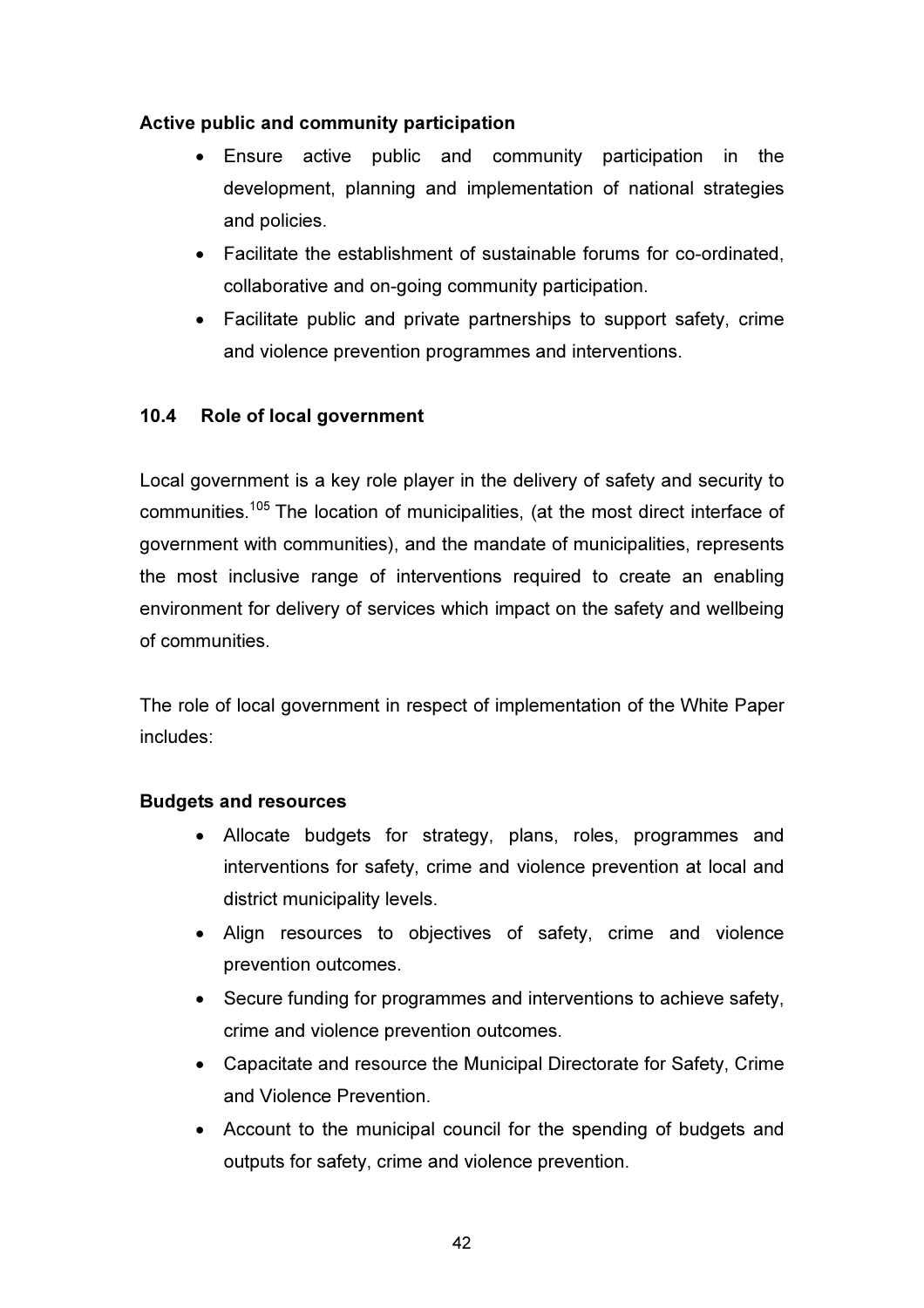# Legislation and Policy

• Align legislation (by-law) and policy to safety, crime and violence prevention outcomes.

#### **Strategies**

- Develop a local strategy and community safety plans for implementation of the White Paper.
- Develop strategies and integrate safety, crime and violence prevention outcomes into strategic plans, performance plans, norms and standards, etc.
- Integrate safety, crime and violence prevention outcomes into the IDP.
- Align and complement planning of IDPs with other municipalities and organs of state to ensure that safety, crime and violence prevention is prioritised and that best practices are integrated across municipalities.
- Ensure alignment of KPIs in strategies, plans, norms and standards with the White Papers.

#### Implementation Structures

• Establish an implementation structure to ensure effective implementation of the White Paper (see implementation mechanisms section 11.2).

#### Intergovernmental co-operation systems

- Develop implementation protocols with other spheres of government and organs of state to facilitate implementation of the White Paper at local level.
- Contribute to setting joint safety, crime and violence priorities and interventions with other tiers of government, departments, and municipalities.
- Participate in intergovernmental forums on a national, provincial and local level and ensure that issues relating to the implementation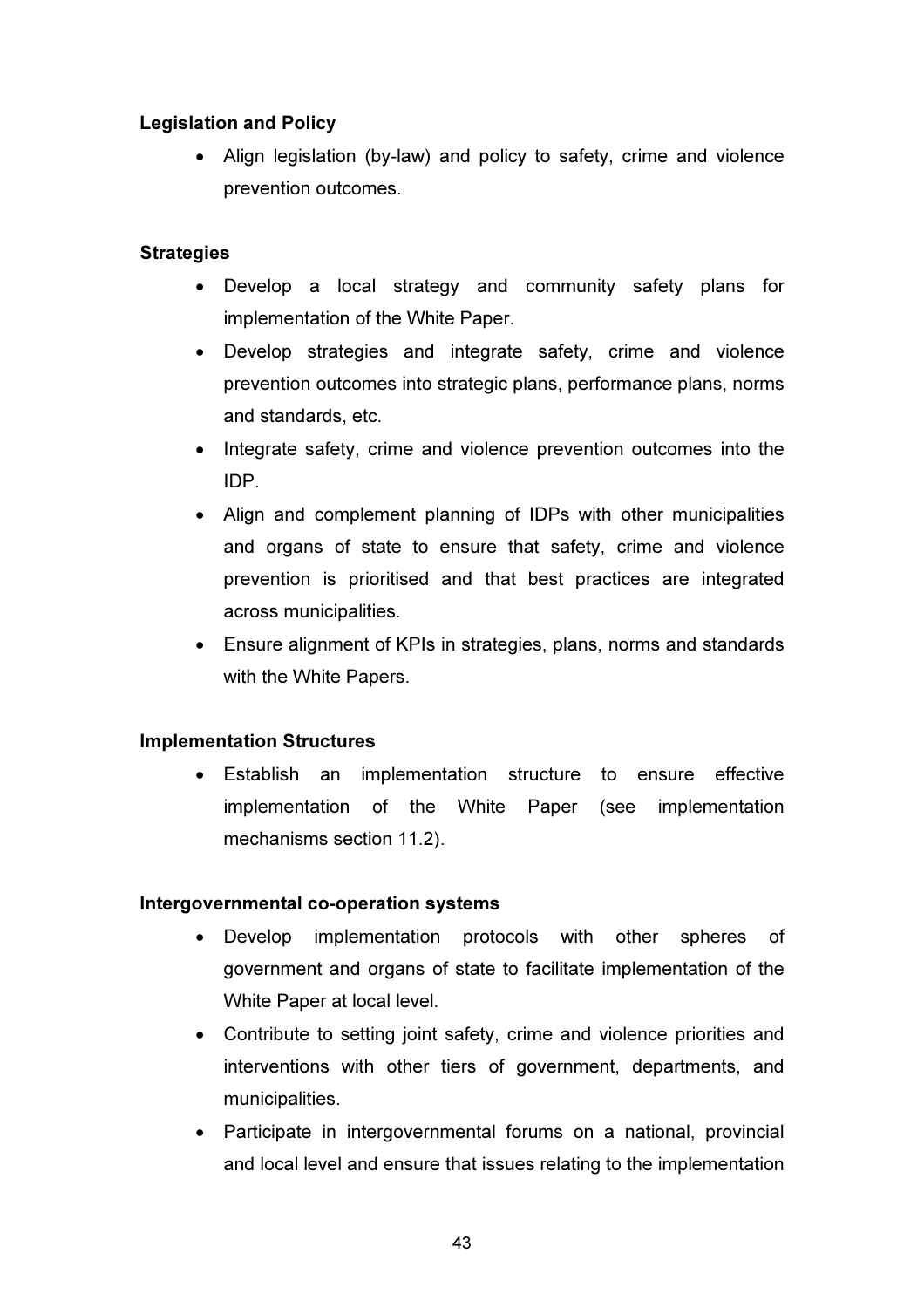of the White Paper on Safety and Security are discussed, consulted and put into action.

# Evidence-based assessments & Monitoring and Evaluation

- Conduct needs assessment at local level.
- Monitoring and Evaluation Framework:
	- **Implement the Monitoring and Evaluation Framework at local** level
	- Conduct a baseline
	- **Ensure alignment of KPIs in IDP**
- Conduct community safety audits on an annual basis.
- Report to municipal council on implementation and outcomes of the White Paper.

# Programmes and interventions

- Co-ordinate safety, crime and violence interventions within the municipal area.
- Ensure effective enforcement of by-laws on safety, crime and violence prevention.
- Implement programmes and interventions aligned to safety, crime and violence prevention outcomes.

# Active public and community participation

- Establish sustainable forums for co-ordinated, collaborative and ongoing community participation.
- Facilitate public and private partnerships to support safety, crime and violence prevention programmes and interventions.

# 11. INSTITUTIONAL ARRANGEMENTS

Institutional arrangements are required to operationalise the White Paper. Specifically, institutional mechanisms must be put in place which are representative of all implementing departments and spheres of government,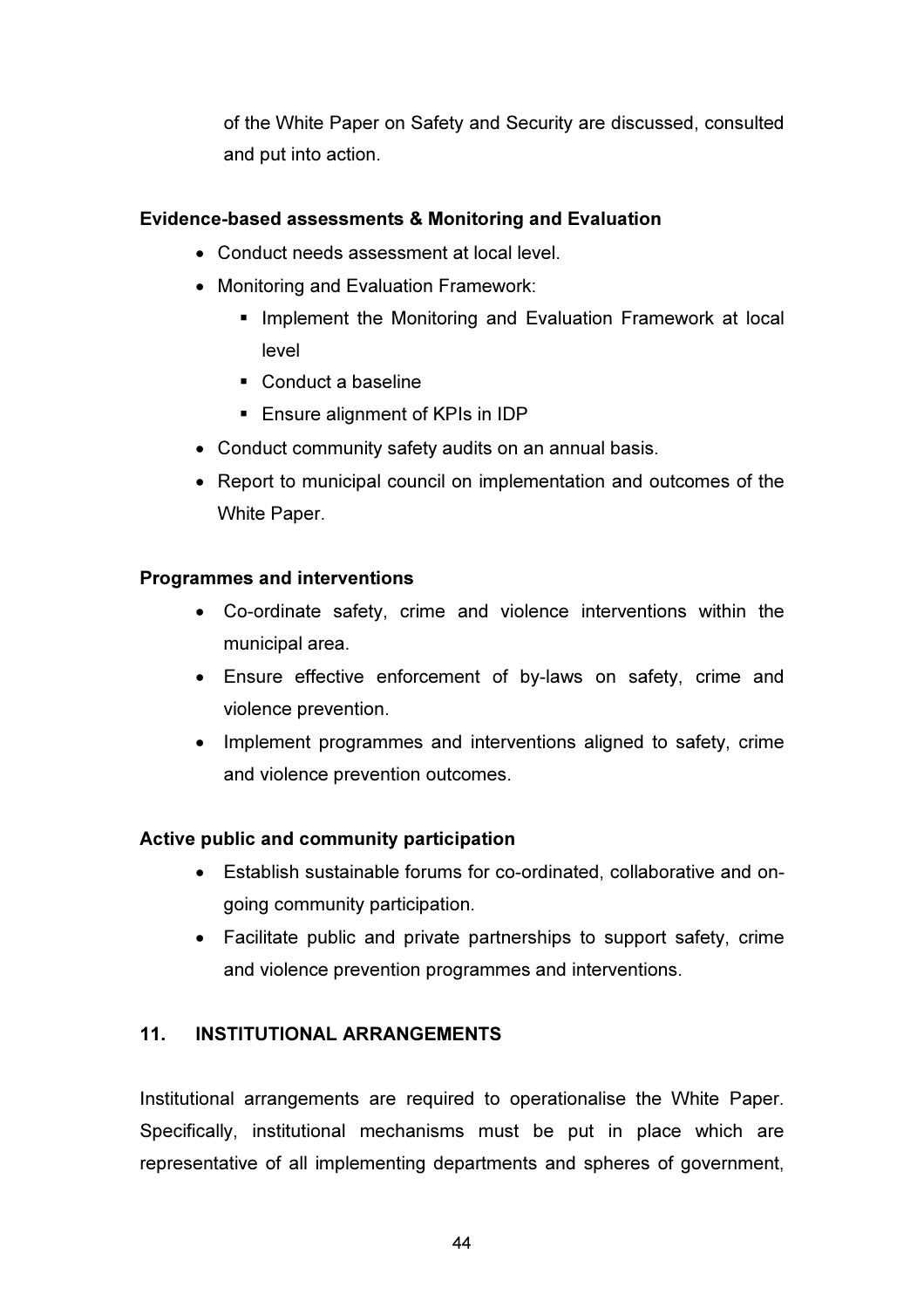and which recognises the separate, yet inter-related roles and responsibilities of national, provincial and local government.

These arrangements should be informed by legislative prescripts.<sup>106</sup>

Institutional mechanisms need to be equipped and resourced, and supported with permanent dedicated staff capacity.

# 11.1 Location and ownership of the White Paper

In order to muster the appropriate level of political leadership, support and the authority to drive the White Paper (and further noting the multiplicity of departments and spheres of government responsible for implementation), political authority and effective oversight of the White Paper is located within the Presidency.<sup>107</sup>

# 11.2 Implementation Mechanisms

The implementation, monitoring and evaluation of the White Paper are indispensable to operationalise and institutionalise the White Paper.<sup>108</sup> A range of mechanisms is required to ensure that this occurs.

The Civilian Secretariat for Police will provide a coordinating role in support of implementation of the White Paper, and facilitate engagements with civil society and government on community safety

# 11.2.1 National Government

# - Line Function National Departments

Relevant government departments will be responsible for development of institutional arrangements to facilitate roles and responsibilities discussed above.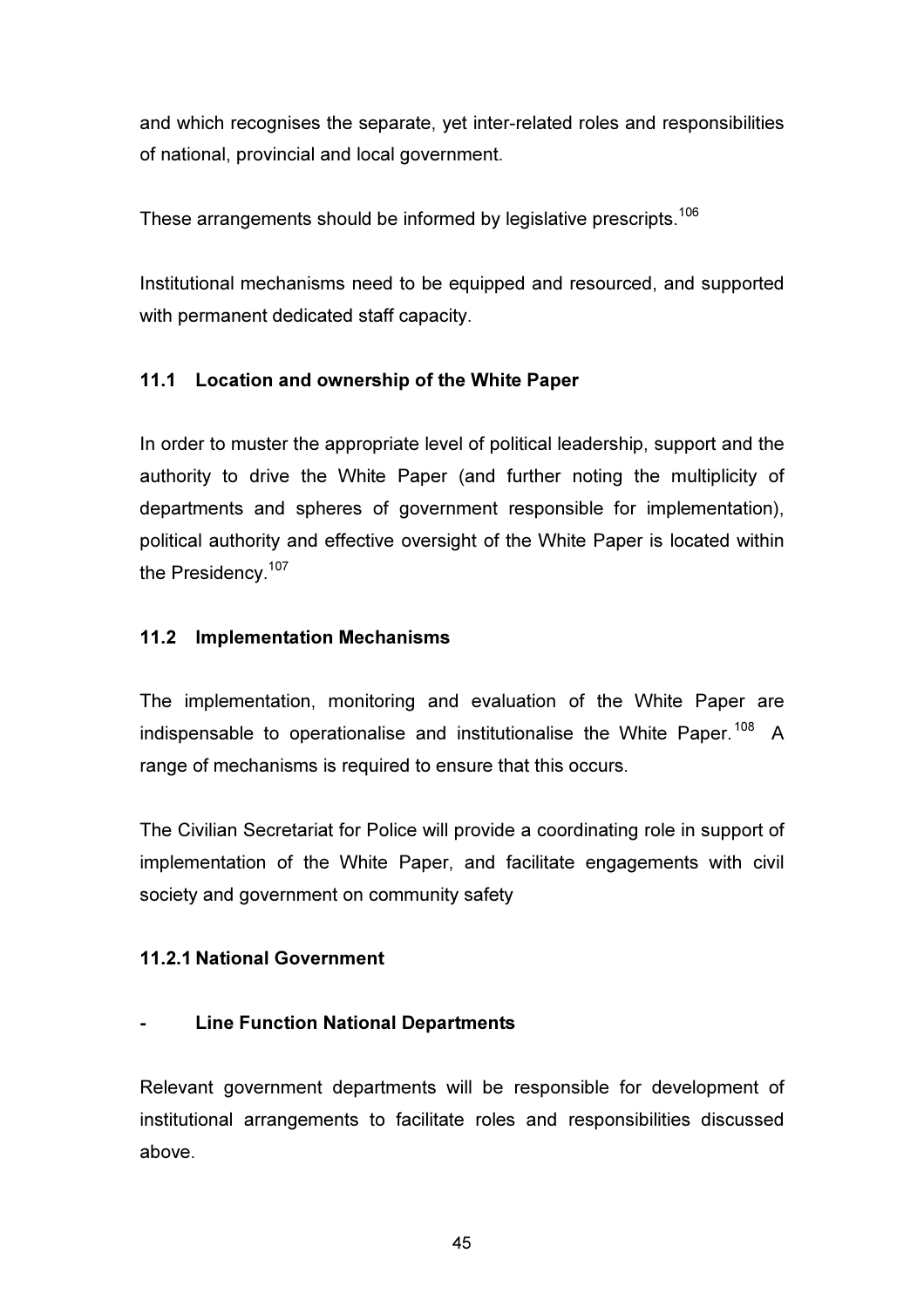# Department of Planning, Monitoring and Evaluation (DPME)

The DPME will establish a Directorate for Safety, Crime and Violence Prevention, with the following functions to:

- Develop a holistic Monitoring and Evaluation Framework which will include specific indicators and measures to track progress against system and thematic outcomes;
- Co-ordinate reporting of national, provincial and local government against the Monitoring and Evaluation Framework;
- Ensure integration of safety, crime and violence prevention outcomes within government's strategic framework:
- Establish and capacitate a National Crime Prevention Centre; and
- Facilitate the development of an integrated data and information management system and protocols for information sharing between different spheres of government.

The National Safety, Crime and Violence Prevention Centre will be replicated at provincial level.

Specifically, the objectives of a National Safety, Crime and Violence Prevention Centre are to:

- Provide expertise and support in development of the policies and strategies of and plans.
- Mobilise resources needed to sustain safety, security and crime and violence prevention activities.
- Facilitate shared learning and development of partnerships.
- Monitor implementation and conduct evaluations;
- Collate and analyse data;
- Provide a depository of knowledge and information.

The National Crime Prevention Centre will be composed of a full-time dedicated staff, and will be capacitated and resourced with strong research analytical capacity and systems to identify trends and best practices, analyse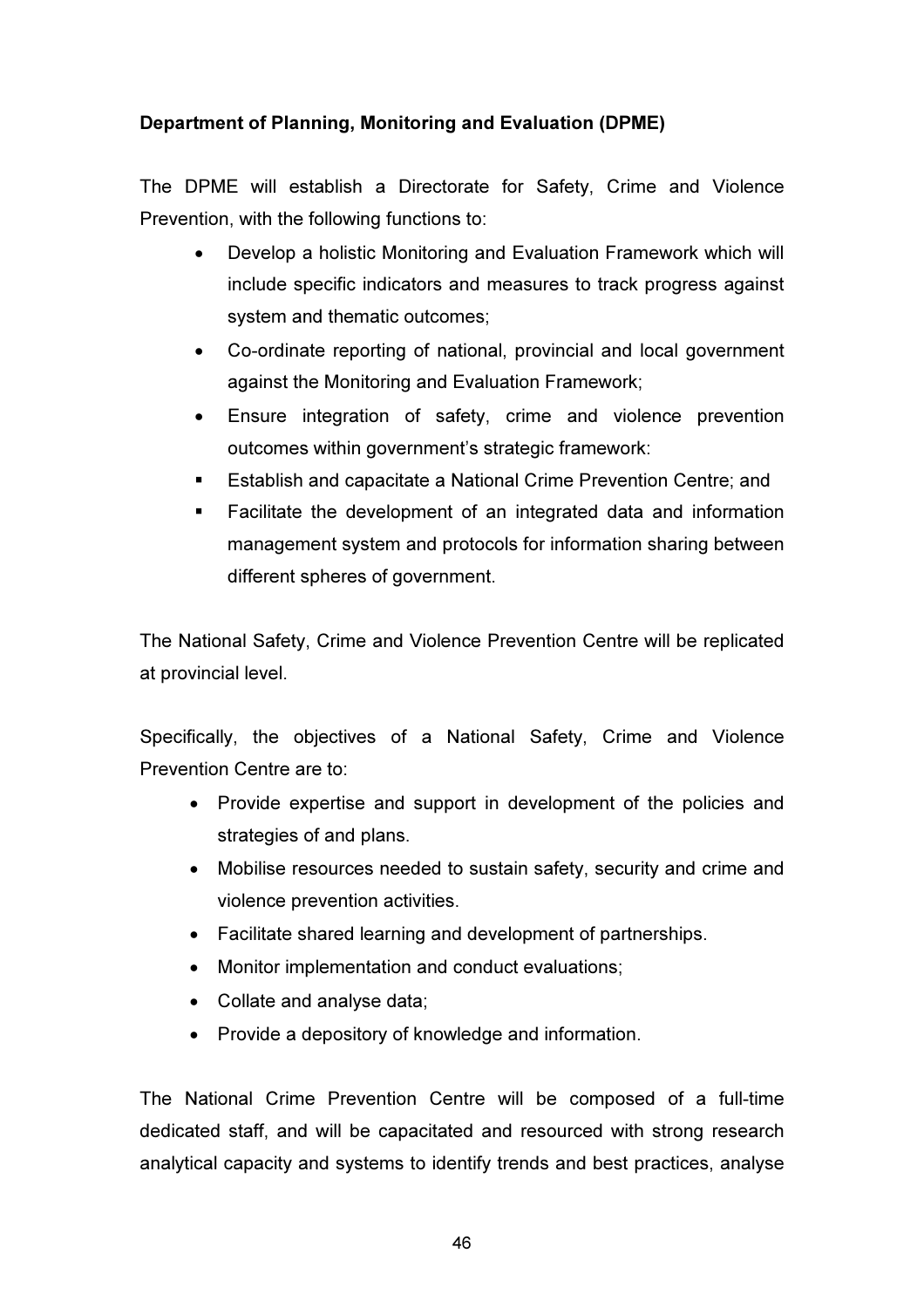effects of interventions on policy, evaluate projects, disseminate results, and provide training and technical assistance.

# 11.2.2 Provincial government

A Directorate will be established in the Office of the Premier, which will be responsible for implementation of the White Paper of Safety and Security at provincial level.

# 11.2.3 Local government

A Directorate will be established at district/municipal level responsible for responsible for implementation of the White Paper of Safety and Security at municipal level.

# 12. MONITORING AND EVALUATION

Effective implementation must be informed by a knowledge-based approach. Evidence based assessments on what works are dependent on a robust system of monitoring and evaluation informed by integrated information and data management systems.

The White Paper will be supported by a Monitoring and Evaluation Framework.

The National Department of Monitoring and Evaluation will be responsible for oversight and monitoring of the implementation of the White Paper.

# 13. RESOURCING AND CAPACITY

Resources for driving and implementating the White Paper will be allocated from line function department budgets.<sup>109</sup> Treasury at national and provincial spheres must ensure that such funding is ring-fenced and subject to compliance monitoring and auditing.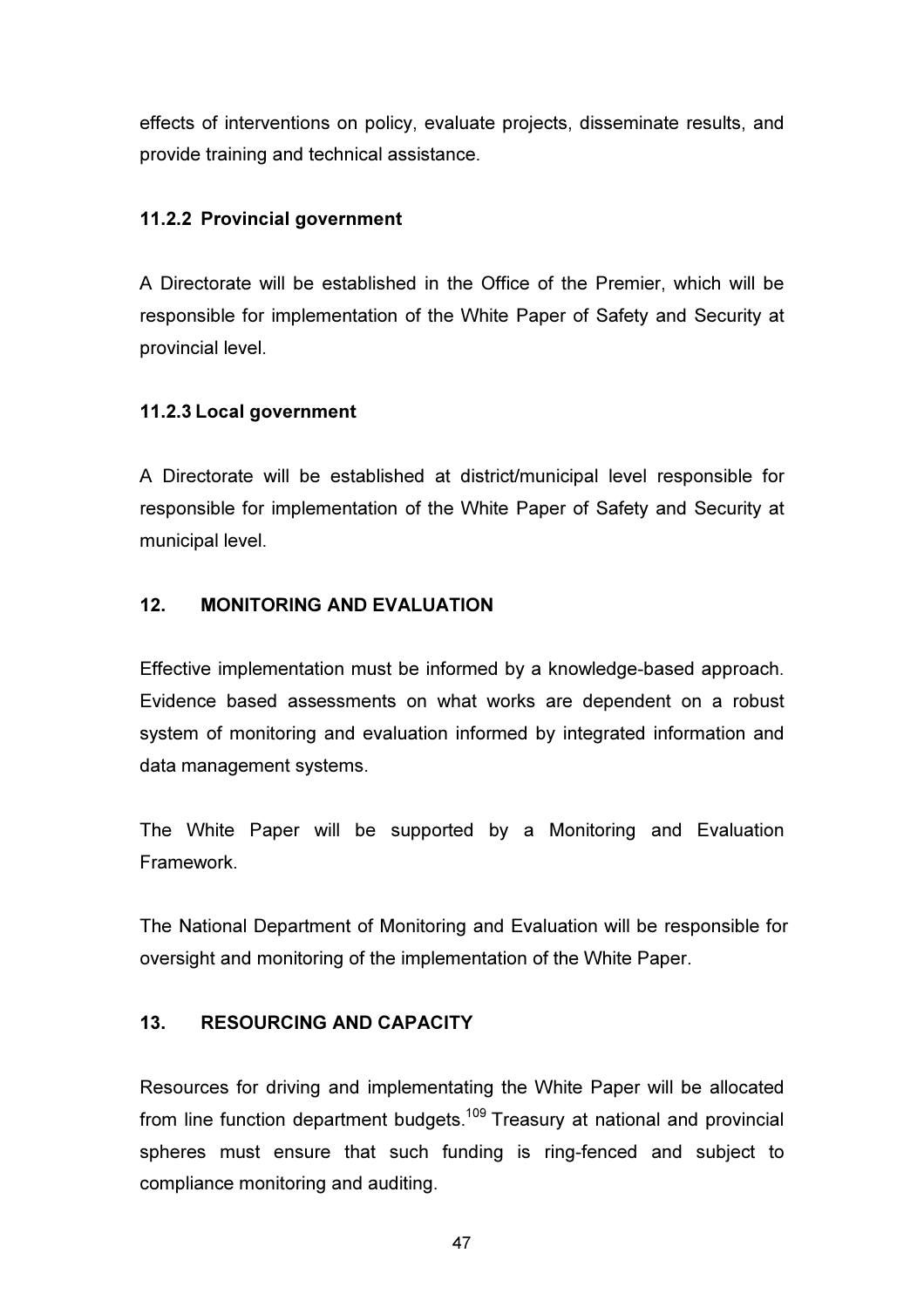Funding for interventions and programmes must be allocated from respective sector departments as part of their normal budgeting processes. Relevant departments must incorporate safety and security, crime and violence prevention interventions and programmes into their strategic and annual plans. At local level, these should be captured in municipalities IDPs.

The facilitation of public and community participation must be provided for in these processes.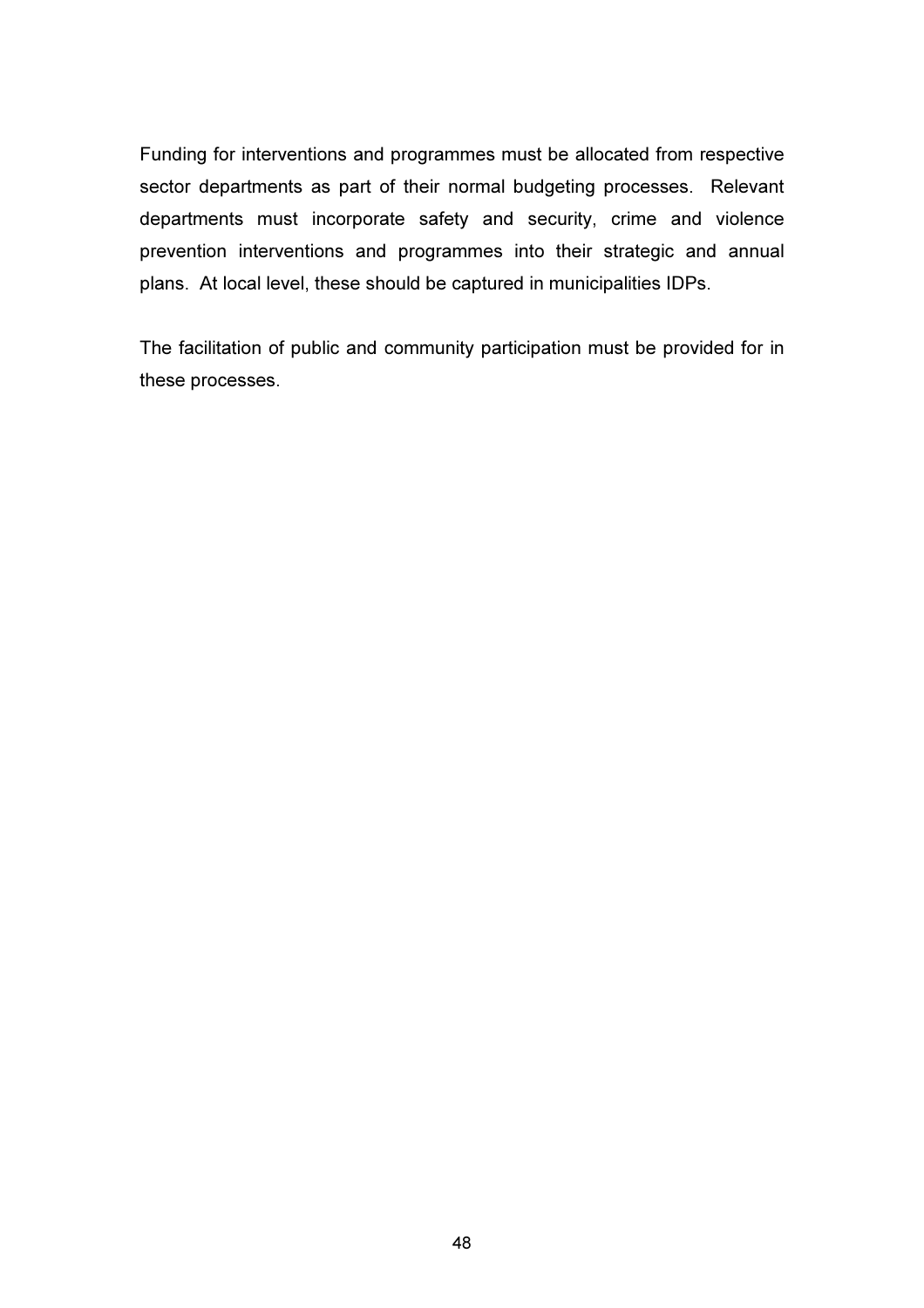#### GLOSSARY/DEFINITIONS

#### 'Safety'

The NDP states 'safety should be measured by the extent to which the most vulnerable in society feel and are safe from crime [and violence] and the conditions that breed it'.

Safety refers principally to the state of an area and is determined based on the real and perceived risk of victimisation. 'Unsafety' therefore refers to areas characterised by the significant prevalence of violence and crime.

#### **Security**

Security as defined in the NSS of South Africa 2013 refers to the 'maintenance and promotion of peace, stability, development and prosperity using state power. It also involves the protection of our people and their being free from fear and want; and the preservation of the authority and territorial integrity of the state'.

The definition for security has been extended to encompass not only physical, but 'human' security which includes social, economic and political aspects of security. This refers to: 'the protection vital freedoms, which relate to the freedom from critical and pervasive threats and situations, building on their strengths and aspirations. It also means creating systems that give people the building blocks of survival, dignity and livelihood. Human security connects different types of freedoms – freedom from want, freedom from fear and freedom to take action on one's own behalf<sup>110</sup>

#### Crime and Violence

Crime and violence are often used interchangeably, but are in fact somewhat different. Not all violence is crime – bullying, for example, by children, may constitute a form of non-physical violence, but may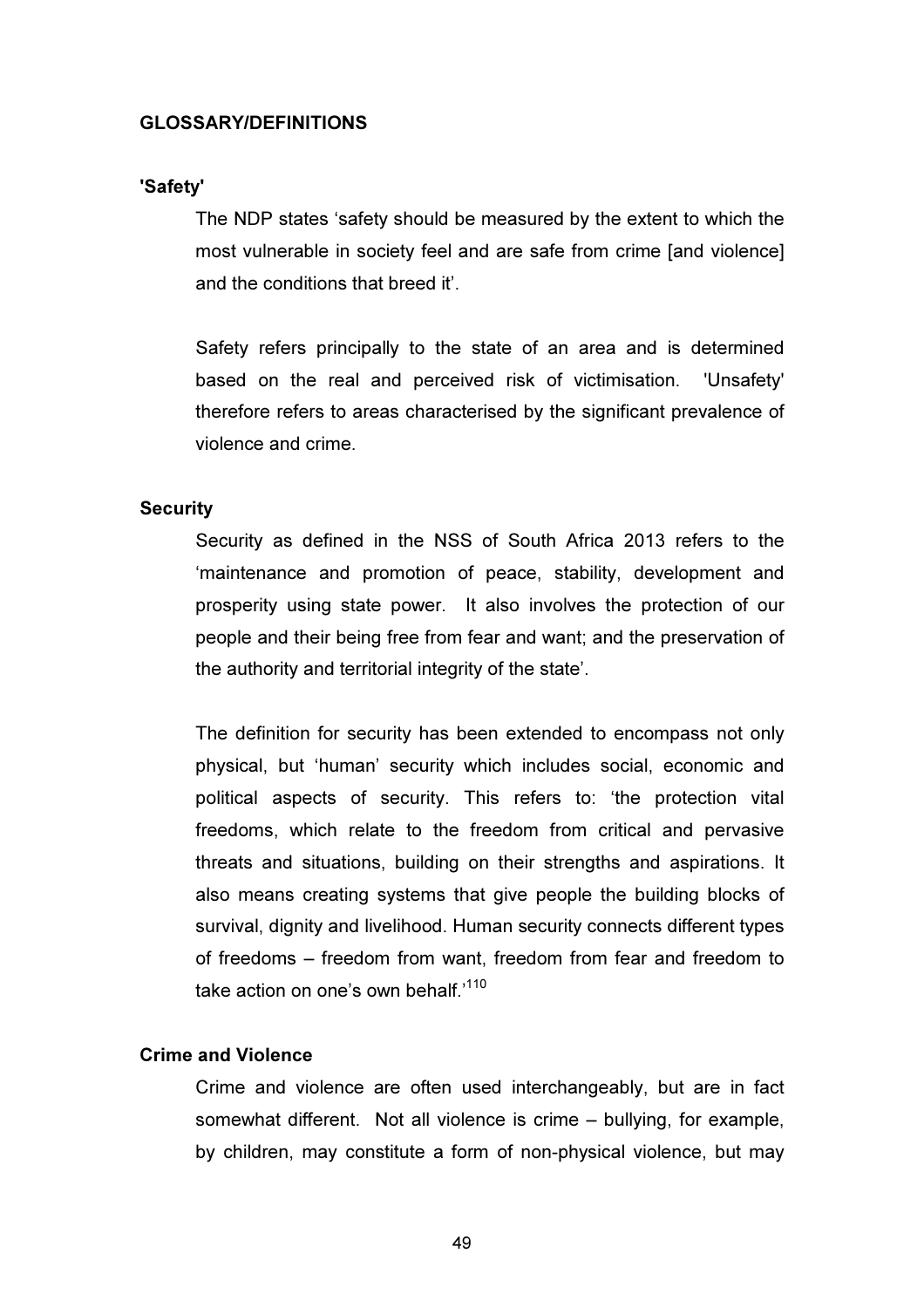not be a crime. Conversely, not all crime is necessarily physical or violent.

While crime and what constitutes a crime, is defined in the South African common and statutory law, violence is defined in broader developmental terms as 'the intentional use of physical force or power, threatened or actual, against oneself, another person, or against a group or community that either results in or has a high likelihood of resulting in injury, death, psychological harm, mal-development, or deprivation'.<sup>111</sup>

#### Crime Prevention and Violence Prevention

The concept of 'prevention' derives from the notion that crime and victimisation are driven by many causal and/or underlying factors that are the result of a wide range of circumstances and factors that influence individuals, families local environments and the situations and opportunities that facilitate victimisation and perpetration of crime.<sup>112</sup>

Crime Prevention is defined by the UN Guidelines for the Prevention of Crime (2002): as '[comprising] strategies and measures that seek to reduce the risk of crimes occurring and their potential harmful effects on individuals and societies, including fear of crime, by intervening to influence their multiple causes.'

The WHO defines violence prevention to include: strategies addressing underlying causes, individual enrichment programmes during childhood, training for parents on child development, strategies within the community such as increasing the availability of childcare facilities and strategies addressing societal factors such as the availability of alcohol. $113$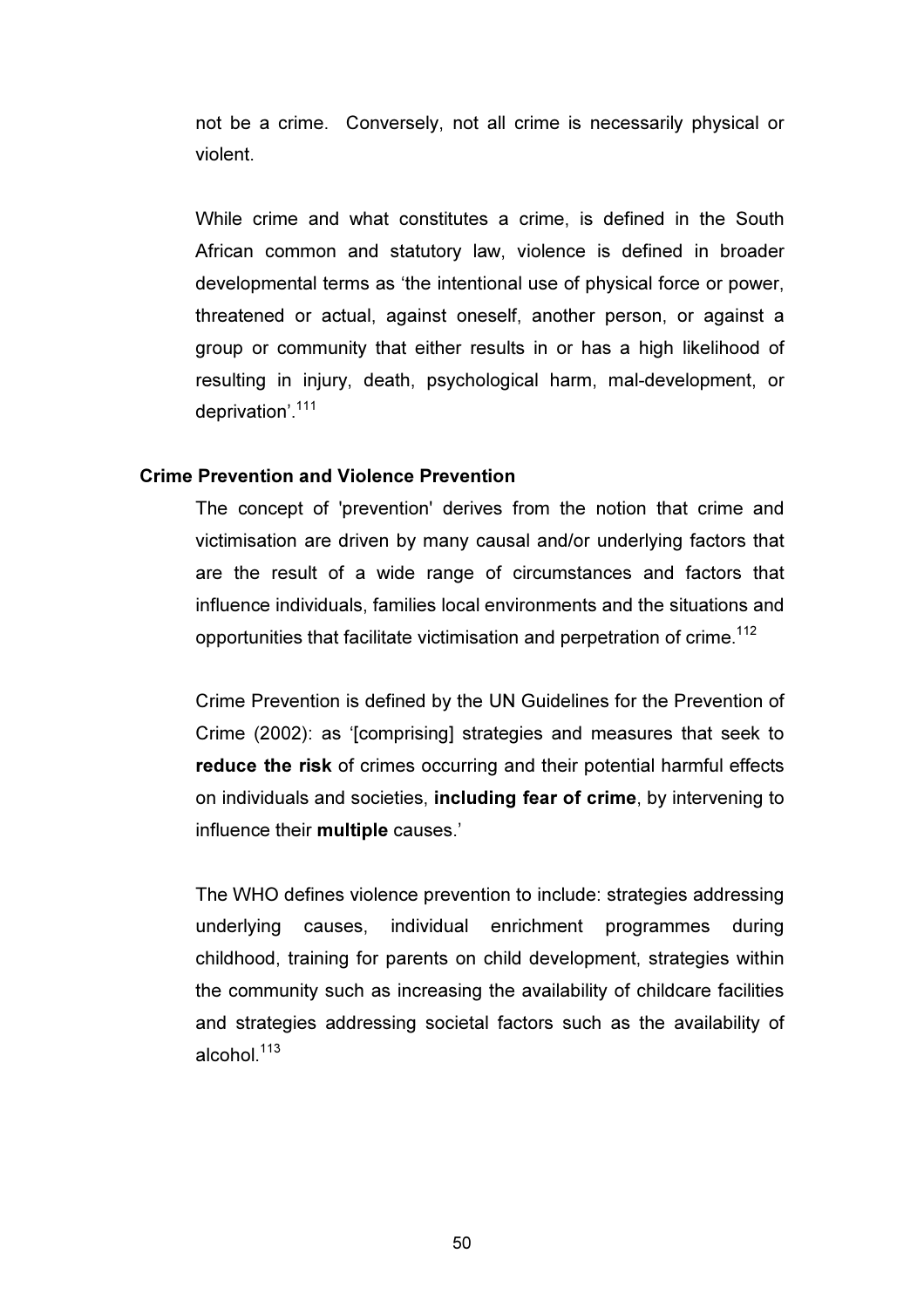#### Violence Against Women (VAW)

VAW is defined by the United Nations (UN) as: 'any act of genderbased violence that results in, or is likely to result in, physical, sexual or psychological harm or suffering to women, including threats of such acts, coercion or arbitrary deprivation of liberty, whether occurring in public or in private life'.<sup>114</sup>

#### Vulnerable Groups

Vulnerable groups are those at greater risk of exposure to crime and violence due to structural, cultural, identity or status factors; and, lack of/or limited access to knowledge, resources, services or remedies.

There is no closed list of vulnerable groups.

A determination of vulnerability will vary from context to context, and community to community. It is influenced by fluctuating social, political and economic considerations. An analysis of vulnerability must take into consideration both, those at risk of being victims, and/ or perpetrators and recognise the intersectionality of conditions, which render some people more vulnerable than others, even, within an identified group.

The purpose of determining vulnerability is to inform the nature and focus of interventions required to reduce crime and violence. Persons with disabilities, the elderly, women and children, and members of the lesbian, gay, bisexual, trans-gender and intersex (LGBTI) community, foreign nationals, sex workers, the homeless and young men, are some of the groups that are particularly vulnerable to crime and violence, and discrimination.

The NDP makes explicit reference to, and underscores the need to address, the safety of both women and children in South Africa. Women in South Africa suffer some of the highest rates of violence in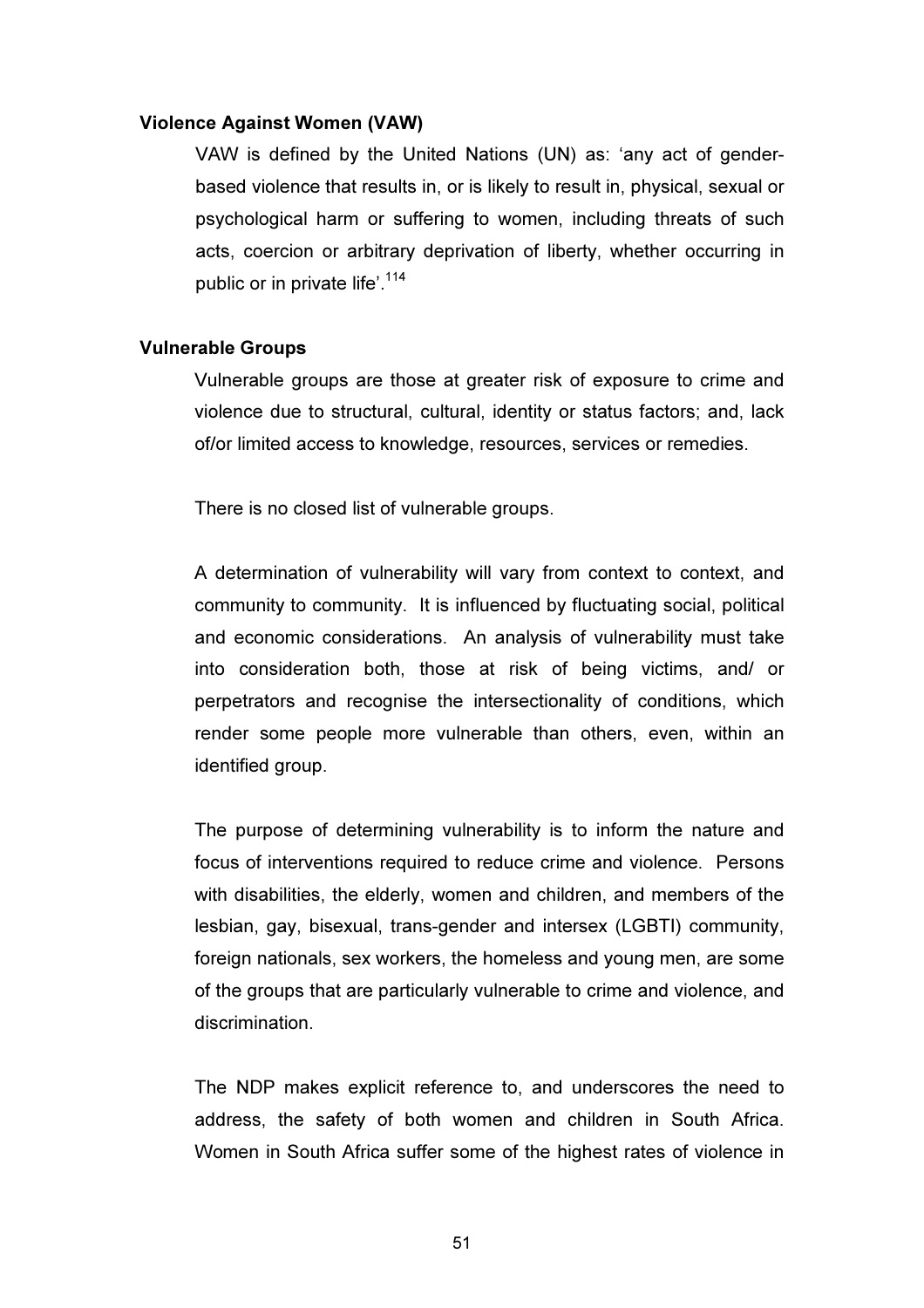the world; the UN in 2011 reported that a woman is killed every six hours by an intimate partner.  $115$ 

Because of the nature of sexual and GBV, and violence against children, these acts are often hidden and go unreported. The hidden nature of these acts of violence also often preclude victims from accessing adequate, or any, health or criminal justice services. At the same time, such experiences can further marginalise victims, and exponentially increase related negative health and educational outcomes, both for the individuals, and their families.<sup>116</sup>

The way that women and children 'experience' safety must also be understood within the context of the spaces, social, physical and economic, that they occupy. It is therefore essential, that when examining and assessing safety at a community level, the voices of both women and children, are heard, and that policies and strategies are informed by these voices.

Children and adults with disabilities face a double burden and are at much higher risk of violence than their non-disabled peers. Research indicates that children with disabilities are two to five times more likely to be abused than their non-disabled peers; and studies show that their vulnerability to sexual assault is higher when living in institutions. $117$ Children with mental or intellectual impairments appear to be among the most vulnerable, with 4.6 times the risk of sexual violence, than their non-disabled peers. In respect of adults, overall, persons living with disabilities are 1.5 times more likely to be a victim of violence, while those with mental health, conditions are at nearly four times the risk of experiencing violence.<sup>118</sup>

Older persons are particularly vulnerable to a number of crimes, due to age, infirmity, personal, and socio economic circumstances, including the intentional or reckless infliction of pain or injury; the use of violence or force for participation in sexual conduct or conduct contrary to their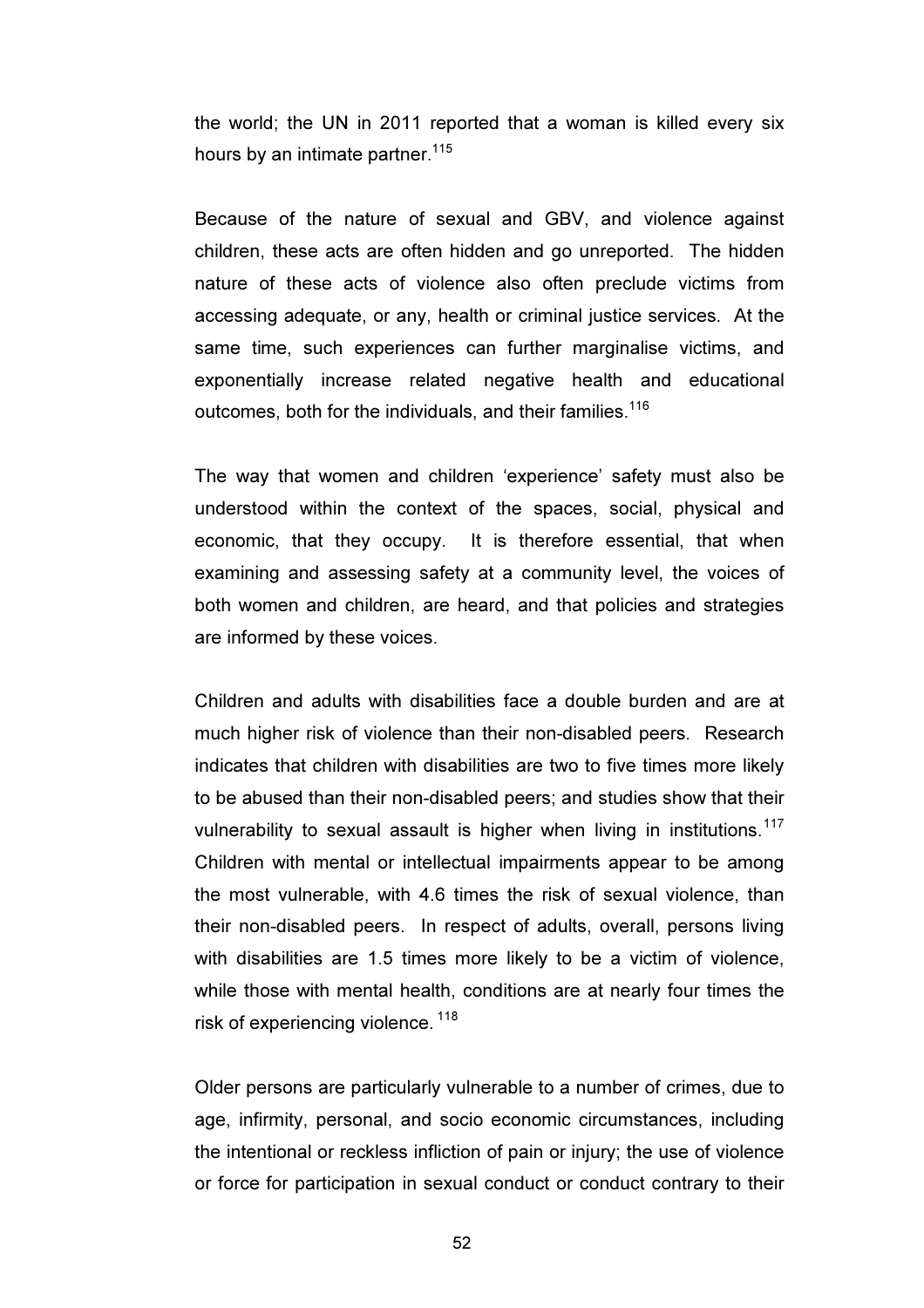wishes; the intentional imposition of unreasonable confinement; or the intentional or deliberate deprivation of food, shelter, or health care; and theft and extortion.

LGBTI people are particularly prone to discrimination, persecution and violence. Safety strategies need to acknowledge and address societal attitudes and recognise that different factors impact on LGBTI person's vulnerability based on individual context and circumstance. For many, violence begins at home, in schools, the workplace and in the streets.

Foreign nationals are a highly vulnerable group, and vigilante and xenophobic violence has been prevalent in South Africa for decades. The largest scale of xenophobic attacks took place in 2008 where 62 people were killed, 670 wounded and more than 100 000 people displaced.<sup>119</sup> Researchers conclude that much of this violence stems from economic and social challenges within South Africa.<sup>120</sup> Due to lacking local support structures and family protection, migrant and refugee women and children are disproportionately exposed to violence.<sup>121</sup> The UN Committee on the Elimination of Discrimination against women (42 Session) correspondingly recognises the vulnerability faced by such migrant and refugee women, stating that: 'migration is not a gender-neutral phenomenon', with women being more susceptible to human rights violations than men. 122

The United Nations High Commission on Refugees (UNHCR) highlights key challenges and vulnerabilities facing refugees in South Africa: high incidents of crime in the informal settlements where most reside; high rates of domestic violence among refugee communities; unreported cases of sexual assault when entering the country via unofficial border points and restoring to survival sex.<sup>123</sup>

The Constitution of the Republic of South Africa and subordinate legislation, specifically the Promotion of Equality and Prevention of Unfair Discrimination Act (52 of 2002), prohibits unjust discrimination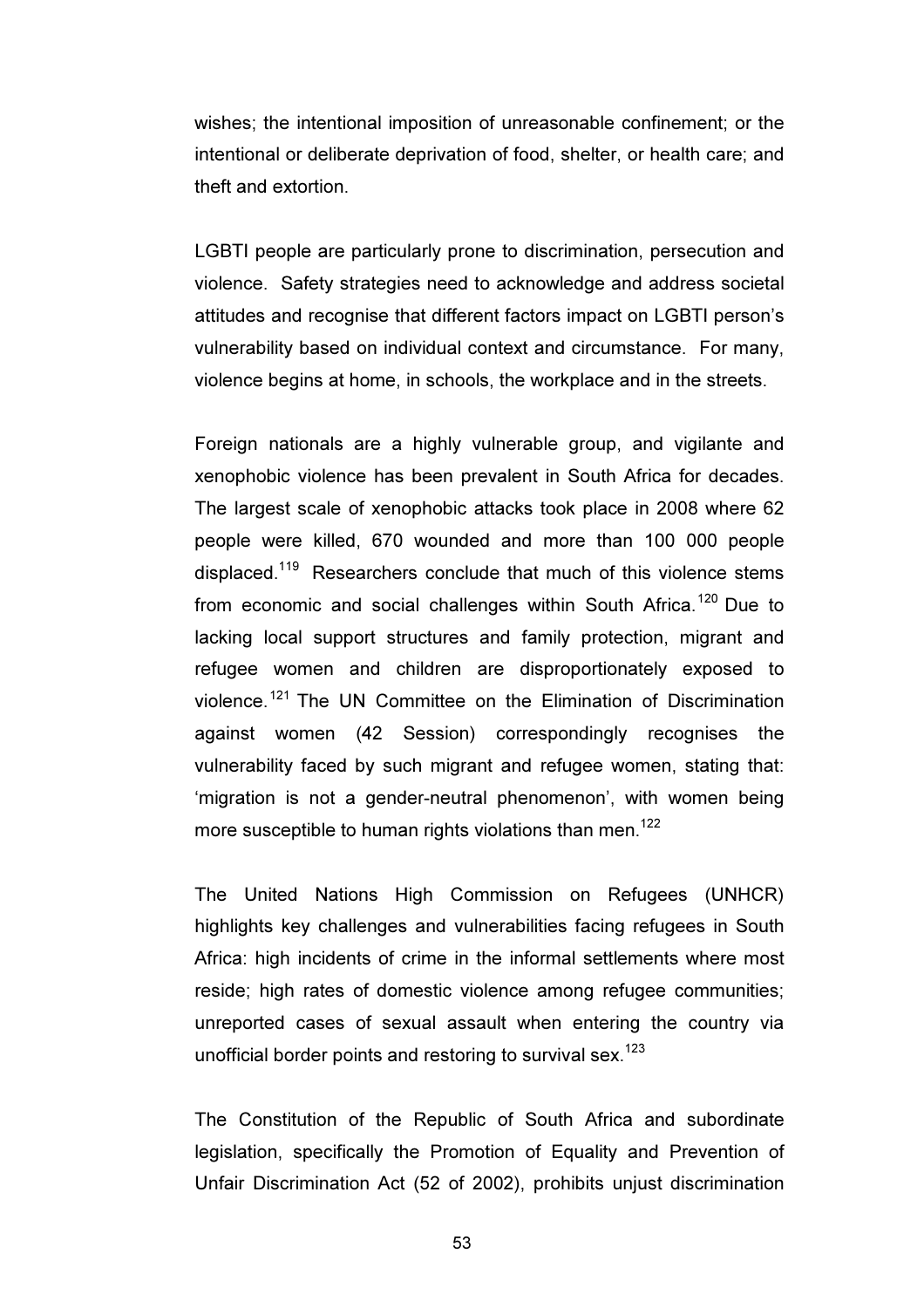and hate speech. Interventions that build a culture of tolerance and human rights and address discrimination are a responsibility of all state departments and are key to addressing discrimination experienced including marginalised groups such as the LGBTI community, sex workers and foreign nationals.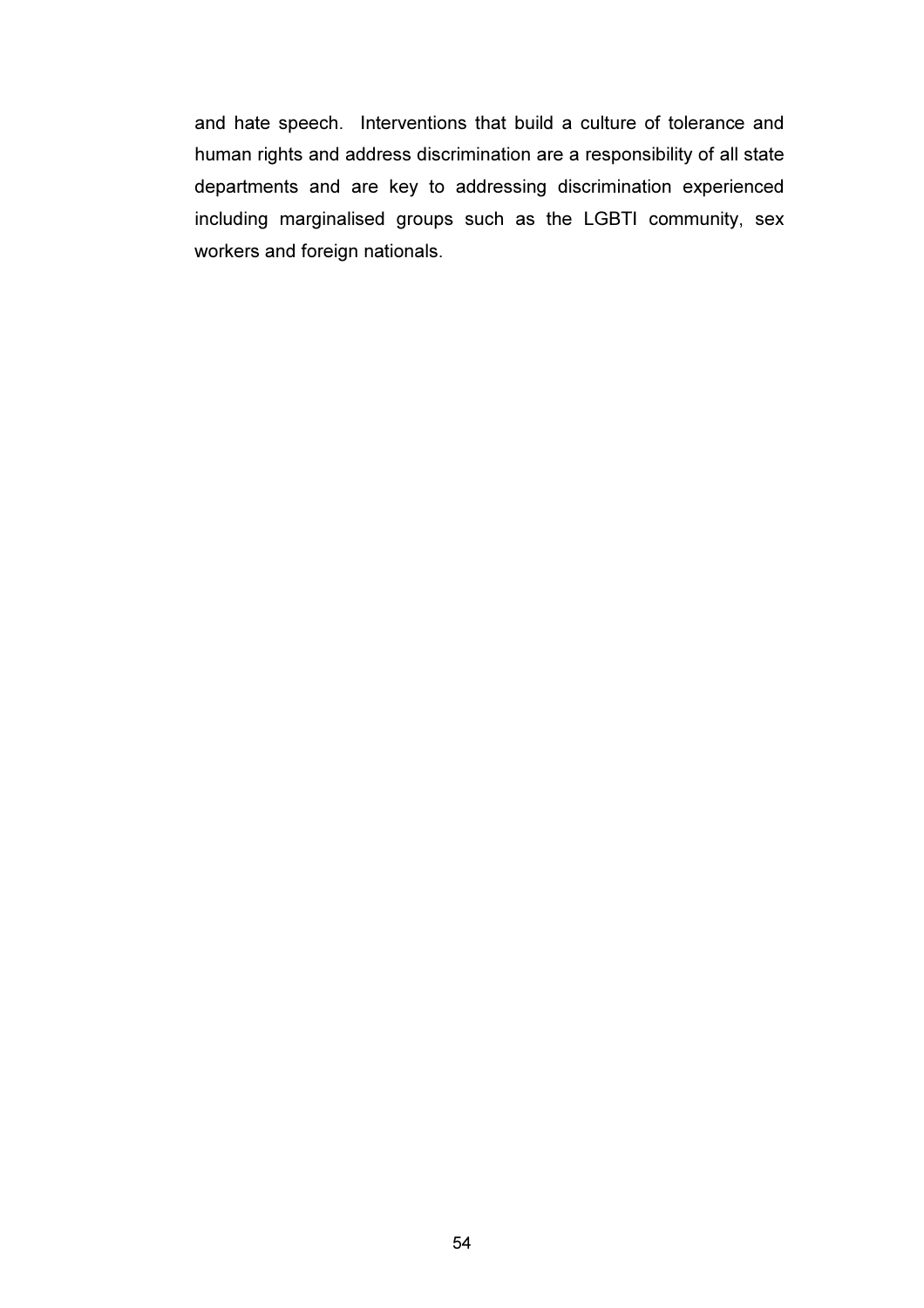# ANNEXURES

A – Crime and Violence Prevention Approaches

B – Demographic Statistics on South Africa

C – Crime Trends and Analysis of Risk Groups and Factors in South Africa

D – Legislative and Policy Framework Impacting on the White Paper on Safety and Security

E – Legal Framework for the Role of National, Provincial and Local Government

# RESEARCH DOCUMENTS

# DPME Landscape

Department of Planning, Monitoring and Evaluation (DPME) Roles and **Responsibilities** 

# Provincial Government Landscape

Provisional Government Roles and Responsibilities

# Local Government Landscape

Local Government Roles and Responsibilities

# National Government Audits

Government

Department of Arts and Culture (DAC) Roles and Functions of National Government Department of Basic Education (DBE) Roles and Functions of National Government Department of Cooperative Governance and Traditional Affairs (COGTA) Roles and Functions of National Government Department of Correctional Services Roles and Functions of National Government Department of Economic Development Roles and Functions of National Government Department of Home Affairs (DHA) Roles and Functions of National Government Department of Human Settlement (DHS) Roles and Functions of National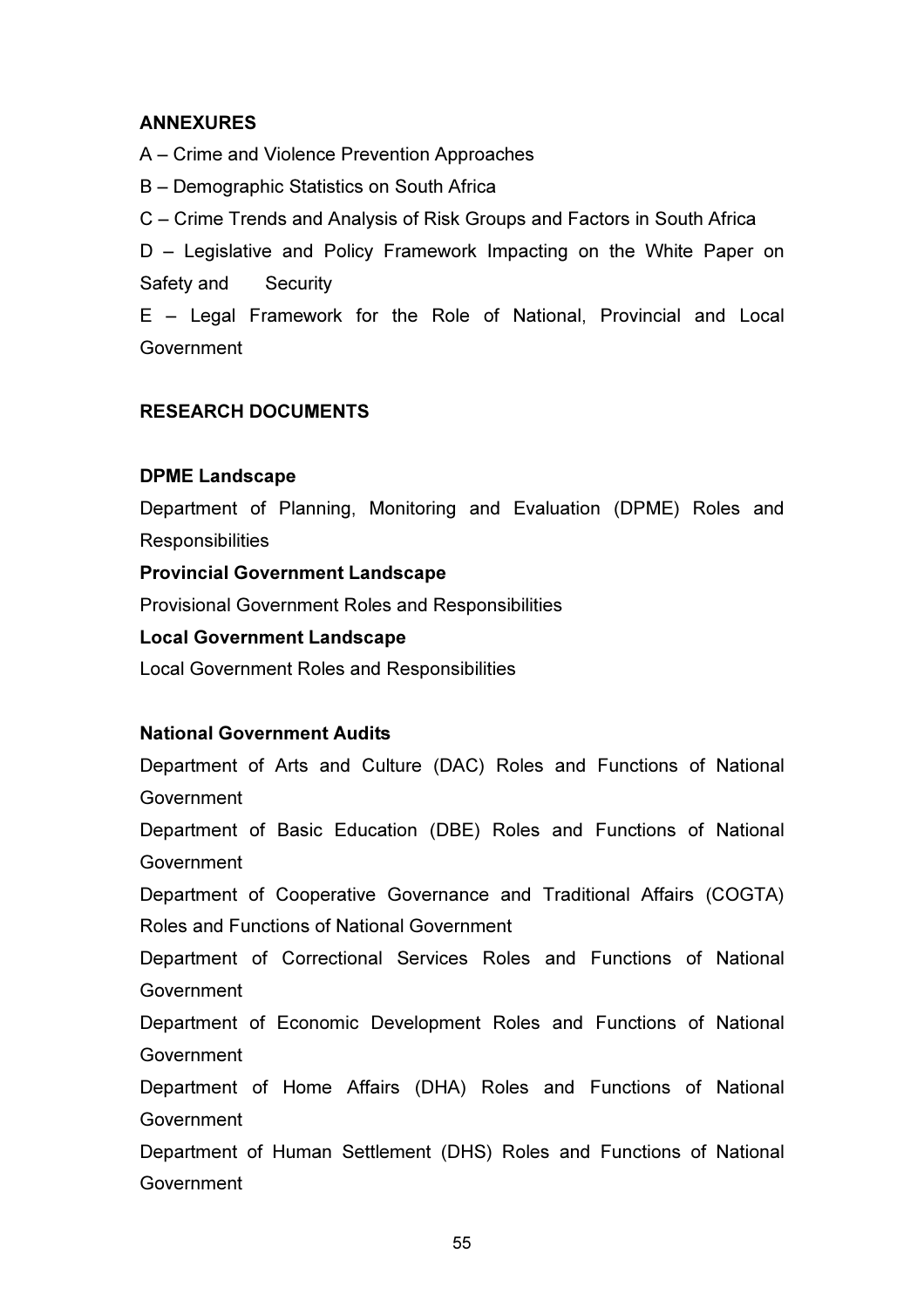Department of Health (DOH) Roles and Functions of National Government Department of Justice and Constitutional Development (DJCOD) Roles and Functions of National Government

Department of Transport (DOT) Roles and Functions of National Government Department of Public Works (DPW) Roles and Functions of National Government

Department of Rural Development and Land Reform (DRD) Roles and Functions of National Government

Department of Social Development (DSD) Roles and Functions of National **Government** 

Department of Sports and Recreation (SRSA) Roles and Functions of National Government

Department of Trade and Industry (DTI) Roles and Functions of National Government

National Prosecuting Authority (NPA) Roles and Functions of National Government

South African Police Service (SAPS) Roles and Functions of National Government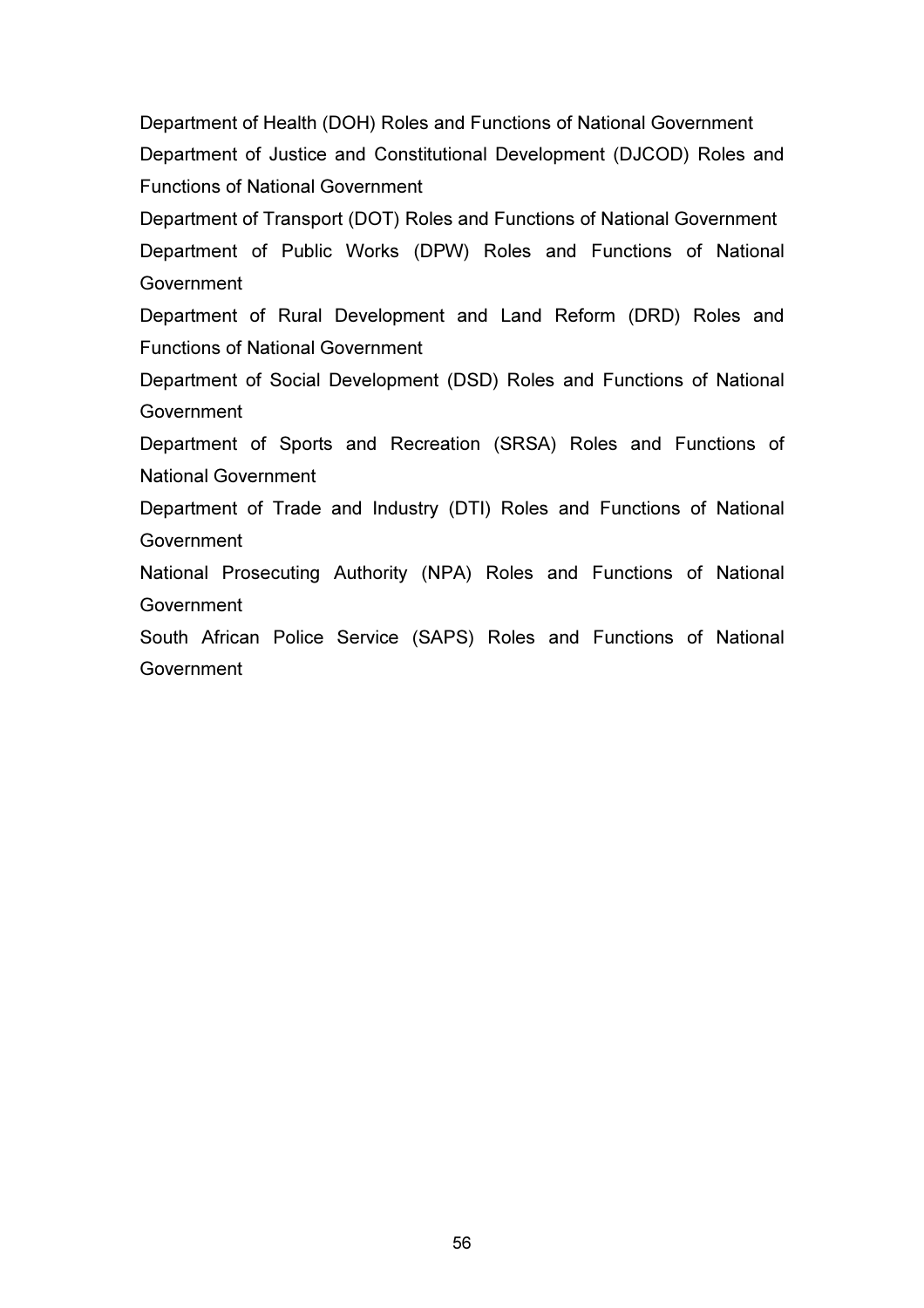l.

5 National Planning Commission 'National Development Plan 2030: Our Future – Make it Work' (2012) Pretoria: National Planning Commission 386 Available at:

*http://www.poa.gov.za/news/Documents/NPC%20National%20Development%20Plan%20Vision%202030%20-lores.pdf* (Accessed: 28 September 2015).

<sup>6</sup> Constitution of the Republic of South Africa (No 108 of 1996) sections 9 and 10 Available at:

*http://www.acts.co.za/constitution-of-the-republic-of-south-africa-act-1996/* (Accessed: 28 September 2015). <sup>7</sup> Constitution of the Republic of South Africa (No 108 of 1996) section 12 Available at:

*http://www.acts.co.za/constitution-of-the-republic-of-south-africa-act-1996/* (Accessed: 28 September 2015). <sup>8</sup> Constitution of the Republic of South Africa (No 108 of 1996) section 28 Available at:

*http://www.acts.co.za/constitution-of-the-republic-of-south-africa-act-1996/* (Accessed: 28 September 2015). <sup>9</sup> National Planning Commission 'National Development Plan 2030: Our Future – Make it Work' (2012) Pretoria: National Planning Commission 24 Available at:

*http://www.poa.gov.za/news/Documents/NPC%20National%20Development%20Plan%20Vision%202030%20-lores.pdf* (Accessed: 28 September 2015).

<sup>10</sup> Ann Masten, Karin Best and Norman Garmezy 'Resilience and development: Contributions from the study of children who overcome adversity' (1990) *Development and Psychopathology* 2(4) 425 Available at: *http://journals.cambridge.org/action/displayAbstract?fromPage=online&aid=2490828&fileId=S0954579400005812* (Accessed:28 September 2015).

<sup>11</sup> Daniel Gilling *Crime Prevention: Theory, Policy and Practise* (1997) London: UCL Press 3.

<sup>12</sup> Louise Ehlers and Sean Tait 'Finding the Right Balance: Immediate safety versus long-term social change' (2009) *SA Crime Quarterly* Available at: *https://www.issafrica.org/uploads/CQ27\_Ehlers-Tait.pdf* (Accessed: 29 September 2015).

<sup>13</sup> UNDOC 'Handbook on the crime prevention guidelines: Making them work' (2010) *International Centre for the Prevention of Crime* 47 citing United Nations Guildeines for the Prevention of Crime, Para 11 (Economic and Social council Resolution 2002/13,Annex ) Available at:

*https://www.unodc.org/pdf/criminal\_justice/Handbook\_on\_Crime\_Prevention\_Guidelines\_-*

*\_Making\_them\_work.pdf* (Accessed: 28 September 2015).

<sup>14</sup> The Importance of knowlege based methods is articularted in the 'United nations Guidelines for the Prevention of Crime' seee B.Methods Knowledge base Para 21 pg7. Available at

*https://www.unodc.org/pdf/criminal\_justice/UN\_standards\_and\_norms\_in\_crime\_prevention\_at\_your\_fingertips.pd f* (Accessed 26 October 2015)

<sup>15</sup> Public Safety Canada 'Supporting the Successful Implementation of the National Crime Prevention Strategy' (2009) Available at*: http://www.publicsafety.gc.ca/cnt/rsrcs/pblctns/spprtng-mplmtn/spprtng-mplmtn-eng.pdf* (Accessed: 18 September 2015).This approach builds on the public health approach espoused by the WHO, and has been identified as critical to the successful outcomes of several successful evidence-based interventions <sup>16</sup> National Planning Commission 'National Development Plan 2030: Our Future – Make it Work' (2012) Pretoria: National Planning Commission 386 Available at:

*http://www.poa.gov.za/news/Documents/NPC%20National%20Development%20Plan%20Vision%202030%20-lores.pdf* (Accessed: 28 September 2015).

<sup>17</sup> 'United Nations Guildelines for the Prevention of Crime' affirm the importance of cooperation and partnerhips *'9.Cooperation/partnerships should be an integral part of effective crime prevention, given the wideranging nature of the causes of crime and the skills and responsibilities required to address them. This includes partnerhips working across ministries and between authorirites, community organizations, non-governmental organisations, the business sector and private citizens."* See also para 16 on iportance of active participation of communities and civil society

*https://www.unodc.org/pdf/criminal\_justice/UN\_standards\_and\_norms\_in\_crime\_prevention\_at\_your\_fingertips.pd f* (Accessed 26 October 2015)

<sup>18</sup> These include Community Safety Forums (CSFs), Community Police Forums (CPF) and Ward Committees

<sup>&</sup>lt;sup>1</sup> 'The dichotomy of balancing a vision of core policing against a multi-disciplinary approach to safety is resolved by developing two separate yet inter related policies, the 2014 White Paper on the Police and the envisaged White Paper on Safety and Security, which among others, will elaborate on Government's on-going efforts to promote a developmental approach to citizen safety and promote alignment with other policy such as the Rural Safety Strategy, Community Safety Forum (CSF) Policy, the Municipal Systems Act, The Inter-Governmental Relations (IGR) Framework Act, the Department of Social Development's Integrated Social Crime Prevention Strategy and the Integrated Rural and Urban Development Frameworks.' Draft White Paper on Policing

<sup>2</sup> National Security Strategy, 2012.

<sup>&</sup>lt;sup>3</sup> Constitution of the Republic of South Africa, [No. 108 of 1996], at Chapter 11.

<sup>4</sup> Constitution of the Republic of South Africa (No 108 of 1996) Available at: *http://www.acts.co.za/constitution-ofthe-republic-of-south-africa-act-1996/* (Accessed: 28 September 2015).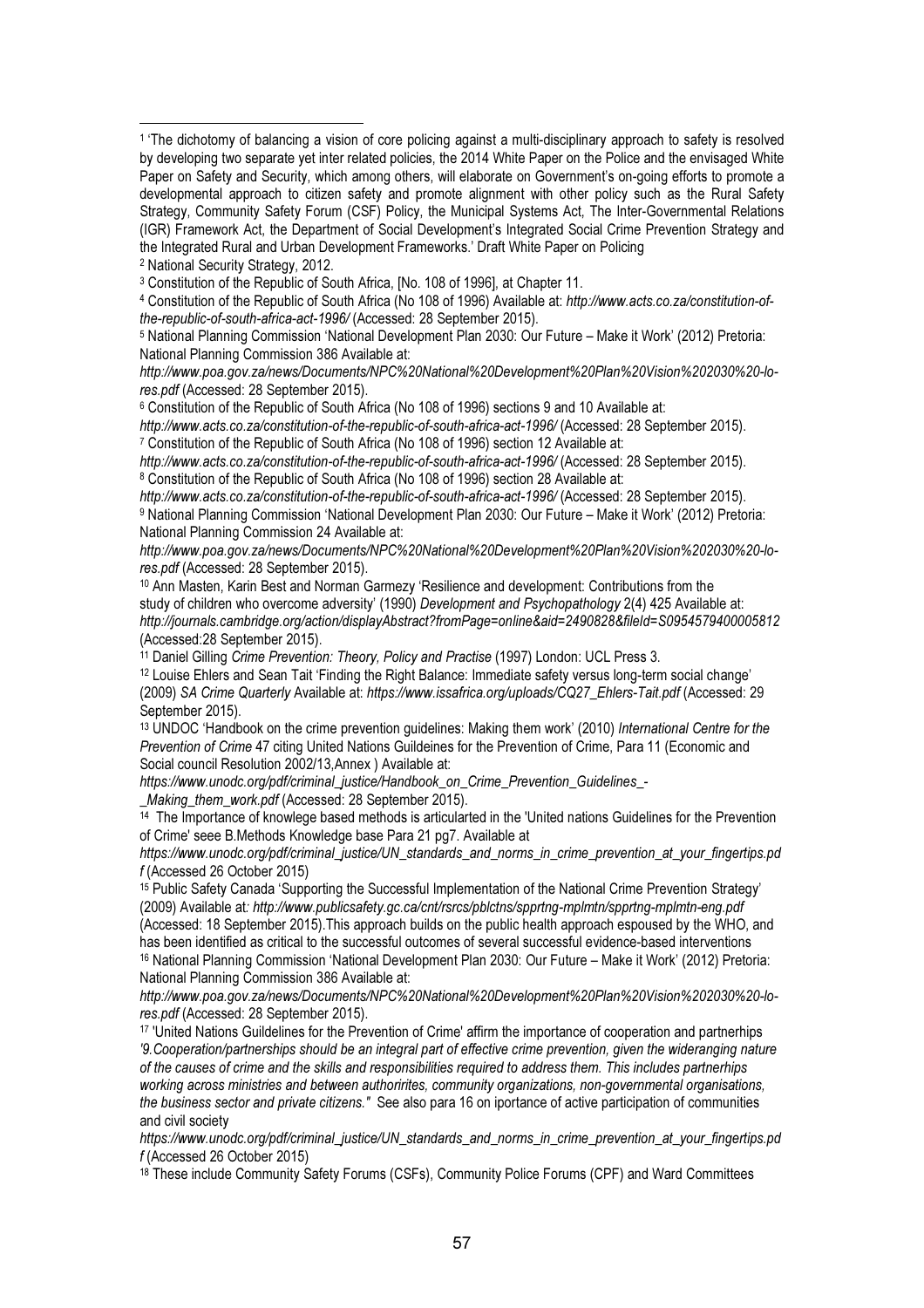<sup>19</sup> Civilian Secretariat for Police 'Community Safety Forum Policy' (2011) 19 Available at: *http://www.policesecretariat.gov.za/publications/policies.php* (Accessed: 28 September 2015).

<sup>20</sup> Statistics South Africa 'Mid-year population estimate 2015' (2015) Available at:

l.

*http://www.statssa.gov.za/publications/P0302/P03022015.pdf* (Accessed: 12 October 2015).

<sup>21</sup> Judicial Inspectorate for Correctional Services 'Annual Report 2013/2014' (2014) Available at: *http://judicialinsp.dcs.gov.za/Annualreports/Annual%20Report%202013%20-%202014%20(2).pdf* (Accessed: 12 October 2015).

<sup>22</sup> Statistics South Africa 'Morality and causes of death in South Africa. 2013: Findings from death notifications' (2014) 41 Available at: *http://www.statssa.gov.za/publications/P03093/P030932013.pdf* (Accessed: 28 September 2015).

<sup>23</sup> Statistics South Africa 'Morality and causes of death in South Africa. 2013: Findings from death notifications' (2014) 41 Available at: *http://www.statssa.gov.za/publications/P03093/P030932013.pdf* (Accessed: 28 September 2015).

<sup>24</sup> World Bank 'World Development Indictors' (2014) *World DataBank* Available at:

*http://databank.worldbank.org/data/reports.aspx?source=World-Development-Indicators* (Accessed: 12 October 2015).

<sup>25</sup> Statistics South Africa 'Quarterly Labour Force Survey 2015 Quarter 1' (2015) and 'Quarterly Labour Force Survey' (2013) Available at: *http://www.statssa.gov.za* (Accessed: 12 October 2015).

<sup>26</sup> Statistics South Africa 'Quarterly Labour Force Survey 2014 Quarter 4' (2015) xiii Available at: *http://www.statssa.gov.za/publications/P0211/P02114thQuarter2014.pdf* (Accessed: 12 October 2015). <sup>27</sup> Statistics South Africa 'Quarterly Labour Force Survey 2014 Quarter 4' (2015) xiii Available at: *http://www.statssa.gov.za/publications/P0211/P02114thQuarter2014.pdf* (Accessed: 12 October 2015).

<sup>28</sup> WHO 'Global status report on alcohol and health' (2010) Available at:

*http://www.who.int/substance\_abuse/publications/global\_alcohol\_report/en/ (*Accessed: 12 October 2015). <sup>29</sup> Karl Petzer and Supa Pengpid 'The severity of violence against women by intimate partners and associations with perpetrator alcohol and drug use in the Vhembe district, South Africa' (2013) *African Safety Promotion Journal* 11(1) Available at: *http://www.mrc.ac.za/crime/aspj/ASJPvol112013p13-24.pdf* (Accessed: 12 October 2015).

<sup>30</sup> WHO 'Fetal alchol syndrome: dashed hopes, damaged lives' (2011) *World Health Organisation Bulletin*  Available at: *http://www.who.int/bulletin/volumes/89/6/11-020611/en/* (Accessed: 12 October 2015). <sup>31</sup> Statistics South Africa 'General Household Survey' (2014) Available at:

*http://www.statssa.gov.za/publications/P0318/P03182014.pdf* (Accessed: 12 October 2015).

<sup>32</sup> Statistics South Africa 'General Household Survey' (2014) Available at:

*http://www.statssa.gov.za/publications/P0318/P03182014.pdf* (Accessed: 12 October 2015).

<sup>33</sup> Statistics South Africa 'Statistical Report no 6' (2015) Available at: *http://www.statssa.gov.za (*Accessed: 12 October 2015).

<sup>34</sup> Statistics South Africa 'Social Profile of Vulnerable Groups' (2012) Available at:

*http://www.statssa.gov.za/publications/Report-03-19-00/Report-03-19-002012.pdf* (Accessed: 12 October 2015). <sup>35</sup> Statistics South Africa 'Social Profile of Vulnerable Groups' (2012) Available at:

*http://www.statssa.gov.za/publications/Report-03-19-00/Report-03-19-002012.pdf* (Accessed: 12 October 2015). <sup>36</sup> Statistics South Africa 'Social Profile of Vulnerable Groups' (2012) 13 Available at:

*http://www.statssa.gov.za/publications/Report-03-19-00/Report-03-19-002012.pdf* (Accessed: 12 October 2015). <sup>37</sup> Statistics South Africa 'Social Profile of Vulnerable Groups' (2012) Available at:

*http://www.statssa.gov.za/publications/Report-03-19-00/Report-03-19-002012.pdf* (Accessed: 12 October 2015). <sup>38</sup> The result of uniust, marginalised systems entrenched in social institutions and structures.

<sup>39</sup> SAVI submission (2015) citing: WIlson and Rempahere (1989), Wollpe (1972) 5.

<sup>40</sup> National Planning Commission 'National Development Plan 2030: Our Future – Make it Work' (2012) Pretoria: National Planning Commission 386 Available at:

*http://www.poa.gov.za/news/Documents/NPC%20National%20Development%20Plan%20Vision%202030%20-lores.pdf* (Accessed: 28 September 2015).

<sup>41</sup> UNODC 'Crime and Development in Africa' (2005) Available at: *https://www.unodc.org/pdf/African\_report.pdf*  (Accessed: 28 September 2015).

<sup>42</sup> South African Police Service 'An Analysis of the National Crime Statistics' (2015) Available at: *http://www.saps.gov.za/resource\_centre/publications/statistics/crimestats/2015/crime\_stats.php* (Accessed: 6 October 2015).

<sup>43</sup> SAVI submission on White Paper on Safety and Security (April 2015) citing: Seedat, Van Niekerk, Jewkes, Suffla and Ratele (2009) 4.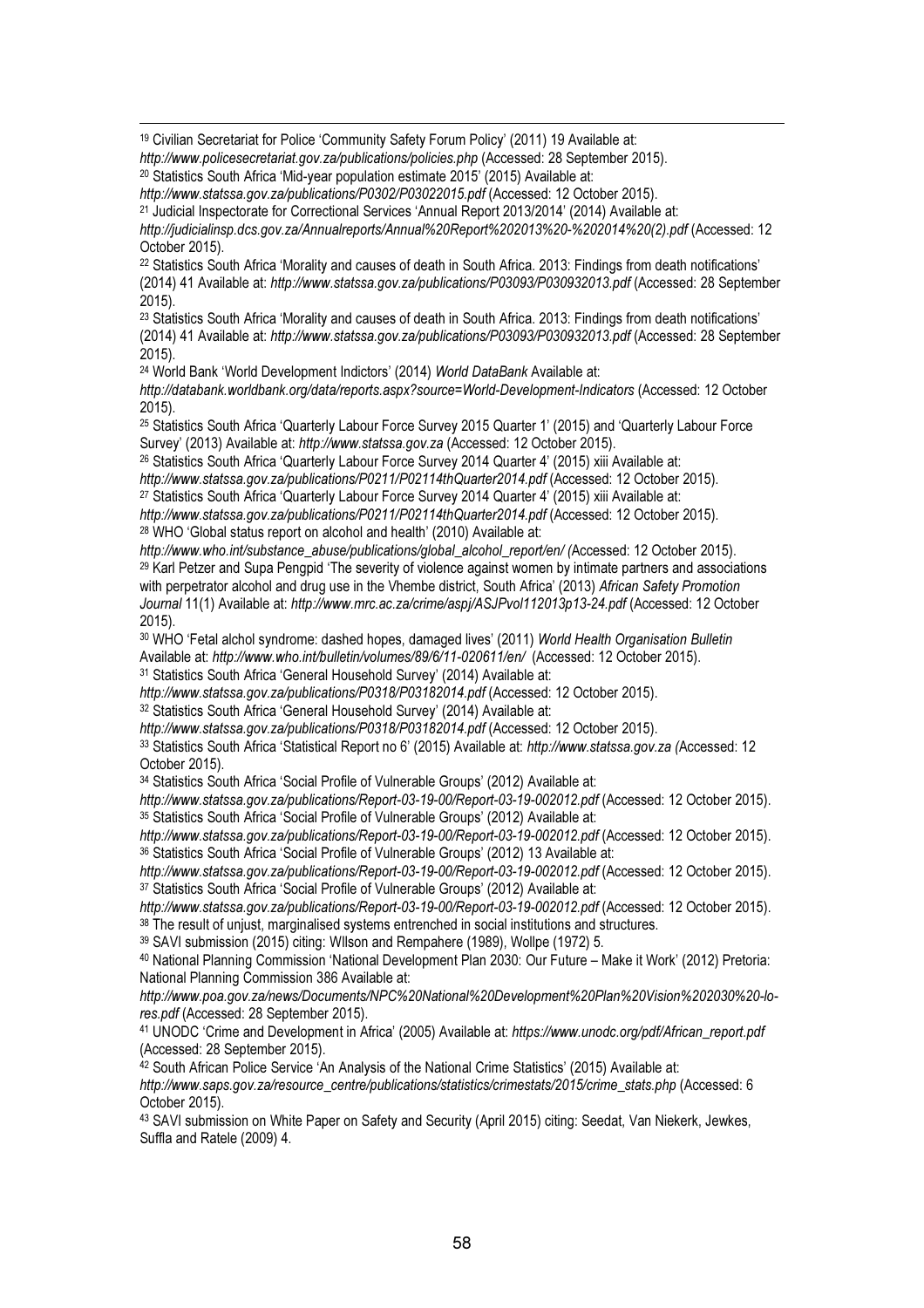<sup>44</sup> Rosana Norman, Richard Matzopoulous, Pam Groenewald and Debbie Bradshaw 'The high burden of injuries in South Africa' (2007) *Bull World Health Organ* Available at: *http://www.ncbi.nlm.nih.gov/pmc/articles/PMC2636399/* (Accessed: 8 September 2015).

<sup>45</sup> Kopano Ratele 'Watch your man: Young black males at risk of homicidal violence' (2010) 33 *SA Crime Quarterly* 19.

<sup>46</sup> SAVI submission (2015) citing: Redpath, Morrell, Jewkes and Peacock (2008), Ratele, Suffla, Lazarus and van Niekerk (2010) 4.

<sup>47</sup> SAVI submission (2015) citing: Ratele (2009:20) 4.

<sup>48</sup> SAVI submission (2015) citing: Cock (2001) 4.

l.

<sup>49</sup> Department of Social Development 'South African Integrated Programme of Action Addressing Violence Against Women and Children (2014-2018)' (2014) 10 Available at*: http://www.genderjustice.org.za/publication/southafrican-integrated-programme-of-action/* (Accessed: 28 September 2015).

<sup>50</sup> Gender Links and the UN Development Fund for Women Gender Links 'The war @ home: Findings of the gender based violence prevalence study in Gauteng, Western Cape, KwaZulu-Natal and Limpopo provinces of South Africa' (2014) *Gender Links* 1 Available at: *http://www.genderlinks.org.za/page/south-africa-gbv-indicators* (Accessed: 28 September 2015).

51 United Nations 'Concluding Observations on the Committee on the Elimination of All Forms of Discrimination Against Women: South Africa' (2011) Available at: *http://www2.ohchr.org/english/bodies/cedaw/docs/co/CEDAW-C-LSO-CO-1-4.pdf* (Accessed: 18 September 2015).

52 Karl Peltzer and Supa Pengpid 'The severity of violence against women by intimate partners and association with perpetrator alcohol and drug use in the Vhembe district, South Africa' (2013) *African Safety Promotion Journal* 11(1) Available at: *http://www.mrc.ac.za/crime/aspj/ASJPvol112013p13-24.pdf* (Accessed: 28 September 2015).

<sup>53</sup> OHCHR 'Convention on the Rights of the Child' (1989) Article 19 Available at:

http://www.ohchr.org/en/professionalinterest/pages/crc.aspx (Accessed: 16 September 2015).

<sup>54</sup> Optimus Study 'Research Bulletin: The Optimus Study on Child Abuse, Violence and Neglect in South Africa' (2015) *Center for Justice and Crime Prevention* Available at*:* 

*http://www.saferspaces.org.za/uploads/files/cjcp\_ubs\_web.pdf* (Accessed: 15 September 2015).

<sup>55</sup> Shanaaz Mathews and Patrizia Benvenuti 'Violence against children in South Africa: Developing a preventative agenda' (2014) *South African Child Gauge* 29 Available at:

*http://www.ci.org.za/depts/ci/pubs/pdf/general/gauge2014/ChildGauge2014\_preventionagenda.pdf* (Accessed: 28 September 2015).

<sup>56</sup> Shanaaz Mathews and Patrizia Benvenuti 'Violence against children in South Africa: Developing a preventative agenda' (2014) *South African Child Gauge* 29 Available at:

*http://www.ci.org.za/depts/ci/pubs/pdf/general/gauge2014/ChildGauge2014\_preventionagenda.pdf* (Accessed: 28 September 2015).

<sup>57</sup> Karen Hughes, Mark Bellis, Lisa Jones et al 'Prevalence and risk of violence against adults with disabilities: a systematic review and meta-analysis of observational studies' (2012) *WHO*. Available at:

*http://www.who.int/disabilities/publications/violence\_children\_lancet.pdf* (Accessed: 15 September 2015). <sup>58</sup> Department of Social Development/Department of Women, Children and People with Disabilities/UNICEF 'Children with Disabilities in South Afrcia: A Situational Analysis (2001-2011)' (2012) 53 Available at:

*http://www.unicef.org/southafrica/SAF\_resources\_sitandisabilityes.pdf* (Accessed: 15 September 2015). <sup>59</sup> Department of Social Development/Department of Women, Children and People with Disabilities/UNICEF 'Children with Disabilities in South Afrcia: A Situational Analysis (2001-2011)' (2012) 53 Available at:

*http://www.unicef.org/southafrica/SAF\_resources\_sitandisabilityes.pdf* (Accessed: 15 September 2015). <sup>60</sup> Statistics South Africa 'Profile of older persons in South Africa' (2011) *Census 2011* Available at:

*http://beta2.statssa.gov.za/census/census\_2011/census\_products/Provinces%20at%20a%20glance%2016%20No v%202012%20corrected.pdf* (Accessed: 28 September 2015).

<sup>61</sup> Statistics South Africa 'Profile of older persons in South Africa' (2011) *Census 2011* Available at: *http://beta2.statssa.gov.za/census/census\_2011/census\_products/Provinces%20at%20a%20glance%2016%20No v%202012%20corrected.pdf* (Accessed: 28 September 2015).

62 N van Zyl-Gous 'The Victimisation of Lesbian Women in South Africa' Pro-active Paper preapered for the Portfolio Committee on Police (2013) *Research Unit: Parliament of RSA*.

<sup>63</sup> N van Zyl-Gous 'The Victimisation of Lesbian Women in South Africa' Pro-active Paper preapered for the Portfolio Committee on Police (2013) *Research Unit: Parliament of RSA*.

<sup>64</sup> N van Zyl-Gous 'The Victimisation of Lesbian Women in South Africa' Pro-active Paper preapered for the Portfolio Committee on Police (2013) *Research Unit: Parliament of RSA*.

<sup>65</sup> N van Zyl-Gous 'The Victimisation of Lesbian Women in South Africa' Pro-active Paper preapered for the Portfolio Committee on Police (2013) *Research Unit: Parliament of RSA*.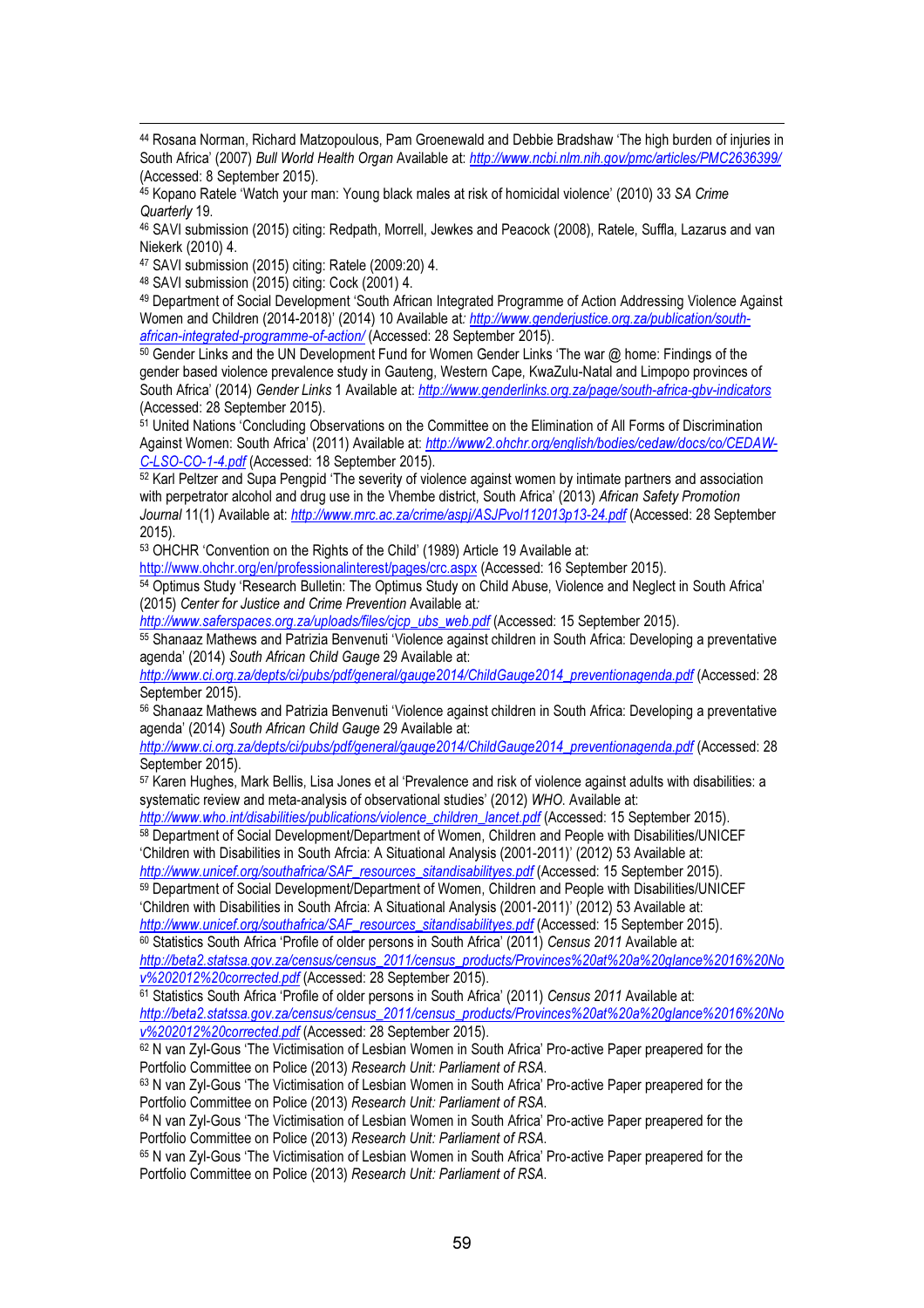<sup>66</sup> WHO 'Global Status Report on Violence Prevention 2014' (2014) 195 Available at:

*http://www.who.int/violence\_injury\_prevention/violence/status\_report/2014/en/* (Accessed: 16 September 2015). <sup>67</sup> WHO 'Global Status Report on Violence Prevention 2014' (2014) 33 Available at:

*http://www.who.int/violence\_injury\_prevention/violence/status\_report/2014/en/* (Accessed: 16 September 2015). <sup>68</sup> UN Office on Drugs and Crime 'Global Study on Homicide 2013: Trends, Context, Data' (2013) Vienna: United Nations Office on Drugs and Crime 16 Available at: *https://www.unodc.org/documents/congress/backgroundinformation/Crime\_Statistics/Global\_Study\_on\_Homicide\_2011.pdf* (Accessed: 28 September 2015).

<sup>69</sup>R Jewkes, N Abrahams, S Mathews et al 'Preventing Rape and Violence in South Africa: Call for Leadership in a New Agenda for Action' (November 2009) *Medical Research Council* Policy Brief 2 Available at:

*http://www.mrc.ac.za/gender/prev\_rapedd041209.pdf* (Accessed: 28 September 2015).

<sup>70</sup> WHO 'Global status report on alcohol and health' (2010) Available at:

l.

*http://www.who.int/substance\_abuse/publications/global\_alcohol\_report/en/ (*Accessed: 12 October 2015). <sup>71</sup> Karl Petzer and Supa Pengpid 'The severity of violence against women by intimate partners and associations with perpetrator alcohol and drug use in the Vhembe district, South Africa' (2013) *African Safety Promotion* 

*Journal* 11(1) Available at: *http://www.mrc.ac.za/crime/aspj/ASJPvol112013p13-24.pdf* (Accessed: 12 October 2015).

<sup>72</sup> WHO 'Fetal alchol syndrome: dashed hopes, damaged lives' (2011) *World Health Organisation Bulletin*  Available at: *http://www.who.int/bulletin/volumes/89/6/11-020611/en/* (Accessed: 12 October 2015).

<sup>73</sup> Civilian Secretariat for Police 'A Framework to Community Safety and Crime Prevention: A Multi-Agency Cooperation and Collaboration. Communication with Civilian Secretariat for Police' (2015).

<sup>74</sup> C Ward and A Cooper 'Gangs and child safety' in Ashley van Niekerk, Shahnaaz Suffla and Mohamed Seedat (eds) *Crime, violence and injury in South Africa: 21st century solutions for child safety* (2012) 148-161. Tygerberg: MRC-University of South Africa Safety & Peace Promotion Research Unit. - See more at:

*http://www.psychology.uct.ac.za/psy/staff/headofdepartment/catherineward#sthash.BhVzLWUm.dpuf* (Accessed: 28 September 2015).

<sup>75</sup> CSP 'Draft Strategy Framework' Community Safety.

<sup>76</sup> CSP 'Draft Strategy Framework' Community Safety.

<sup>77</sup> Department of Planning, Monitoring and Evaluation 'Medium-Term Strategic Framework (MTSF)' (2014) 34 Available at: http://www.poa.gov.za/MTSF%20Documents/MTSF%202014-2019.pdf (Accessed: 16 September 2015).

<sup>78</sup> SAVI submission (2015) citing: Forrest and Kearns (2001), Hirschfield and Bowers (1997), Kawachi, Kennedy and Wilkinson (1999), Kennedy, Kawachi, Prothrow-Stith, Lochner and Gupta (1998), Silver (2000), Smith and Jarjoura (1988).

<sup>79</sup> SAVI submission (2015) citing: Sampson (1992).

<sup>80</sup> SAVI submission (2015) citing: Jencks and Mayer (1990).

<sup>81</sup> National Planning Commission 'National Development Plan 2030: Our Future – Make it Work.' (2012) Pretoria: National Planning Commission 472-473 Available at:

*http://www.poa.gov.za/news/Documents/NPC%20National%20Development%20Plan%20Vision%202030%20-lores.pdf* (Accessed: 28 September 2015).

82 National Planning Commission 'National Development Plan 2030: Our Future – Make it Work' (2012) Pretoria: National Planning Commission 393 Available at:

*http://www.poa.gov.za/news/Documents/NPC%20National%20Development%20Plan%20Vision%202030%20-lores.pdf* (Accessed: 28 September 2015).

83 National Planning Commission 'National Development Plan 2030: Our Future – Make it Work' (2012) Pretoria: National Planning Commission 393 Available at:

*http://www.poa.gov.za/news/Documents/NPC%20National%20Development%20Plan%20Vision%202030%20-lores.pdf* (Accessed: 28 September 2015).

<sup>84</sup> National Planning Commission 'National Development Plan 2030: Our Future – Make it Work' (2012) Pretoria: National Planning Commission 393 Available at:

*http://www.poa.gov.za/news/Documents/NPC%20National%20Development%20Plan%20Vision%202030%20-lores.pdf* (Accessed: 28 September 2015).

<sup>85</sup> National Planning Commission 'National Development Plan 2030: Our Future – Make it Work' (2012) Pretoria: National Planning Commission 393 Available at:

*http://www.poa.gov.za/news/Documents/NPC%20National%20Development%20Plan%20Vision%202030%20-lores.pdf* (Accessed: 28 September 2015).

86 National Planning Commission 'National Development Plan 2030: Our Future – Make it Work' (2012) Pretoria: National Planning Commission 397 Available at:

*http://www.poa.gov.za/news/Documents/NPC%20National%20Development%20Plan%20Vision%202030%20-lores.pdf* (Accessed: 28 September 2015).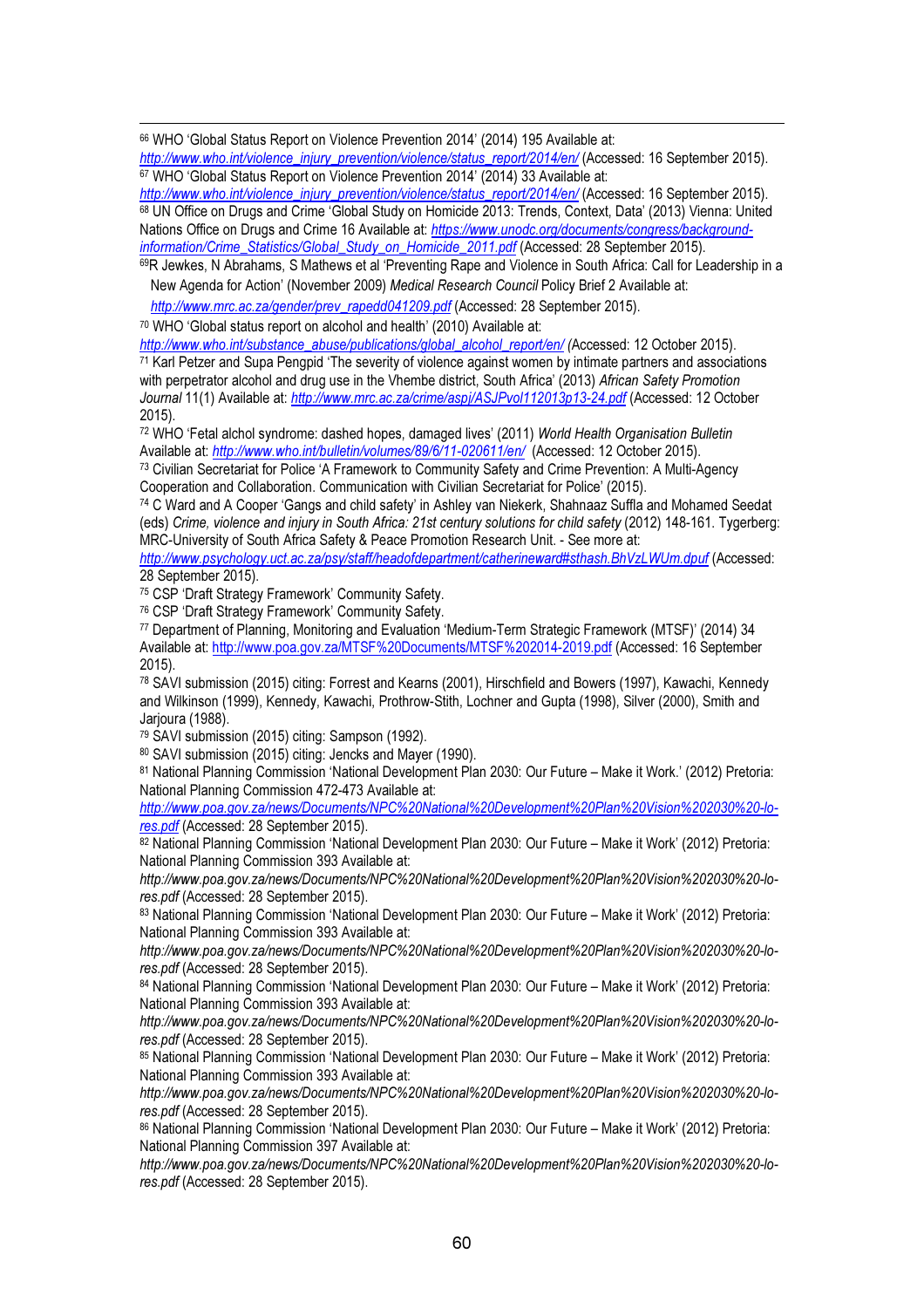<sup>87</sup> National Planning Commission 'National Development Plan 2030: Our Future – Make it Work' (2012) Pretoria: National Planning Commission 395-402 Available at:

*http://www.poa.gov.za/news/Documents/NPC%20National%20Development%20Plan%20Vision%202030%20-lores.pdf* (Accessed: 28 September 2015).

88 V Smith 'Criminal Justice System Review: constituent departments and entities progress reports' (2014) *Parliamantary Monitoring Group* Available at: *http://www.pmg.org.za/report/20140211-criminal-justice-systemreview-constituent-departments-and-entities-progress-reports* (Accessed on 6 January 2015).

<sup>89</sup> National Planning Commission 'National Development Plan 2030: Our Future – Make it Work' (2012) Pretoria: National Planning Commission 388 Available at:

*http://www.poa.gov.za/news/Documents/NPC%20National%20Development%20Plan%20Vision%202030%20-lores.pdf* (Accessed: 28 September 2015).

<sup>90</sup> South African Police Services 'National Rural Safety Strategy' (2010) Available at: *http://www.agrisa.co.za/wpcontent/uploads/2014/02/Rural-Safety-Strat.pdf* (Accessed: 28 September 2015).

<sup>91</sup> Department of Social Development 'Integrated Social Crime Prevention Strategy' (2011) 20 Available at: *http://www.dsd.gov.za/index2.php?option=com\_docman&task=doc\_view&gid=217&Itemid=3* (Accessed: 28 September 2015).

92 Department of Social Development 'Integrated Social Crime Prevention Strategy' (2011) 22-34 Available at: *http://www.dsd.gov.za/index2.php?option=com\_docman&task=doc\_view&gid=217&Itemid=3* (Accessed: 28 September 2015).

93 Bilkis Omar 'Enforcement or development Position the governments National Crime Prevention Strategy' (July 2010) *CJCP* Issue Paper 9 Available at: *http://www.cjcp.org.za/uploads/2/7/8/4/27845461/issue\_paper\_9.pdf* (Accessed: 13 October 2015).

94 Civilian Secretariat for Police 'Community Safety Forum Policy' (2013) 19 Available at:

*http://www.policesecretariat.gov.za/publications/policies.php* (Accessed: 28 September 2015).

95 Civilian Secretariat for Police 'Community Safety Forum Policy' (2013) 19 Available at:

*http://www.policesecretariat.gov.za/publications/policies.php* (Accessed: 28 September 2015).

96 White Paper on Safety and Security (1998).

97 White Paper on Safety and Security (1998).

<sup>98</sup> Department of Social Development 'Early Childhood Development Policy' (2015) 9 Available at*: http://pmgassets.s3-website-eu-west-1.amazonaws.com/150313earlychildhooddevpolicy.pdf* (Accessed: 28 September 2015).

<sup>99</sup> Department of Social Development 'Early Childhood Development Policy' (2015) 18 Available at*: http://pmgassets.s3-website-eu-west-1.amazonaws.com/150313earlychildhooddevpolicy.pdf* (Accessed: 28 September 2015).

<sup>100</sup> White Paper on Families (2013).

l.

<sup>101</sup> Department of Justice and Constitutional Development 'Service Charter for Victims of Crime and Violence' (2004) Available at: *http://www.justice.gov.za/VC/docs/vc/vc-eng.pdf* (Accessed: 28 September 2015).

<sup>102</sup> Department of Justice and Constitutional Development 'Service Charter for Victims of Crime and Violence' (2004) Available at: *http://www.justice.gov.za/VC/docs/vc/vc-eng.pdf* (Accessed: 28 September 2015).

<sup>103</sup> COGTA 'Draft IUDF' (2015) 37 Available at: *http://www.cogta.gov.za/index.php/iudf/1212-integrated-urbandevelopment-framework-iudf-2014-15?path=* (Accessed: 28 September 2015).

<sup>104</sup> COGTA 'Draft IUDF' (2015) 37 Available at: *http://www.cogta.gov.za/index.php/iudf/1212-integrated-urbandevelopment-framework-iudf-2014-15?path=* (Accessed: 28 September 2015).

<sup>105</sup> Role of local government and local communities in crime prevention is crucial. Local Government is well placed to understand needs and communities concerns but must work in partnership with local communities, civil society organisations (UNDOC 'Handbook on the crime prevention guidelines: Making them work' (2010) *International Centre for the Prevention of Crime* 21 Available at:

*https://www.unodc.org/pdf/criminal\_justice/Handbook\_on\_Crime\_Prevention\_Guidelines\_-*

*\_Making\_them\_work.pdf* (Accessed: 28 September 2015)).

106 Including Intergovernmental Relations Framework Act 2005; Local Government Municipal Systems Act 2000; Local Government Municipal Structures Act 1998.

<sup>107</sup> A central facility to drive the strategy must be established to ameliorate many of the challenges experienced by the NCPS, as initially advocated in the 1998 White Paper on Safety and Security and supported by international best practice. (A 2008 review of national crime prevention centres by Louw reveals among others that a successful centre must comprise a coalition of relevant actors from among others police, justice, education, social services, local government, CSOs and community, display strong leadership, have the support of national and provincial government and be underpinned with a good communication strategy and a well researched plan of action that is regularly monitored and evaluated. see Antoinette Louw, 2008 developed form the *Crime Prevention*